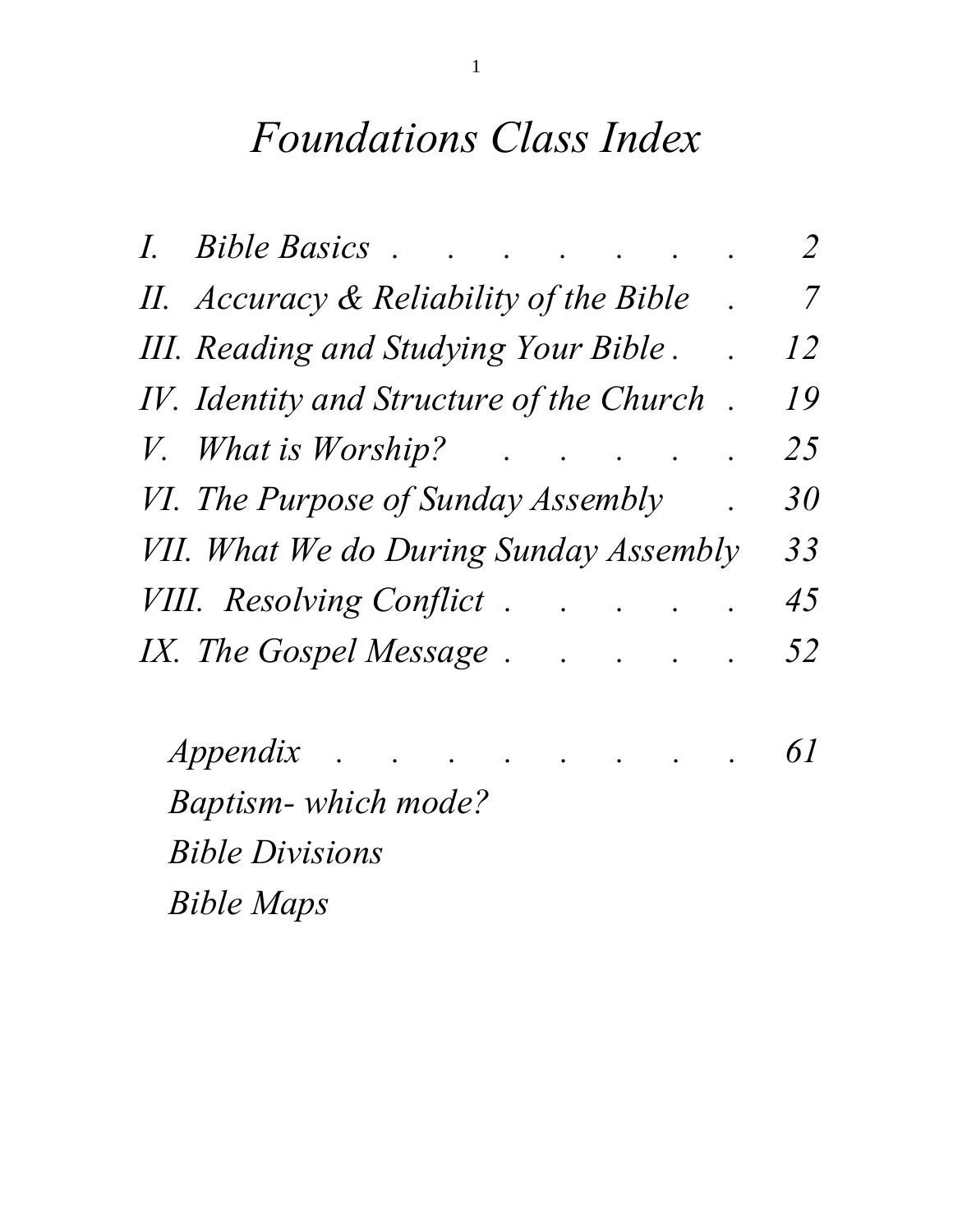## *FOUNDATIONS*

*Section One: Bible Basics*

## Old and New Testament, Two major Bible Divisions

The apostle Paul wrote, *"Do your best to present yourself to God as one approved, a workman who does not need to be ashamed and who correctly handles the word of truth."* (2 Timothy 2:15). In *"correctly handling the word of truth,"* we must recognize and understand the two basic divisions of the Bible — the Old and New Testaments.

As we consider the two covenants, some questions always come to mind. The one most frequently asked is "Should we live by the Ten Commandments?" The answers to this question and others like it must come from our only source of religious authority — the Bible.

Lets' examine some related questions concerning the Old Testament.

#### **To Whom Was The Old Testament Written?**

The Old Testament law was given to the children of Israel only. Notice the words of Moses;

**Exodus 19:3-6** *"Then Moses went up to God, and the Lord called to him from the mountain and said, "This is what you are to say to the house of Jacob and what you are to tell the people of Israel: 'You yourselves have seen what I did to Egypt, and how I carried you on eagles' wings and brought you to myself. Now if you obey me fully and keep my covenant, then out of all nations you will be my treasured possession. Although the whole earth is mine, you will be for me a kingdom of priests and a holy nation.' These are the words you are to speak to the Israelites."*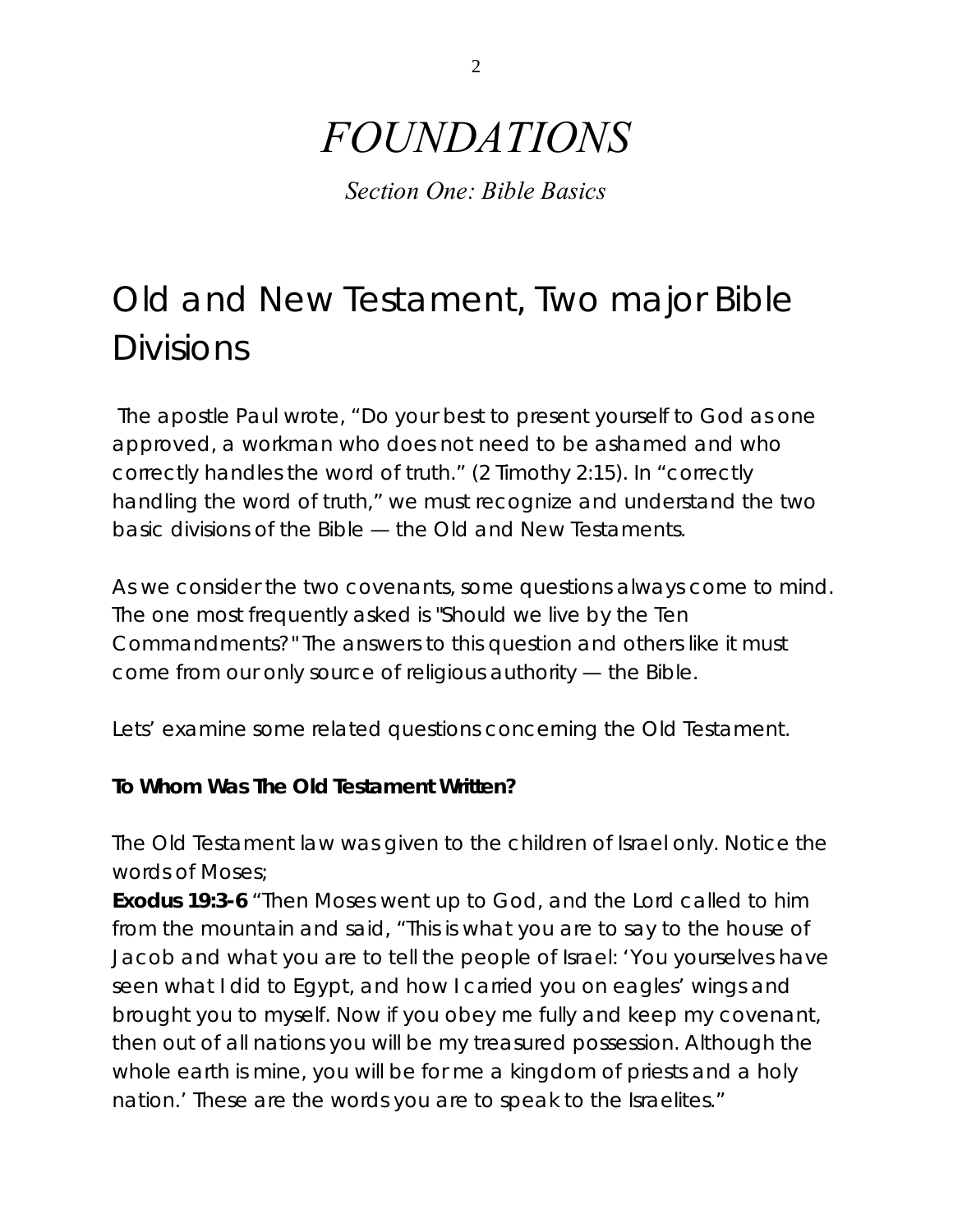A Gentile (someone who is not a Jew) was never included as part of the Old Testament. He was not subject to its laws. The Jews (descendants of Abraham and Sarah through Isaac and through Jacob) made up the priesthood and kingdom of Israel (The Israelites). The only way that a Gentile could be a part of that covenant was to become a Jewish proselyte (convert). The Old covenant was given by God to guide and govern Israel as a nation and as a Kingdom. If the Old Testament *was* still in force today, it would still apply to the Israelites only.

### **What Purpose Did The Old Testament Serve?**

The Old Testament (covenant) revealed the coming of a new and better way which is the New Testament. Jeremiah, the Old Testament prophet, wrote in Jeremiah 31:31, *"The time is coming," declares the LORD, "when I will make a new covenant with the house of Israel and with the house of Judah.* This passage has its fulfillment in Hebrews 8:8-13. Here, the writer of the book of Hebrews points out the Old Testament, as a covenant, is obsolete and contrasts them to a new and living way with better hopes and promises — the perfect Old Covenant.

The Old Testament predicted the coming Messiah. The many prophecies of that covenant pointed toward details about the Messiah. It prophesied His birth (Isaiah 7:14). It revealed the Messiah's forerunner (John the Baptist) as "*A voice of one calling: 'In the desert prepare the way for the LORD; make straight in the wilderness a highway for our God. …"* (Isaiah 40:3). It predicted the Messiah's zeal (Psalm 69:9), His miracles (Isaiah 35:5- 6), and characterized His preaching (Isaiah 61:1-3). Also, it described the Messiah's betrayal by a friend and His death (Zechariah 11:12; Psalm 22). The Old Testament also prophesied about the Messiah's resurrection and ascension (Psalm 2:7; 68:18; 110:1). We see these above passages fulfilled in the New Testament with Jesus.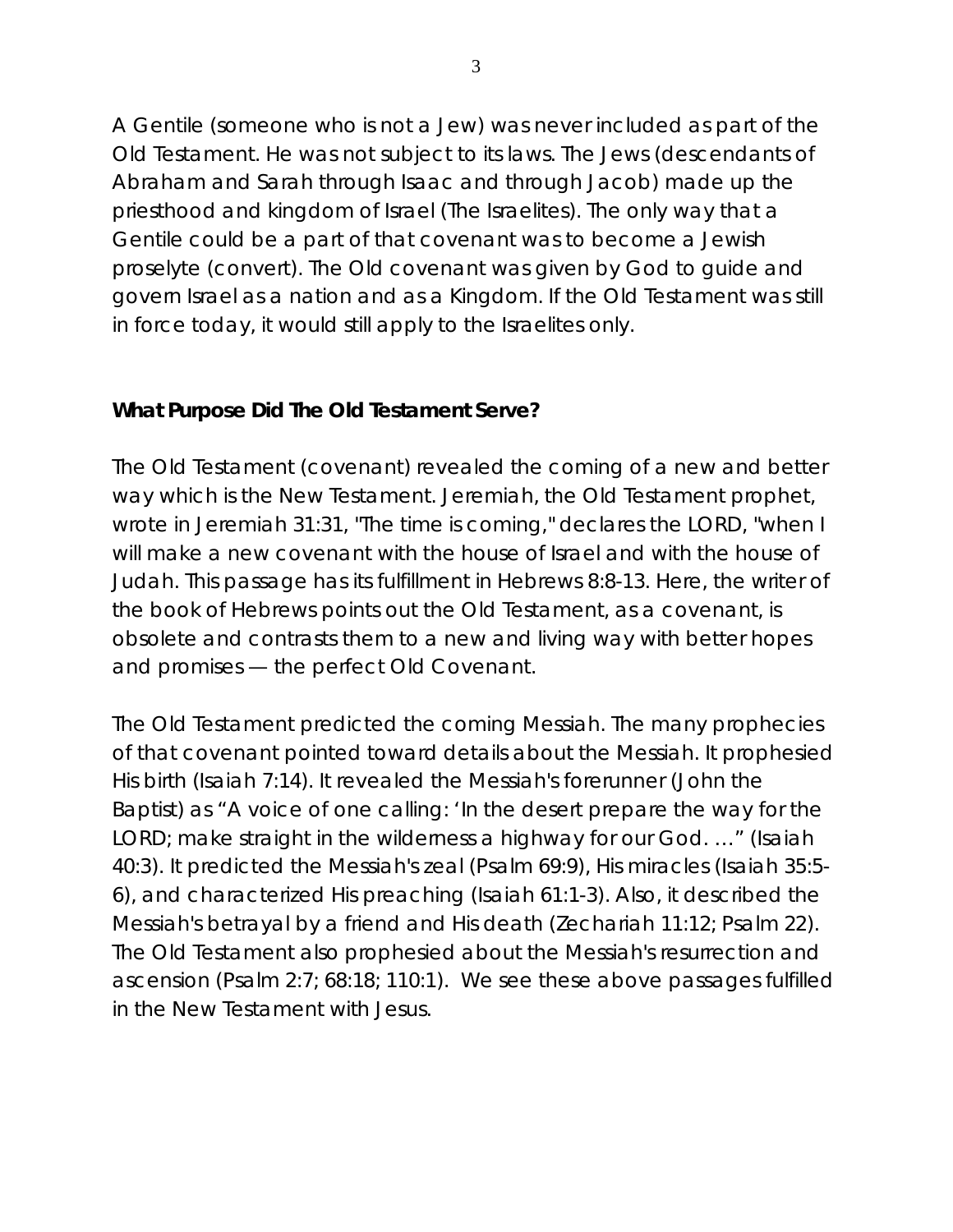The Old Testament revealed sin- it taught what sin was. Paul wrote, "*Therefore no one will be declared righteous in his sight by observing the law; rather, through the law we become conscious of sin."* (Romans 3:20).

#### **What Purpose Does The Old Testament Serve Today?**

The Old Testament was written as a shadow of a new and better way which is the New Testament. Hebrews 10:1 says, "*The law is only a shadow of the good things that are coming--not the realities themselves. For this reason it can never, by the same sacrifices repeated endlessly year after year, make perfect those who draw near to worship."* The Old Testament was written for our learning. In Romans 15:4 Paul wrote*, "For everything that was written in the past was written to teach us, so that through endurance and the encouragement of the Scriptures we might have hope."* The Old Testament is still the Word of God and we learn the principles but need to be careful to recognize that the commands and regulations in the Old Testament were given to the Jewish people.

The Old Testament was written for an example and for our admonition. In 1 Corinthians 10:11 Paul wrote, "*These things happened to them as examples and were written down as warnings for us, on whom the fulfillment of the ages has come."*

#### **When Did The Old Testament Go "Out Of Effect?"**

The Old Covenant went out of effect after the testator (the one who makes a will, in this case, Christ) of the New Testament died. Hebrews 9:16- 17 says, "*In the case of a will, it is necessary to prove the death of the one who made it, because a will is in force only when somebody has died; it never takes effect while the one who made it is living."* The one who makes the will valid, who establishes the New Testament is Christ Jesus. Paul wrote, "…*having canceled the written code, with its regulations, that was against us and that stood opposed to us; he took it away, nailing it to*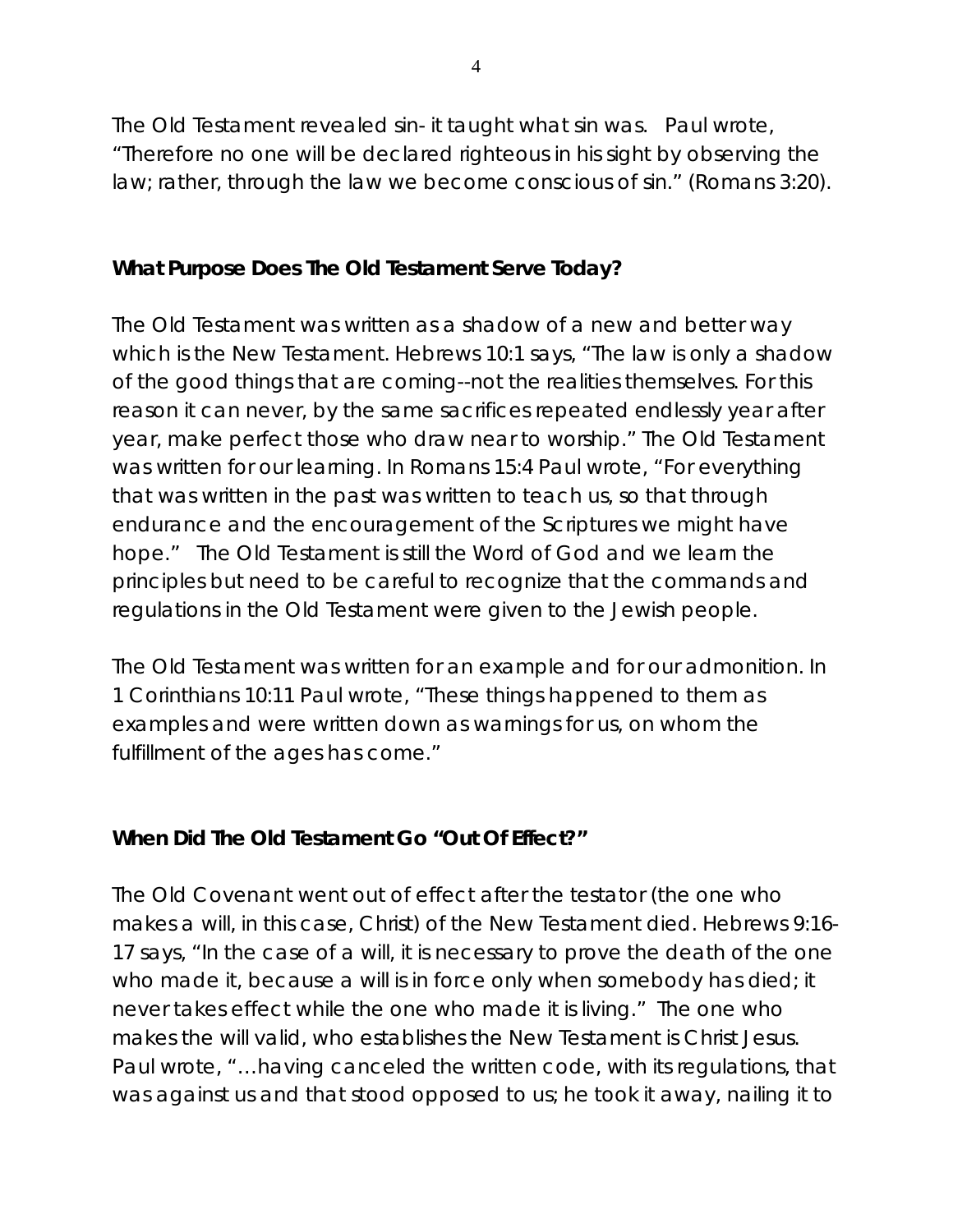*the cross."* (Colossians 2:14). So, the Old Testament went out of effect at the death of Jesus (Hebrews 10:9). The New Testament went into effect after the death of Christ. The New Testament of Jesus was made known at the first preaching of the gospel of Christ (Acts 2:22-40) on the day of Pentecost in the city of Jerusalem in AD 33 as was prophesied.

### **Why Did The Old Testament Become Of No Effect?**

The Old Testament could not take away sins. Hebrews 10:4 &11 says, "*because it is impossible for the blood of bulls and goats to take away sins."* (v11) "*Day after day every priest stands and performs his religious duties; again and again he offers the same sacrifices, which can never take away sins."*

There was something wrong with the old covenant. Hebrews 8:7 says, "*For if there had been nothing wrong with that first covenant, no place would have been sought for another."* Reading further in Hebrews we can see that the people, being imperfect, could not keep the law perfectly but Jesus lived perfectly and provided the perfect sacrifice for us.

The Old Testament was a shadow and not the real thing. Hebrews 8:5 says that "*the Old Testament priests serve at a sanctuary that is a copy and shadow of what is in heaven".* The Hebrews writer also said, "*The law is only a shadow of the good things that are coming—not the realities themselves"*(Hebrews 10:1).

### **Since The Bible Teaches...**

Since the Bible teaches these things concerning the Old Testament then we should not live like we are under the Ten Commandments or any other Old Testament mandate. To go back to the Old Testament is to go back to a time when sin could not be removed. Paul said "*You who are trying*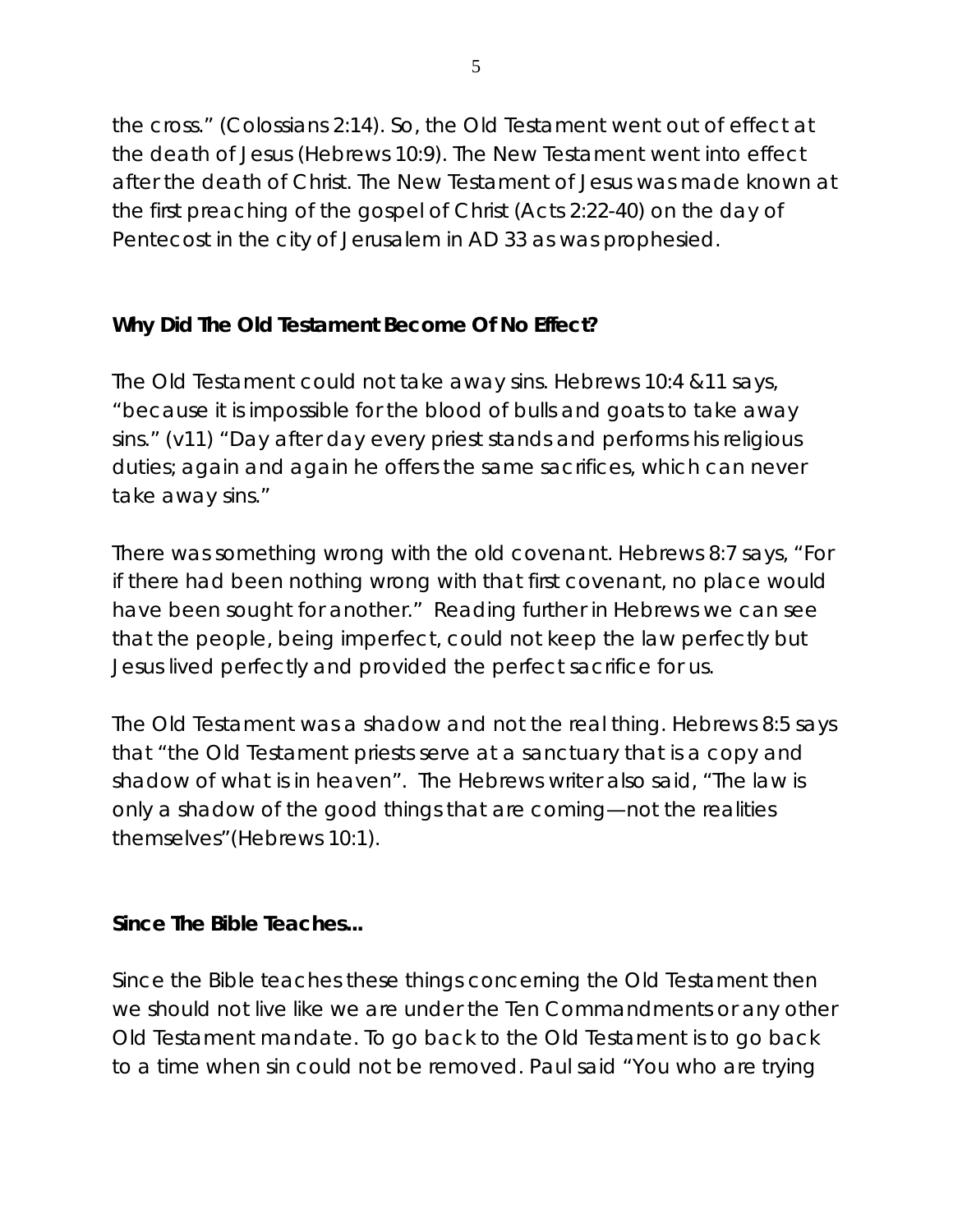*to be justified by law have been alienated from Christ; you have fallen away from grace."* (Galatians 5:4). That sounds very serious doesn't it?

### **Ask yourself:**

-When Jesus was walking on Earth, was it the Old or New Testament that was in effect?

-Since the Law of Moses was a shadow, contained faults, and could not take away sins, why would anyone want to live under the Old Testament?

### *IT IS SO IMPORTANT TO PICK UP THE FOLLOWING HABIT AS A CHRISTIAN!*

As you go through this course, do the following: (1) Pray each day. (2) Read your Bible each day, even if it's only for a few minutes. The Gospels (Matthew, Mark, Luke, or John) are a good place to start. Use a notebook so that you can record your prayer time and Bible reading.

Here is an *example* of how to fill out your daily reading/prayer time notebook below:

*What did I read in the Bible today?: What did I notice or observe in the passage?: What did I pray about today?:*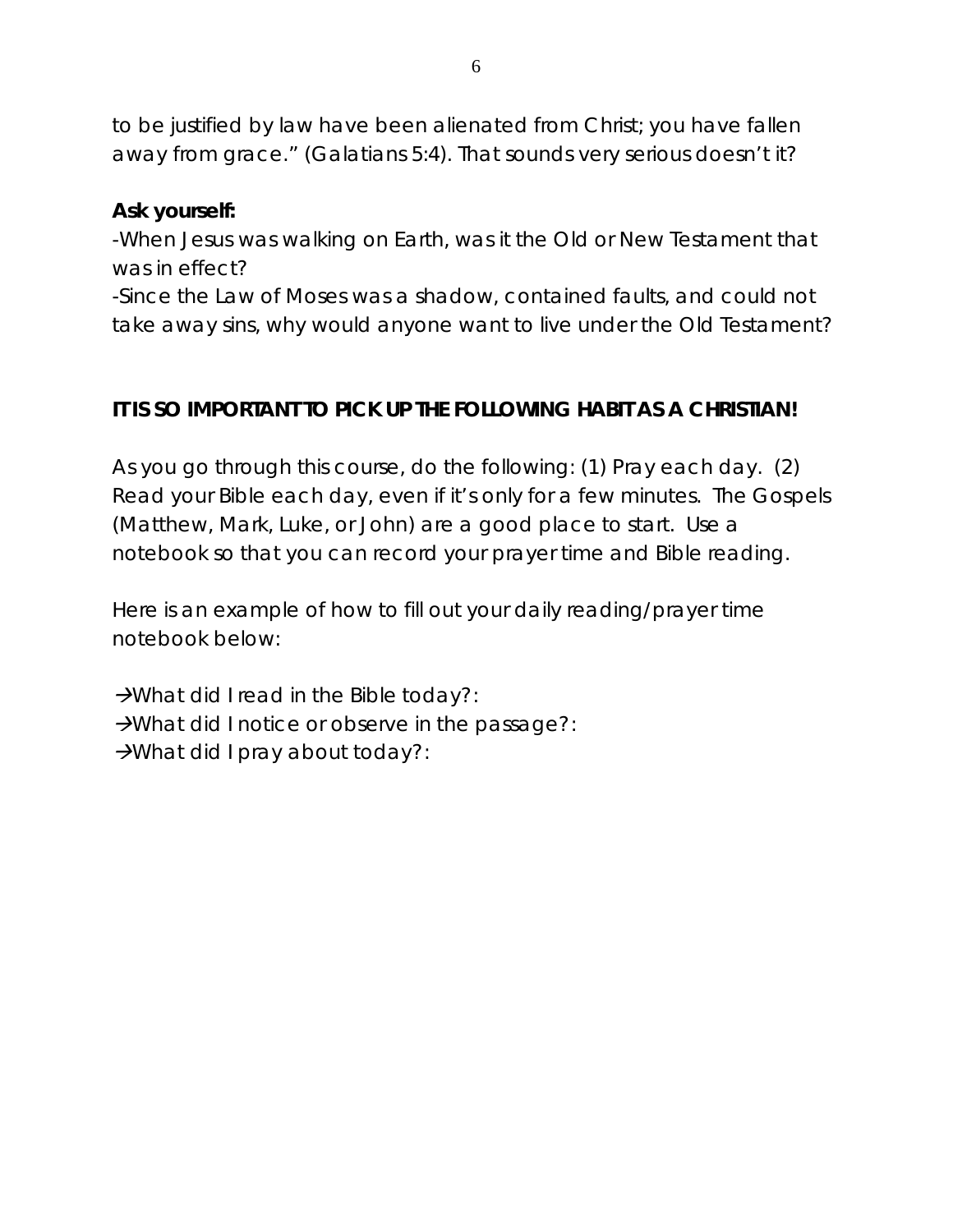## *FOUNDATIONS*

### *Section Two: The Accuracy and Reliability of the Bible*

Christianity is a historical religion, with real people, places, events and verifiable geography. History and faith cannot be separated since the Bible is a book about faith but the context was history. It is the history of God working with people through thousands of years to bring about the dying of Jesus on the cross for the redemption of mankind. Paul expressed to King Agrippa that the events surrounding the growth of Christianity and Christ's resurrection happened in a historical setting that the people could check out (Acts 26:26, *"For this has not been done in a corner."*).

There are outside sources (non-Biblical) that showed Christ actually did live and died, and there are many verifiable people, places, and events within the Bible to show it is accurate as to the points we can check, but only the Bible tell us the "why" of Christ's coming and of God's great love for us. In fact, the Bible really is the only document that tells us the details of Christ's walk on this Earth and his teachings.

Today we are dealing with how solid the Bible is as ancient literature. The world often scoffs at the Bible as a made-up fairytale, yet quotes Plato and Aristotle as the "gospel truth." An honest evaluation shows the Bible having superior textual verification. Also, not covered here, is the verification from archaeology and other scientific disciplines. Jesus and the Bible are solid and rational belief systems rooted in facts, eyewitnesses, and verification.

### The "Acid Test"

When a historical book is said to pass the "acid test," we are referring to how validation on the historical document is looked upon. If the document was written in the same generation in which the events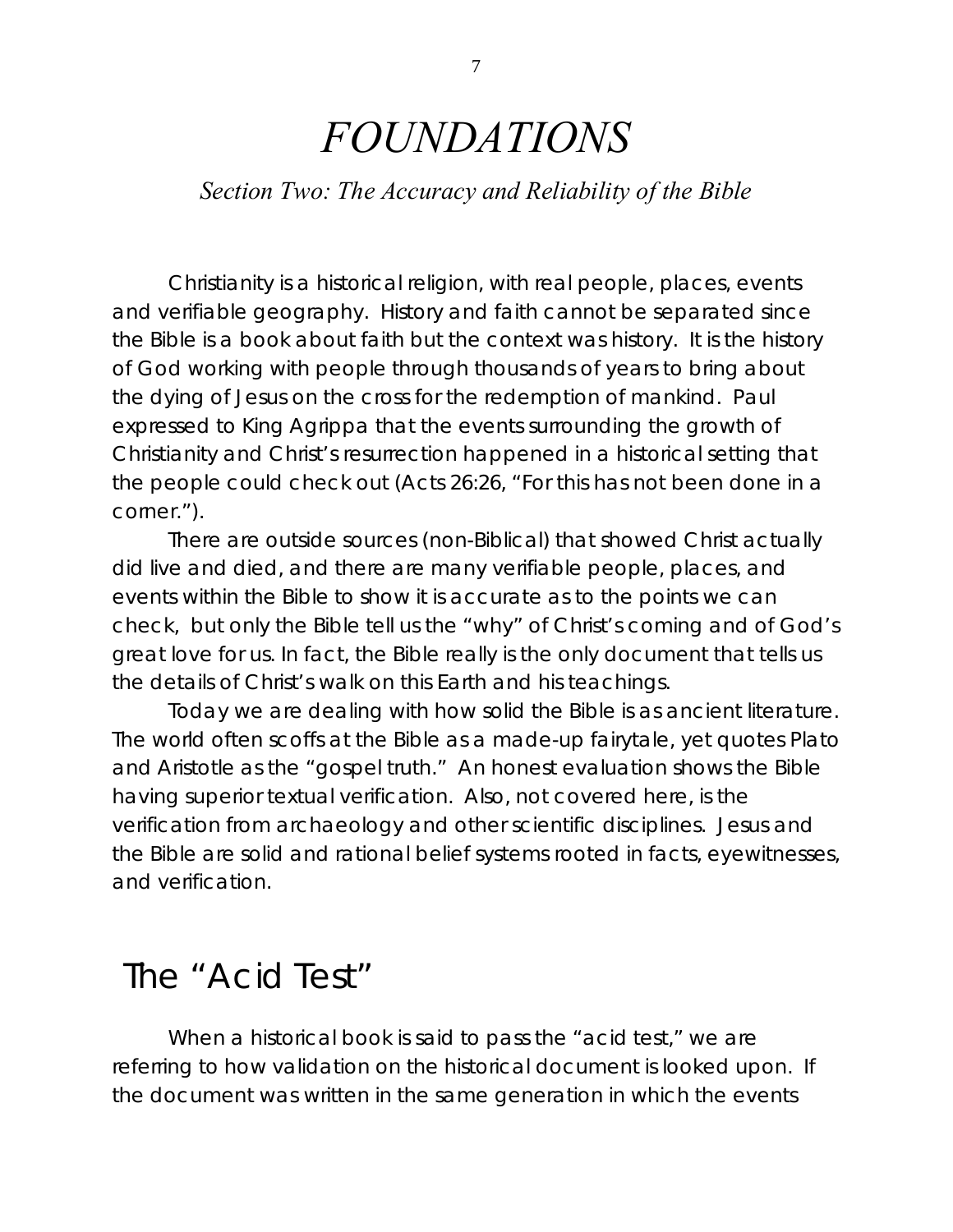took place, and was circulated during that time period (which allowed those current people to either deny or affirm the events written about), and if that document was affirmed, then the "acid test" of historical validation was passed. For example, if I wrote about a giant meteorite smashing into downtown which I said killed 37,000 people and leveled all the buildings there, would you believe me? What if I wrote about that event a few decades from the time it happened, when the people who lived there were still around when I wrote it? If no one denies my historical presentation of the facts from people who were alive then, my historical paper would pass the "acid test." If I fabricated and made up the whole story, people would say so and I would be exposed as a fraud. The New Testament passes the "acid test," being written and distributed when people who were eyewitnesses to these accounts were still alive.

First, we find "pagan sources" that show Jesus was a real person. In 73AD Mara-Bar-Serapion contrasts Jesus with other wise men like Socrates and Pythagoras. Cornelius Tacitus in his Annals 15:44 mentioned how Jesus suffered during the reign of Tiberius at the hands of Pontius Pilate. From Jewish sources, we see Josephus, a Jewish historian, in his books Antiquities and in Wars, he mentions many Biblical verification points and Jesus, with early Rabbinical writing containing references to Jesus of Nazareth, a transgressor in Israel. Jesus was a real, historical person and debunks the so-called "Christ Myth." Jesus was not made-up from someone's imagination. He is a real person in history.

#### *A Comparison*

The evidence for the early existence of the New Testament writings is clear. The wealth of materials for the New Testament becomes even more significant when we compare it with other ancient documents which have been accepted without question.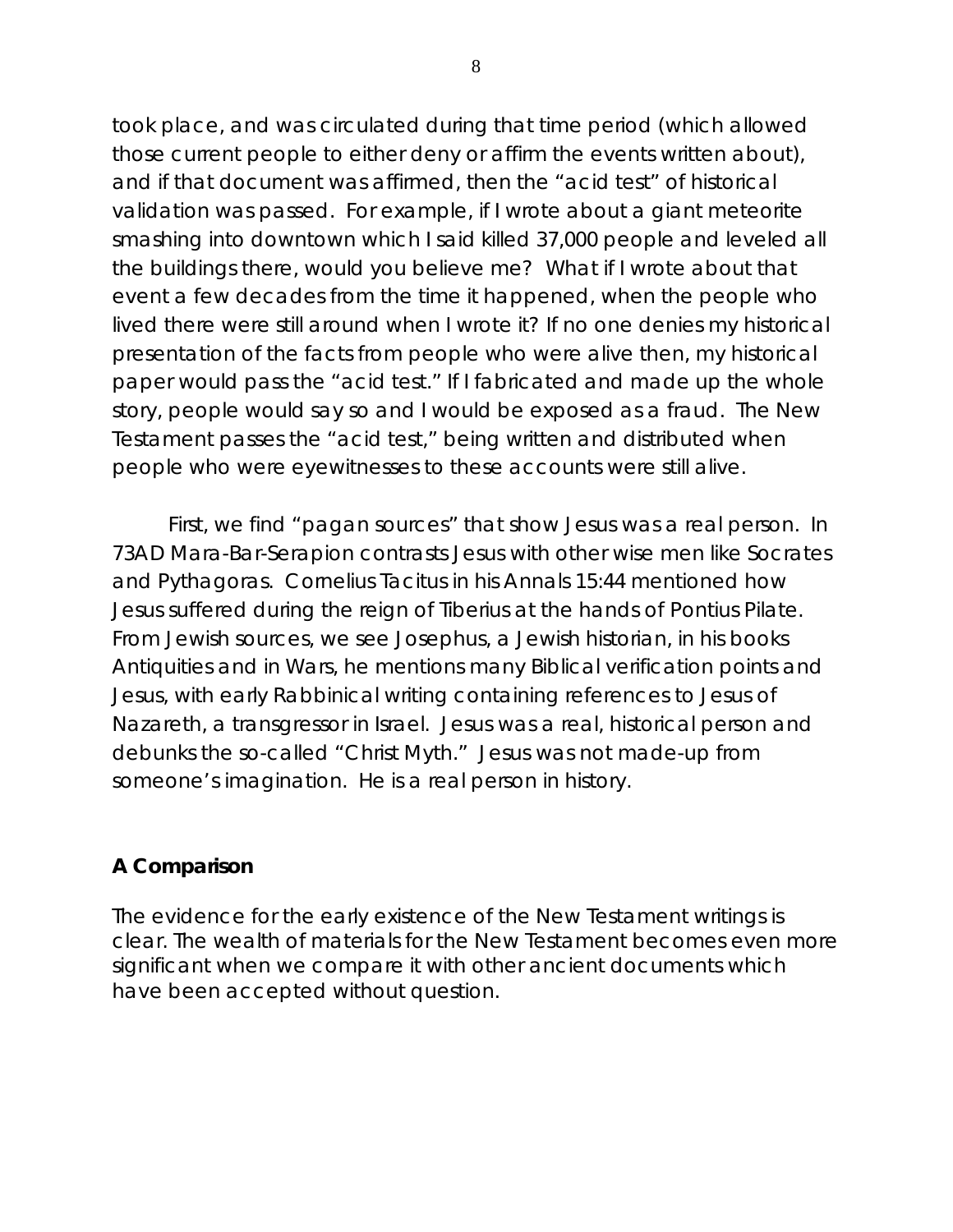| <b>Author and</b><br>Work | When<br>Written | <b>Earliest</b><br>Copy | Time<br>Span  | Number of<br>copies |
|---------------------------|-----------------|-------------------------|---------------|---------------------|
| Caesar                    | 100-44<br>ВC    | 900 AD                  | 1000<br>years | 10                  |
| Plato<br>(Tetralogies)    | 427-347<br>ВC   | 900 AD                  | 1200<br>years |                     |
| Aristotle                 | 384-322<br>BС   | 1100 AD                 | 1400<br>years | 5                   |

New Testament: > Approximately 45-90 as it was written

- > Minimum 4,000 original capital letter Greek manuscripts (some say up to 5,000 manuscripts)
- > 9,000 copies of existing ancient versions in at least 14 languages (rare for ancient books)
- > 2,000 lectionaries (church lessons containing New Testament quotes)
- > 36,289 Times the New Testament is quoted by early writers (patristic fathers) between 70-260AD.
- > Complete copies of the New Testament dating 200-300AD, fragmentary manuscripts dating 100- 150AD. Compare these time spans to the ancient texts listed above.

Homer's *Iliad* has the most extant (discovered) manuscripts than any other ancient book except the New Testament. The Bible has survived in a purer form than any other ancient book:

#### **The New Testament** Vs. **Homer's** *Iliad*

*4,000-5,000 manuscripts 643 Manuscripts which include:* 9,000 versions in 14 languages 453 Papyrus manuscripts 2,000 lectionaries 2 capital-letter manuscripts 36,269 quotes (70-260AD) 188 small-letter manuscripts 20,000 lines of text 15,600 lines of text 40 lines in doubt 764 lines in doubt 0.2% textual corruption 5% textual corruption (0.5% with other minor variations)

**Range of Textual Purity** (calculated on substantial variations) 98.33% Westcott and Hort 99.9% A.T. Robertson 99.5% Metzger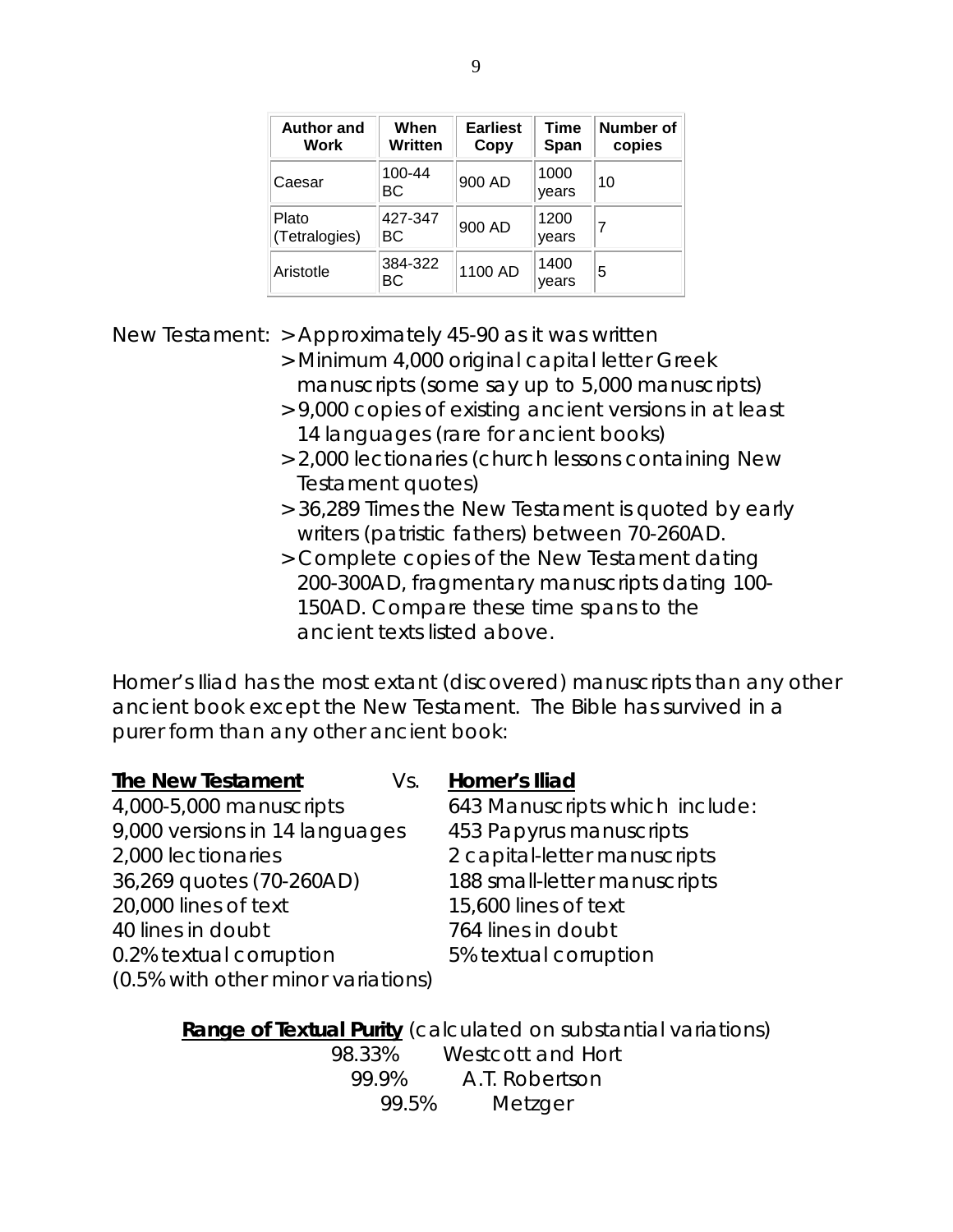## **Prophecies**

There are around 60 major prophesies of Christ in the Old Testament that He fulfilled in the New Testament. Let's just take eight of these prophesies and look at the probability on any person fulfilling just these eight.

- 1. Born in Bethlehem. Micah 5:2 with Matthew 2:1
- 2. Proceeded by Messenger. Isaiah 40:3 with Matthew 3:1-2
- 3. He was to enter Jerusalem on donkey. Zechariah 9:9 with Luke 19:35- 37
- 4. Betrayed by a friend. Psalm 41:9 with Matthew 10:4
- 5. Sold for 30 pieces of silver. Zechariah 11:12 with Matthew 26:15
- 6. Money to be thrown in God's House and price given for a potter's field. Zechariah 11:13b with Matthew 27:7
- 7. Silent before his accusers. Isaiah 53:7 with Matthew 27:12-19
- 8. Crucified with thieves with his hands and feet pierced. Isaiah 53:12 with Matthew 27:38 and Psalm 22:16 with Luke 22:33.

Peter Stoner, in the book Science Speaks, calculates using the science of modern probability that "the chance of any man might have lived down to the present time (1963) and fulfilled all eight prophecies is 1 in 10 to the 17<sup>th</sup> power (100,000,000,000,000,000). If we take that many silver dollars and lay them down on the face of Texas, they would cover the state two feet deep. Now mark just one of these silver dollars, place it somewhere in the state of Texas, blindfold a man and ask him to walk as long and as far as he wants, but just have one chance to reach down, dig to the right depth and pick up that one marked coin. Jesus did not fulfill all 60 prophecies by fluke or by chance. So how did he fulfill those prophesies?

### What the Bible claims about itself

The Bible claims to be the actual authoritative word of God. Notice the following passages:

**1 Thessalonians 2:13** *"And we also thank God continually because, when you received the word of God, which you heard from us, you accepted it not as a human word, but as it actually is, the word of God, which is indeed at work in you who believe."*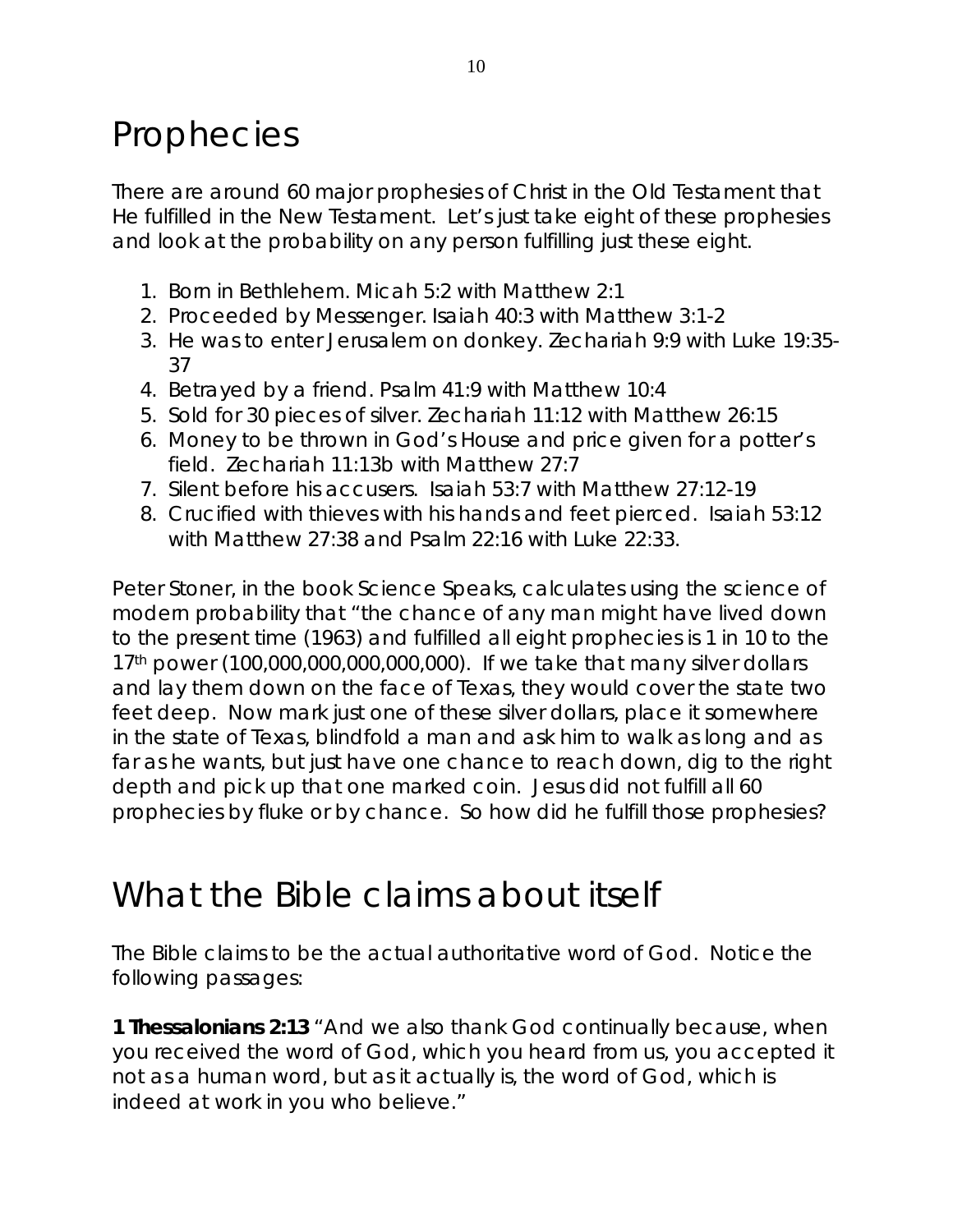**1 Corinthians 14:37** "*If anyone thinks they are a prophet or otherwise gifted by the Spirit, let them acknowledge that what I am writing to you is the Lord's command."*

**Galatians 1:8** *"but even if we or an angel from heaven should preach a gospel other than the one we preached to you, let them be under God's curse!"*

Christ's words are the final authority and judge (John 12:48), and they come to us by the inspired writings of various men who proved they were from God (2 Peter 1:20-21):

We "have a copy of the final test" before we have to take it! **John 12:48** "*There is a judge for the one who rejects me and does not accept my words; the very words I have spoken will condemn them at the last day."*

**2 Peter 1:20-21** "*For prophecy never had its origin in the human will, but prophets, though human, spoke from God as they were carried along by the Holy Spirit."*

**Matthew 28:18** *"Then Jesus came to them and said, "All authority in heaven and on earth has been given to me."*

**2 Corinthians 12:12** *"I persevered in demonstrating among you the marks of a true apostle, including signs, wonders and miracles."*

In **John 20:30-31** we read: "*Jesus performed many other signs in the presence of his disciples, which are not recorded in this book. But these are written that you may believe that Jesus is the Messiah, the Son of God, and that by believing you may have life in his name."*

John closes out his Gospel this way: "*Jesus did many other things as well. If every one of them were written down, I suppose that even the whole world would not have room for the books that would be written."* **(John 21:25)**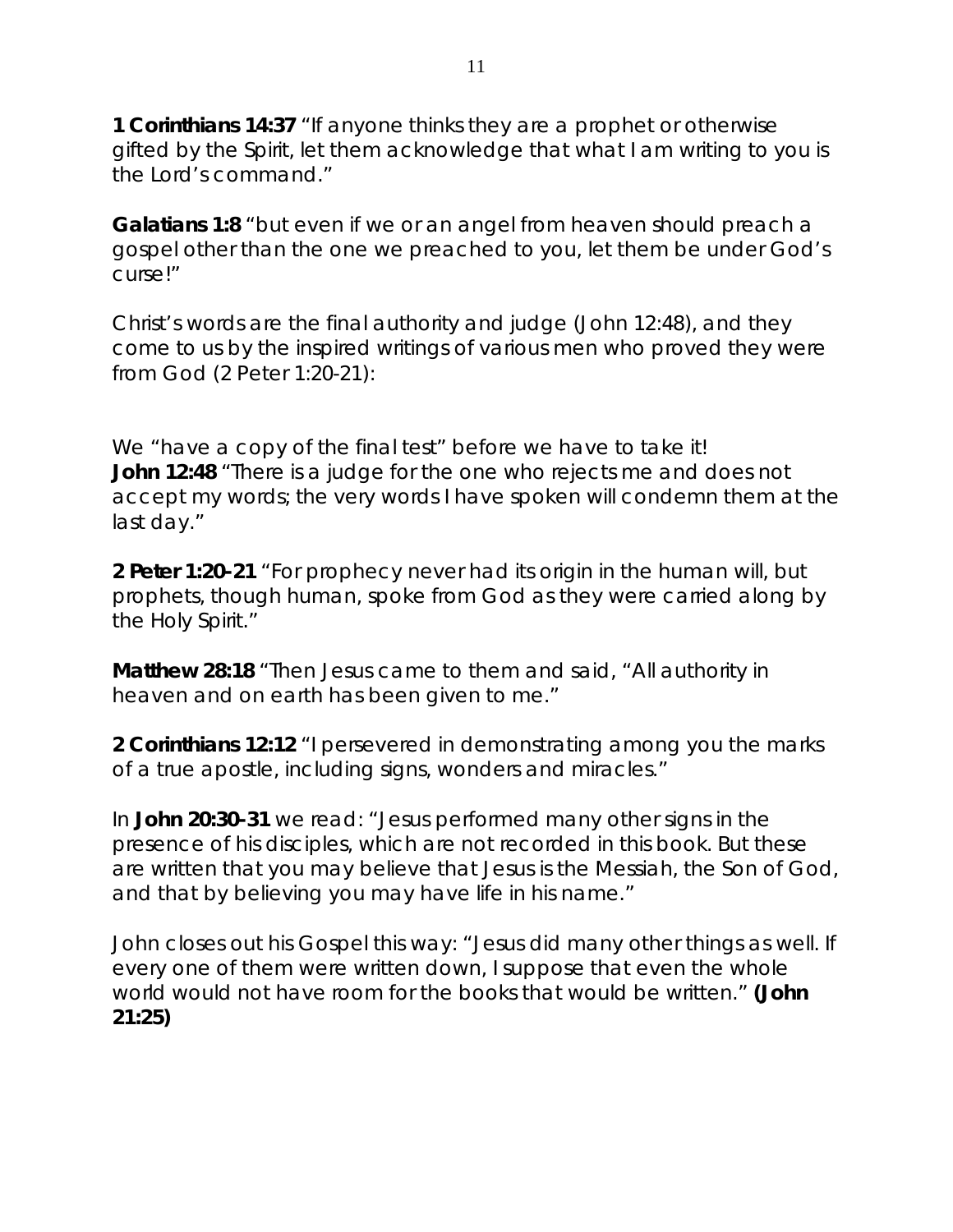## *FOUNDATIONS*

### *Section Three: Reading and Studying your Bible*

The story of Vince Lombardi's opening-day practice with the Green Bay Packers football is legendary. As the players assembled, Lombardi scanned the men, half his age and twice his size. The great coach walked to the front of the room, stood in silence for several seconds and then began. "Gentlemen," he said, "this is a football."

What Lombardi communicated that day led to five championships in nine years? The coach's point was," *If you're going to play football, you'd better know what a football is."* 

The Bible is the most important book ever written. It has influenced our lives in more ways than any other book in history. (A great book about this is by Alvin J. Schmidt called "Under the Influence: How Christianity Transformed Civilization.") The Bible claims to be a key to understanding life. More than that, it claims to be able to guide you in living life, and to life eternal (John 10:10). Since that's true, it's the most basic tool a person can possess.

## Why Study the Bible?

Navy Seals, an elite branch of our military force, are trained to disassemble and assemble their rifles while blindfolded, even hanging upside down! Their trainers are acutely aware that if their weapon jams, they may not be in a place where they can turn on a light to fix it. Just like a solider without a weapon is an easy target, so a Christian without knowledge of the Word of God is an easy target for Satan's deceptions. **Ephesians 6:12** tells us that *"our struggle is not against flesh and blood, but against the rulers, against the authorities, against the powers of this dark world and against the spiritual forces of evil in the heavenly realms."* Just a few verses later we can read that our sword is the Word of God (v17). If we don't have the Word in our hearts and minds, Satan will roll over us.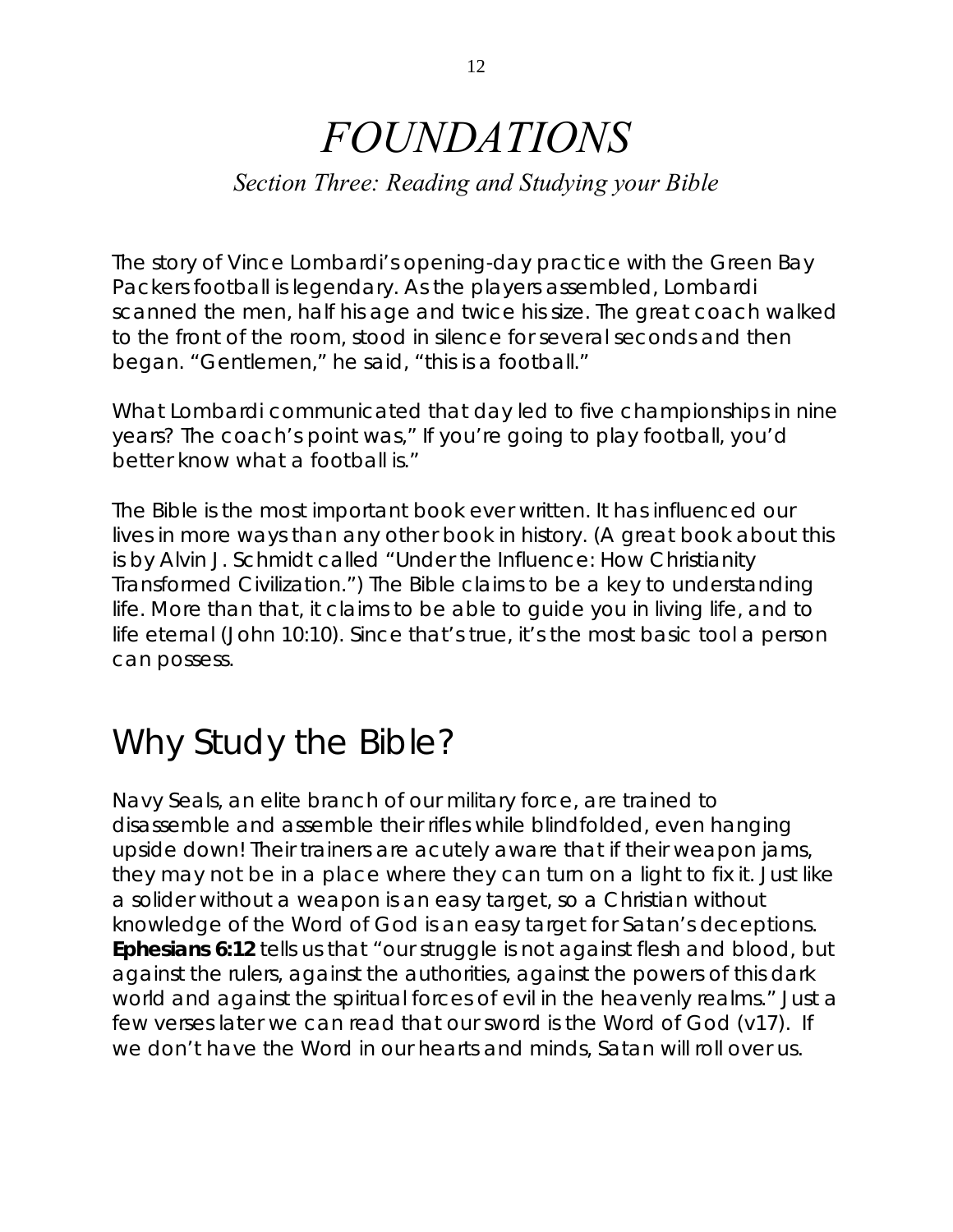How did Jesus use knowledge of Scripture? After all, He is our greatest example. Let's take a look.

**Matthew 4:1-11:** *"Then Jesus was led by the Spirit into the desert to be tempted by the devil. After fasting forty days and forty nights, he was hungry. The tempter came to him and said, "If you are the Son of God, tell these stones to become bread." Jesus answered, "It is written: 'Man does not live on bread alone, but on every word that comes from the mouth of God.'" Then the devil took him to the holy city and had him stand on the highest point of the temple. "If you are the Son of God," he said, "throw yourself down. For it is written: "'He will command his angels concerning you, and they will lift you up in their hands, so that you will not strike your foot against a stone.'" Jesus answered him, "It is also written: 'Do not put the Lord your God to the test.'" Again, the devil took him to a very high mountain and showed him all the kingdoms of the world and their splendor. "All this I will give you," he said, "if you will bow down and worship me." Jesus said to him, "Away from me, Satan! For it is written: 'Worship the Lord your God, and serve him only.'" Then the devil left him, and angels came and attended him."* 

It's evident from this reading that Satan knows the Bible! He tries to use scripture to tempt Jesus. He even uses it in proper context (more on this later). Jesus uses his knowledge of the word of God to fight Satan! Remember, from Ephesians chapter six, it is our "sword" (Ephesians.6:17) to use against the spiritual forces set against us as children of God. Ignore it to your own peril.

## Craving it

The apostle Paul encourages Christians, *"Like newborn babies, crave pure spiritual milk, so that by it you may grow up in your salvation"* **(1 Peter 2:2)**  Observe three things in this verse:

First, your appetite for the Bible should be like a newborn baby looking for its next meal. Think of how a newborn will typically behave- "I'm hungry! Feed me!" And every time you get a bottle into their mouth they will drink it like it was their last meal! That newborn has an appetite for milk!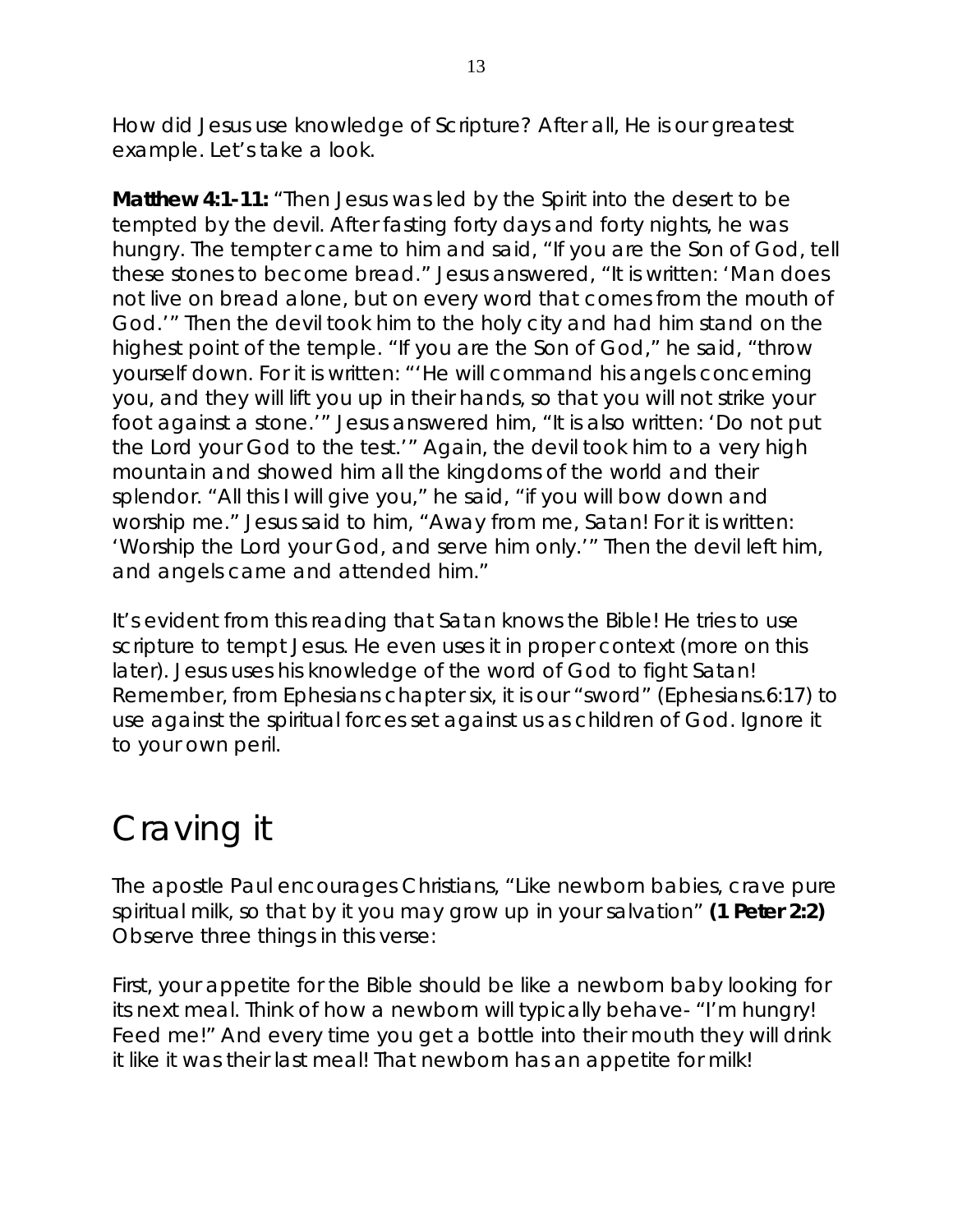Besides having a newborn's appetite, Peter says we ought to *"crave pure spiritual milk."* Babies don't think too far ahead, but as we age, we are able to anticipate a good meal. The apostle's point is that we ought to look forward to reading and studying the Bible like a pregnant woman craves certain foods.

Such desire doesn't happen instantly. God's word is an acquired taste. **Psalm 19:10** says the words of God are sweeter than honey. Yet many of us shy away from it like it is soured milk. People who learn to study the Bible for themselves can't imagine *not* reading it regularly. But many people never spend enough time in it to acquire that kind of taste. That is a shame- God is ready and wanting to bless us through His word but many don't take advantage of what He made available and want us as his children to take in.

Peter's third piece of advice is to study the Bible so we can grow up. Notice, he is not saying the purpose of Bible study is to *know* more, but to *grow* more. The Bible's purpose is to teach, rebuke, correct, and train us in righteousness (**2 Timothy 3:16-17**). Not to fill our brain with simple Biblical facts, but to fill it with God's perspective and transform our life (**Romans 12:1-2**).

## Gathering Facts in Study

#### **Make sure you have all of the facts you can gather on a topic before you make a conclusive "Thus saith the Lord!" about it.**

This is an important principle in reading and studying your Bible. Don't think a single verse says it all, or that it totally shows you the truth of a principle. Let's look again at the temptation of Jesus in **Matthew 4:1-11**. Notice how Satan used verses that were true about Jesus, (4:6) but Jesus says in verse 7, "It is also written do not put the Lord your God to the test." Notice how one verse modifies another to get to God's truth. Many people in religion today have "their verse of TRUTH" to hang onto for a particular doctrine or teaching, but ignore other verses that may challenge their "TRUTH", and then fail to accept God's Truth on a subject. We see this even with the very core verses to show how people come into the grace of God with Christ's blood for forgiveness of sins. Notice in a parallel passage in Luke 4:13 that Satan left Jesus, but he was waiting for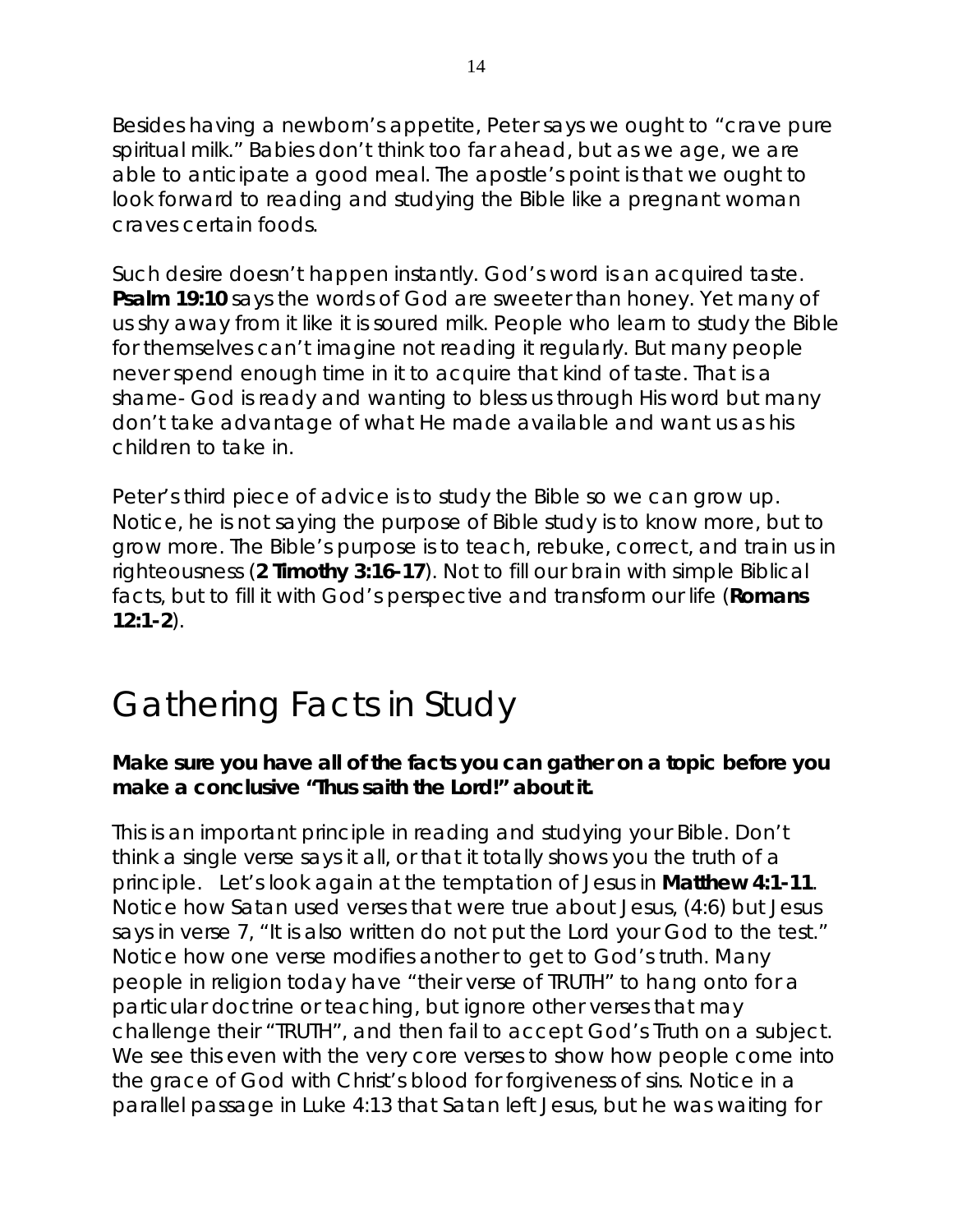another opportunity to tempt Him, so expect that you too will be continually hit from Satan. Struggles and trials are part of your Christian life and you should expect it.

A great example of how one passage cannot bring all the facts to the event is found in when Jesus was picked up by the authorities and Judas. Notice how if you start in Matthew, you will find additional facts to add to the whole scene, and you won't have the correct truthful facts of what happened here unless you read all the passages and then come to a conclusion.

#### **EXERCISE**:

Read **Matt.26:47-56**. Then read **Mark 14:43-52**. Anything added? (How about verses 43,44,47,51-52 etc.) Now read **Luke 22:47-53**. Anything new? (How about verses 48-49,51,53) And finally go to **John 18:1-11**. Anything else added for understanding on what went down when Jesus got picked up? (How about verses 2-3, 4-9, 10) Notice key facts and names that Luke and John add which we would miss is we just used Matthew and Mark!

Ponder this  $\rightarrow$  Why does God do it this way and not just have all the facts on a topic in just one place?

## Understanding Context

#### **Context helps us understanding the word meaning by using the words around it.**

Context is important, which is why we try to keep in mind to whom a verse is written and understand the meaning of the original word when it was written. Many use Revelation 3:20 as a verse on how a lost person becomes a Christian when they invite him into their hearts as Jesus is knocking on the door of their hearts. But notice the context, (**Revelation 3:14-22**) and this verse is talking to the church, which are already saved people, but are lukewarm and in danger of losing their relationship with Jesus. He then calls that group to repent since he is knocking on their hearts. Always keep in mind who the verse is talking about to make sure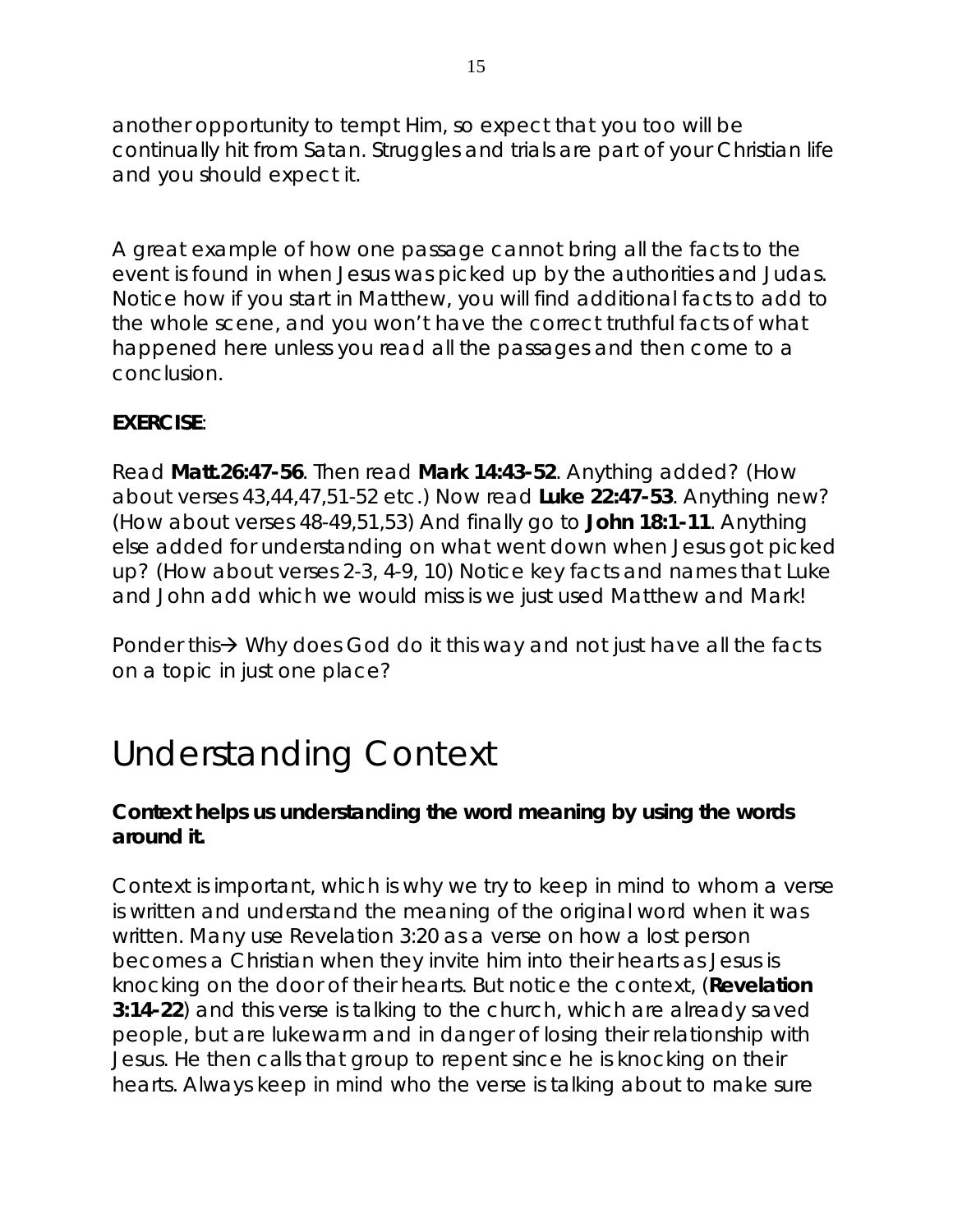the principle or command is applicable to you and your life. This context is not for sinners needing to become Christians but Christians needing to repent.

As we have seen earlier, the Old Testament is a covenant for the Jewish people, and we need to be careful to not directly take every command as "ours" since these were to Jews, not Christians. In Hebrews 10:9, 7:12,18,22, 8:8-13, 9:15-18 ,etc., we see the Old Testament (covenant) being replaced with something better, the New Testament, which is the covenant we are under as Christians. It is the New Testament which we follow, and we use the Old Testament as Romans 15:4 shows for our learning and teaching which gives us endurance and encouragement.

## Original Meaning

### **What did the word originally mean?**

Context is also trying to figure out what that word means to them in that day. For example, in **Luke 14:26** it says, *"If anyone comes to me and does not hate his father and mother, his wife and children, his brothers and sisters, yes, even his own life, he cannot be my disciple."* Now we know Jesus talks of loving others, giving our very lives for others, and the whole OT law system is based on loving God and loving others (Matthew 22:34- 40). What about what Paul says in I Corinthians 13? What could Jesus mean by such a bold statement?

First, notice the context is talking about the cost of being a serious follower of Jesus. It takes commitment and putting Jesus first even to the bold statement of verse Luke14:33. In that Greek and Roman culture, if you wanted to make a strong point, words are used and they understand that it was not "literal hate" but the opposite of love, or as this next passage says, to "love less." Even today, when I say "I am starving to death" before dinner, do you have any problem that I don't mean that literally, but have used that word for emphasis? Fifty years ago if a book written then wrote about a man being "gay", we would have to understand the word back then meant happy, but today it would mean homosexual. Always try to figure out what those words meant to them first. Secondly, go to other passages on the same subject like **Matthew10:37** which says, *"Anyone*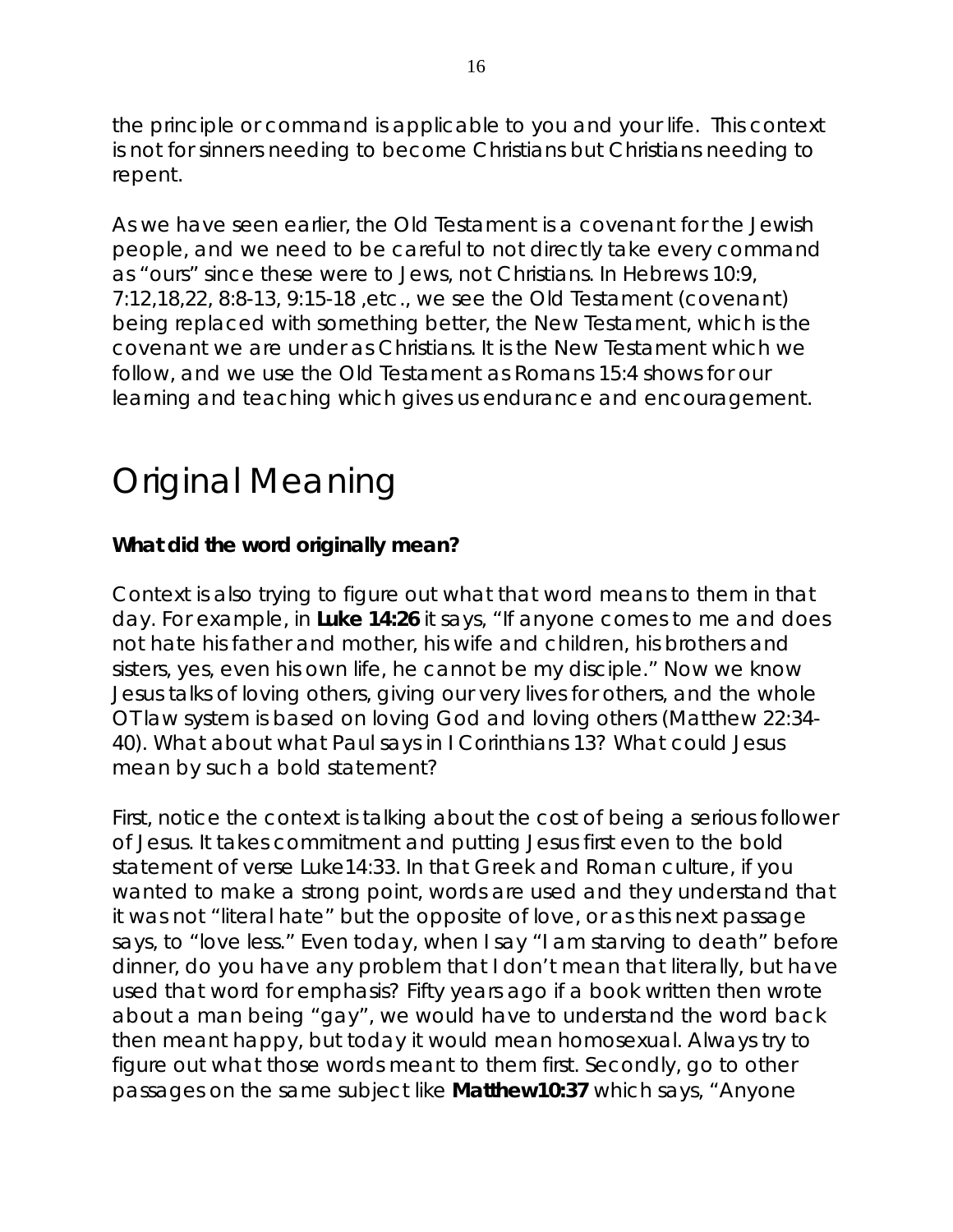*who loves his father or mother more than me is not worthy of me, anyone who loves his son or daughter more than me is not worthy of me, and anyone who does not take his cross and follow me is not worthy of me."*  That gives us insight into what Luke was saying and helps us to see the truth that he calls us to put Him first in our lives.

What is the meaning of the word "baptism" in the original language? In today's dictionary, it means to sprinkle, pour or immerse, (since that is how our culture uses that word), but in the language back then, it only meant immerse or dip. In the Greek Septuagint (LXX), which is a Greek translation of the Old Testament, we see in Leviticus14:15-16 that all three concepts are mentioned with three completely different Greek words (pourekcheo, dip-baptizo, and sprinkle-rhantizo.) There should be no confusion on the original word meaning of baptism.

Ponder this  $\rightarrow$  Is it OK to do something different than what God specified in His Bible on command type of verses? Does it matter about how much water or the method of baptism? Why or why not?

Additional resources for Bible study: (Either on-line or in books) Concordance- shows where words or phrases are located Bible Dictionary and Greek Lexicons- shows word meanings

### Let clear verses interpret unclear verses

Let the clear verses interpret the unclear verses, instead of the other way around. Too many times people build theologies on a verse or two, many times on a verse that may be ambiguous. For example, we see in I Corinthians15:29 about "baptized for the dead" and a major religious group in America looks at genealogy so they can actually be baptized for their dead relatives in the past. But very clear verses in the Bible about baptism would not support that interpretation. See verses like Acts 2:38, 22:16, Romans 6:3-5, Galatians 3:27, Colossians 2:12, 1 Peter 3:21 etc. It is a response of people with free choice and a personal decision to come into Christ having their sins washed away by Christ's blood and be saved.

Here is another example. From the following passage (Mark 16:17, 18) can you tell if, as a believer in Christ you should be able to handle snakes and they will not harm you? Why or why not? *"And these signs will accompany*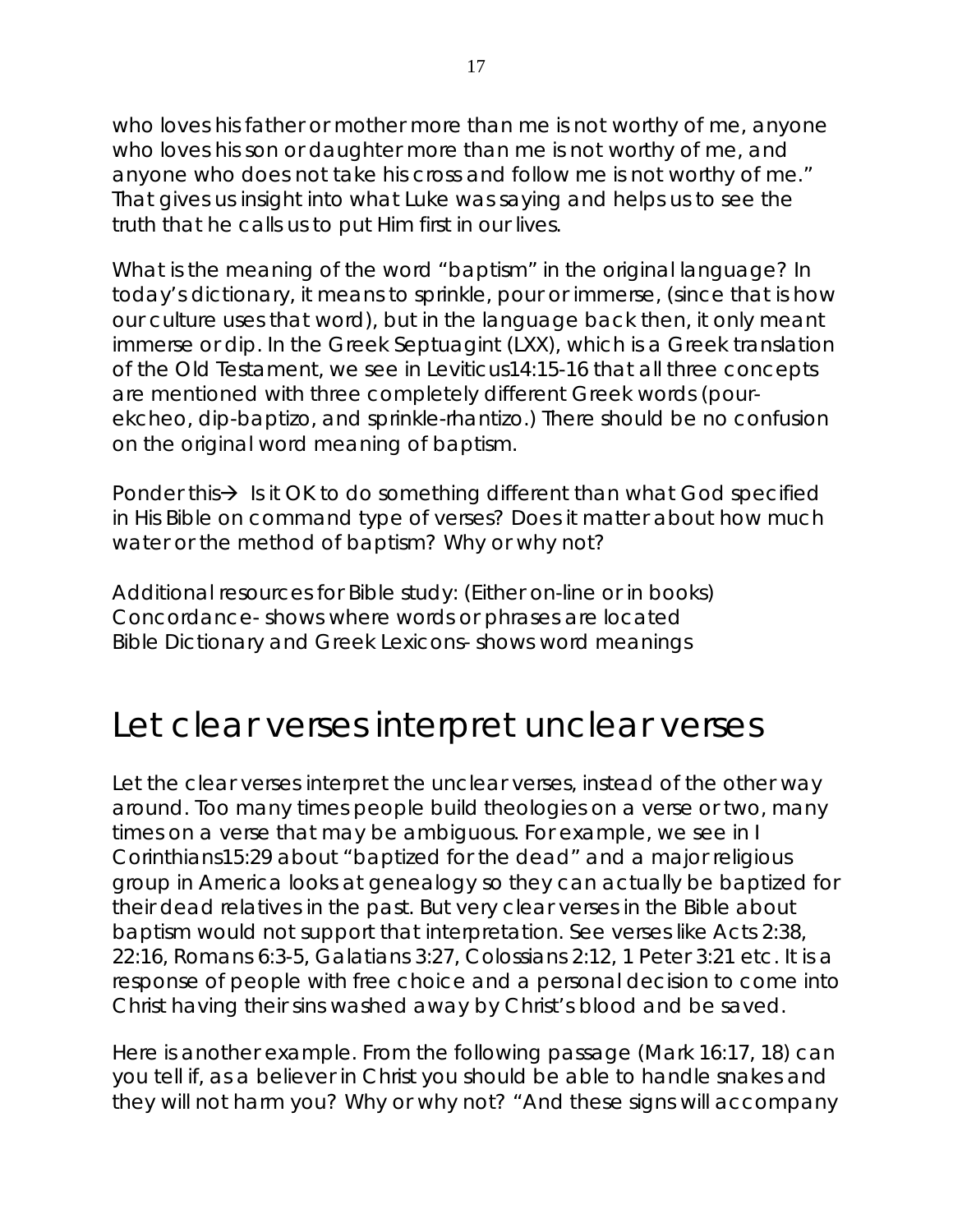*those who believe: In my name they will drive out demons; they will speak in new tongues; they will pick up snakes with their hands; and when they drink deadly poison, it will not hurt them at all; they will place their hands on sick people, and they will get well."* There is a whole religious group that practices snake handling in the "church service" since they believe if you have real faith, a snake bite from a rattler won't hurt you. Can you think of an example of where the Apostle Paul had this happen to him? (Acts 28:3-6) Can I directly apply that verse today? Notice how these signs and miracles testify about Jesus in Hebrews 2:4; 2 Corinthians 12:12 and John 14:11.

### Conclusion

It is always important that we use reasonable approaches to understand God's Word for our lives, and this lesson helps us see things we many times do automatically anyway. But we need to be mindful of how we are "thinking" as we learn from Him, and try to handle the Bible accurately so we don't distort it to our own destruction as **2 Peter 3:15-16** warns. (It is also interesting that even Peter thinks some things that Paul wrote are hard to understand, so don't get discouraged if you don't understand everything at once. God will allow you to grow in understanding all your life, so you can have a life of growth, and not ever be at the point where you "know it all".) Be like those noble people of Berea who search the Scriptures daily to see if what Paul taught was true from God's Word (**Acts. 17:10-11**). The Word is powerful and able to penetrate your very soul and spirit (**Hebrews 4:11-13**). Let's not be the people that fall into the rebuke that we should have grown more and leave the milk of the Word to get into the meat of His Word (**Hebrews 5:12-14, 6:1-7 ).** Be diligent, give effort, and GROW.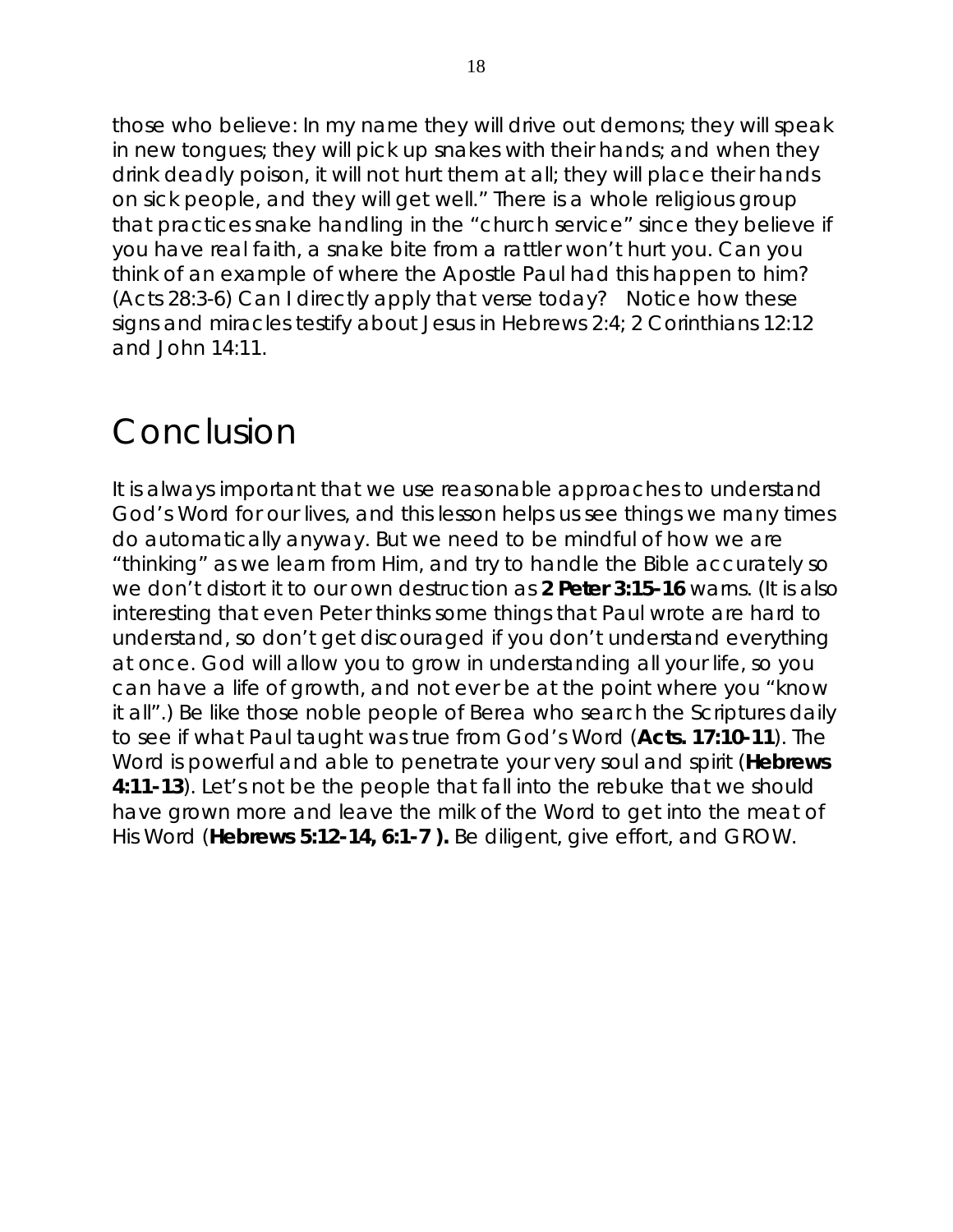## *FOUNDATIONS*

### *Section Four: The identity and structure of the church*

### The Core Teaching of Jesus

### **The Core teaching of Jesus is the key when learning about the church in Scriptures**

Look at **Acts 2:22-24**. Jesus is core; his life, death and resurrection. Jesus is the key to understanding "who" is in the church and the key to our unity. We need to agree on the core issues, and then continue to study and work on all the rest of the Bible's teachings. It is also important to understand that we don't just "join" a church because of how it feels, or we like the preacher or children's program, but because that group of believers teaches the core Gospel on salvation and our response to it. Acts 2:21 prophesied all who call on the name of the Lord will be saved and notice Paul's conversion in Acts 22:16 when Paul called on his name in baptism it washed away his sins. Paul says in 1 Corinthians 15:3-4 that of first importance is the Gospel; Jesus' death, burial and resurrection and in Romans 6:3-5 that is tied to baptism. The concept of having faith in Jesus, repenting of our sins, confessing Him as Lord and being baptized (immersed) into Him are fundamental core teachings that allows us to be added to the church. The core Gospel message and our response defines the church since the church is the saved people.

Later in Acts 2:29-33 we see Jesus again being proclaimed, his death and resurrection. The lost Jews in verse 37, were cut to the heart and said, "What shall we do?" Peter replies in Acts 2:38, "repent and be baptized every one of you in the name of Jesus, for the forgiveness of your sins and you will receive the gift of the Holy Spirit."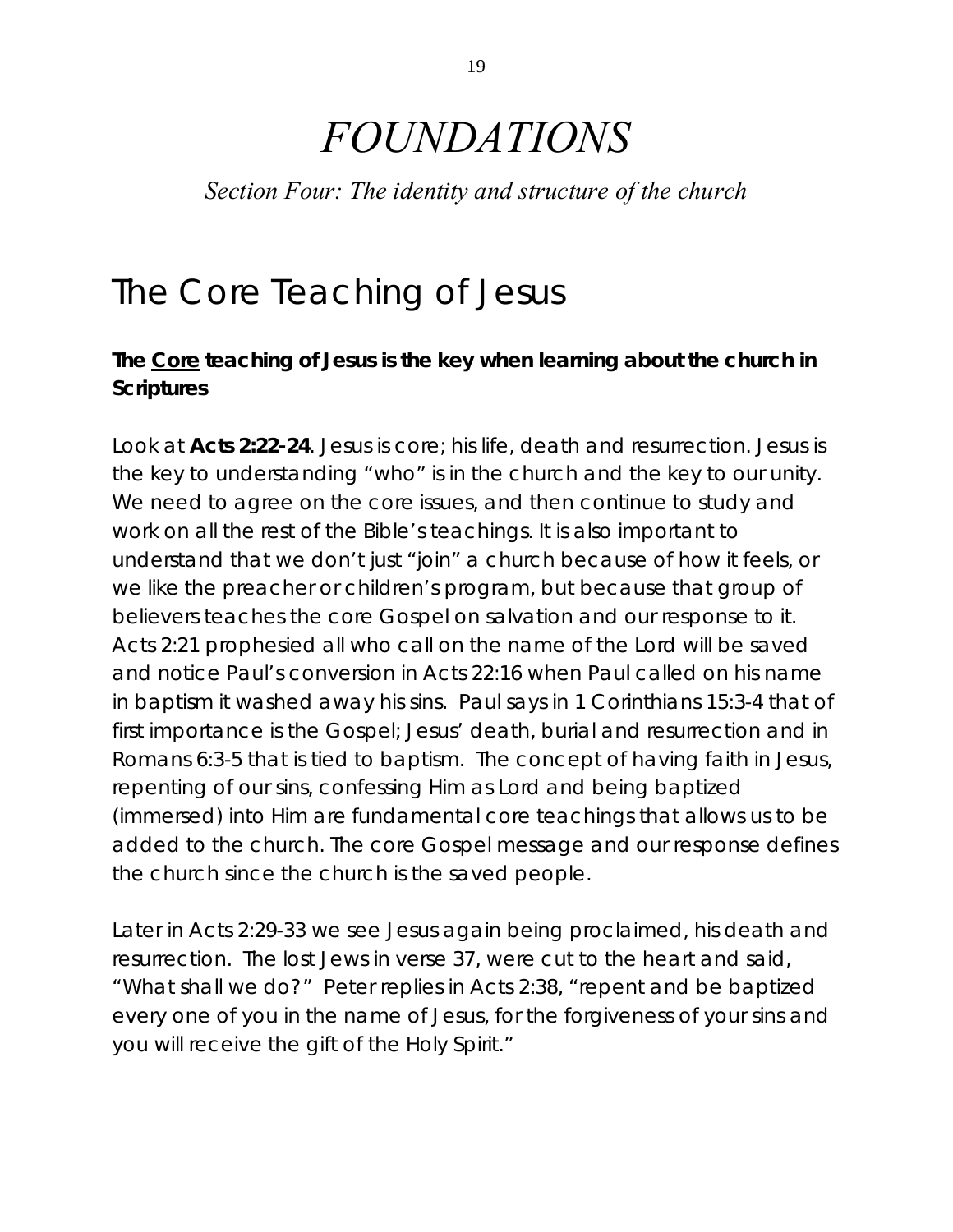Notice these key verses: Acts 2:41 says that those who accept this message were baptized and about 3,000 were added to their number that day. Who added them? Verse 47 says the Lord added to their number daily those who were being saved. When you come into Christ, with your sins washed away, you are saved and added by Christ to His church. You do not "join" His church, but you are added to it when you come into Jesus (Galatians 3:26-27) and are saved by Him. So to identify His church, we should start with those who are obeying the Gospel the way the Bible says to. Start with the core teaching on salvation!

### The Founder & Head; Christ's Church

The founder of the church is Jesus, the Christ (Christ means "the anointed one," Jews would use the word "Messiah). This is clearly proclaimed in **Matthew 16:18**, where Jesus said, "Upon this rock I will build my church". The phrase "my church" demonstrates possessiveness. The indication is that the church belongs to Jesus. The term "my" is a possessive pronoun. Therefore, Jesus is viewed as founder and owner of the Church.

In addition to being the founder of the church, Jesus Christ is also identified as the head of the church. He holds the superior position, in which he is the final authority in matters of doctrine and practice. **Colossians 1:18** states, "and he is the head of the body, the Church: who is the beginning, the firstborn from the dead; that in all things he might have the preeminence."

#### **Christ's church, notice these below verses.**

**Ephesians 5:29** Christ feeds and cares for the church **Ephesians 5:25** Christ loves the church and died for her **Colossians 1:24** Christ's body is the church, we are the church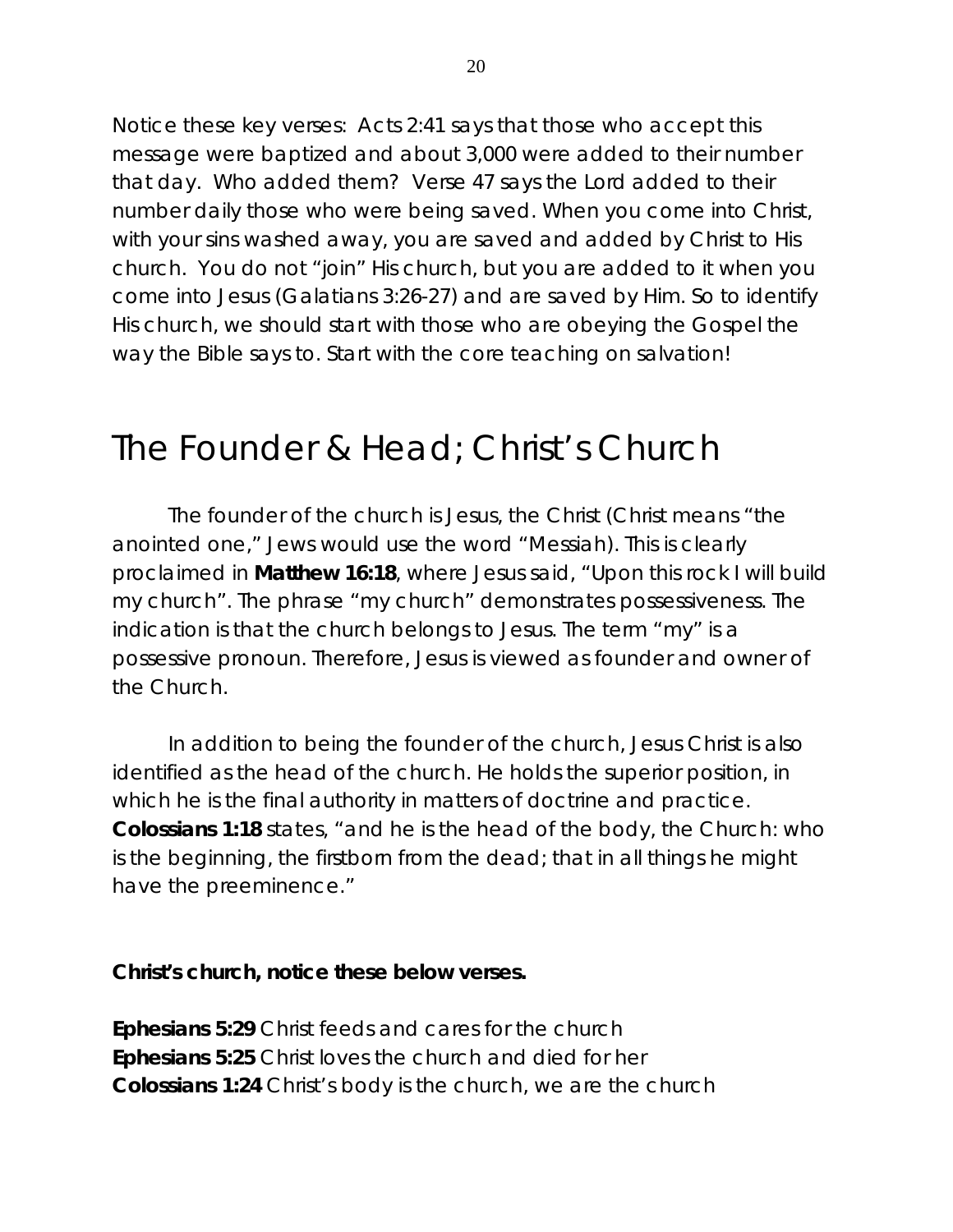**Ephesians 1:22-23** Christ is head of everything to us, the church, and our whole lives

**Ephesians 3:10** The church makes known God's intent and wisdom known to the spiritual world.

**Ephesians 3:20-21** God's glory is in the church as he works in us. It is also important to realize that God has arranged the different parts of the body, every one of them, just as he wanted them to be

(**I Corinthians12:12-18**). He put you in this body and expects you to use your individual talents and abilities for His glory and for the benefit of others. You are important to your local body of Christians.

## **History**

### **The Restoration Movement (Stone-Campbell movement). A bit of our history.**

In the early 19<sup>th</sup> century people sought to restore the first century church and unify all Christians in a single body patterned after the New Testament church. They were tired of all the man-made doctrines and churches, and wanted to return to the church of the first century. They simply wanted to be "Christians." In this movement were the roots of the Church of Christ, Disciples of Christ, the Christian church and others.

Christianity should not be divided; Christ intended one church. This movement used the Bible and its only source of authority, since manmade creeds and names of human origin divide. Some of the slogans that were used were: "Where the scripture speaks, we speak. Where the scriptures are silent, we are silent." "We are Christians only, but not the only Christians." "In essentials, unity. In opinions, liberty. In all things, charity (love)." "Call Bible things by Bible names." These are still valid concepts as we strive to be the church of the Bible that Christ died for, and that church where He is the only head.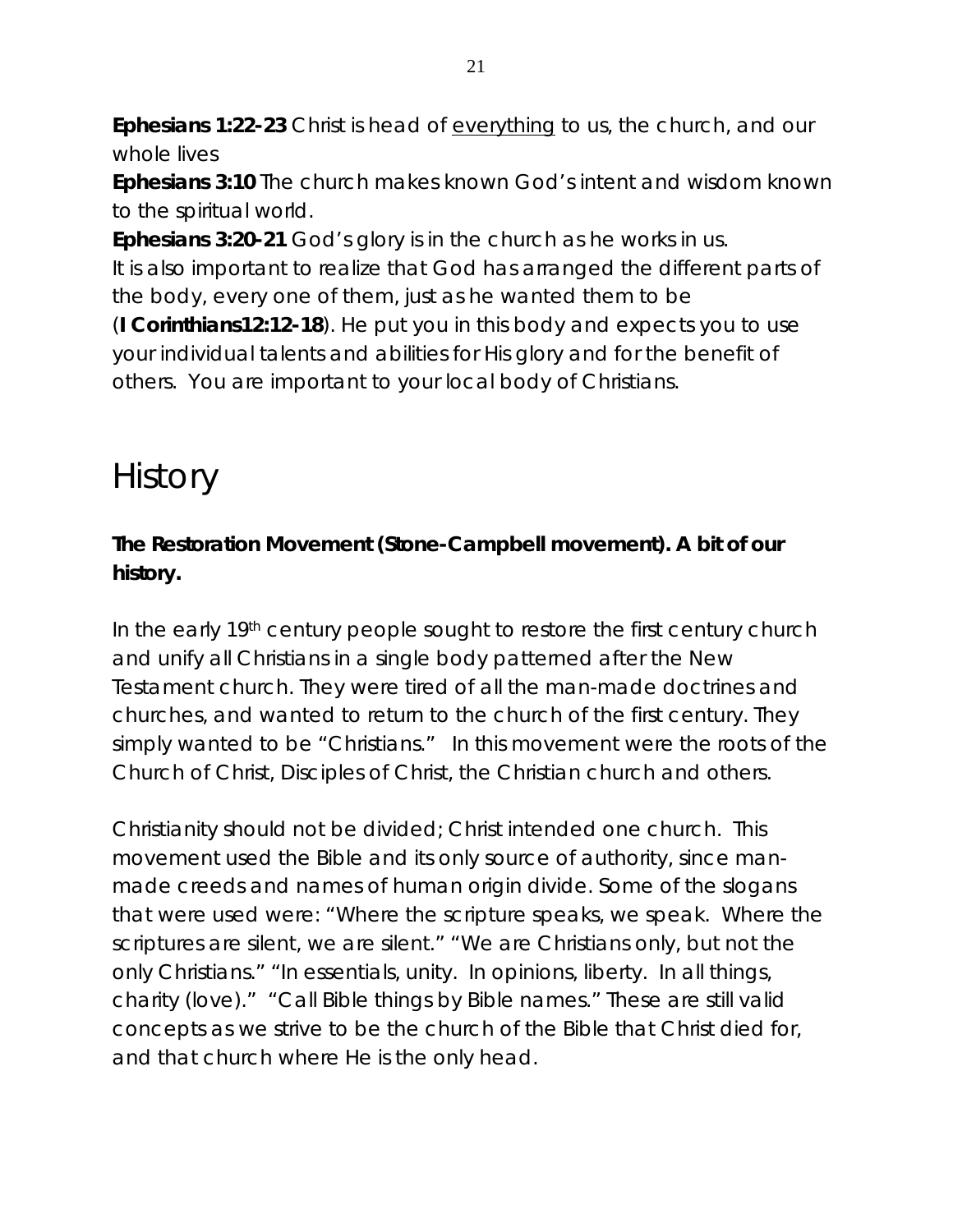Why do we call ourselves the "church of Christ?" Well, since Christ is the head of the Church it makes sense we are the church of Christ as Romans 16:16 shows, but there are other "scriptural" names like "the way (Acts 19:23)," or "The Church of God (Acts 20:28)," or the church within a certain town like in 2 Thessalonians 1:1. It is most often referred to as simply "the church". The Greek word is Ekklesia, which means to be called out (for us, we are called out of the world by Christ), an assembly or gathering. Church is not the building, but the people. Some other names from the Bible for the church is found in1 Timothy 3:5 "God's church" and in Hebrews 12:23 "church of the firstborn," So there are other names that we could call ourselves, but we call ourselves the church of Christ since that is a group of people throughout the world that also agree on the core Gospel, and follow the salvation plan of the Bible. So we identify with this group of believers since the core unifies us all, even though we have some different opinions of various Bible things. It is also nice when traveling that you can generally know others that believe the core issue of salvation meet in a certain place and may have the name "Church of Christ." Anyone who obeys the Gospel plan of the Bible and is saved with the same message that Paul taught is a brother or sister in Christ. Notice how vital that the core Gospel is not changed in Galatians1:6-9. They had differences with Gentile and Jewish churches, and with people who had different convictions on such things as eating meat sacrificed to Idols, but notice they we unified as Christians. Romans 14 and I Corinthians12:12-26 are good passages to study on this subject.

## Local Organizational Structure

Let's now consider how the church was organized in the New Testament. Each local congregation was independent and autonomous. There was no hierarchy or denominational headquarters. Each local church was directly under the headship of Christ (Colossians 1:18).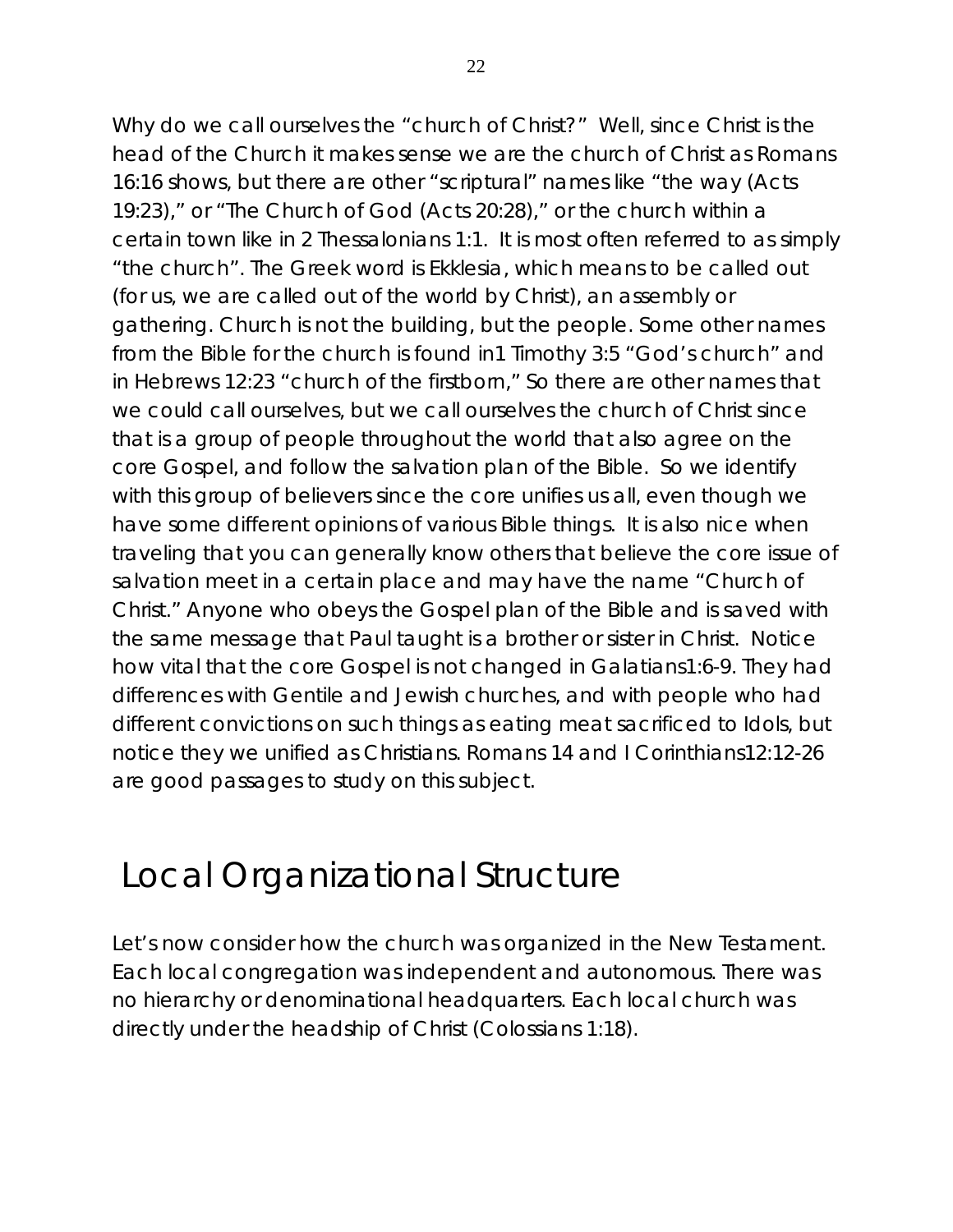Within each of these churches, the New Testament shows it is good if men who meet the qualifications of **1 Timothy 3:1-7** and **Titus 1:5-9** can be appointed to be elders. Other names for this function in the New Testament are bishops, pastors, shepherds, and overseers (Titus 1:5, 7; Acts 20:17,28; 1 Peter 5:1-2). They shepherd and watch over the members under their charge (Hebrews 13:17; 1 Peter 5:1-4), direct the affairs of the church (1 Timothy 5:17) and admonish the church (1 Thessalonians 5:12- 13).

The church in the Bible has two other leadership/service positions that we will discuss here. These are evangelists and the deacons. The function of the evangelist is to preach the word (2 Timothy 4:2-5), guard the faith (2 Timothy 1:13-14) set things in order (Titus 1:5), appoint elders (Titus 1:5), and develop other teachers (2 Tim 2:2).

Then there are deacons who serve in the official capacity. These are men who aid the church by providing for the physical needs of the congregation. This concept can be found in Acts 6 when the church chose seven men to wait tables for the neglected widows. Although the text does not specify that these were deacons, it does provide us with some concept of the work of a deacon. We see the qualifications of deacons in **I Timothy 3:8-13**. We also see Paul addressing both elders and deacons in Philippians 1:1.

In conclusion, the church is the group of saved people who have obeyed the Gospel and had their sins covered by the blood of Jesus. We are created in Christ Jesus as the church to do good works (**Ephesians 2:10**), and therefore we need to be active people for Jesus in our daily lives as His body. In **Ephesians 4:4-6** it says there is one body (church), one Spirit, one hope, one Lord, one faith, one baptism, and one God and Father. God says there is one body, the church, and we need to be that body of the Bible that Jesus wants you to be. There are not many "faiths" but one, and that is Christ's. He is the only way back to God as **John14:6** says *"I am the way, and the truth, and the life. No one come to the Father except through me."* (Also see **Acts 4:12; 1 John 5:12; Hebrews 1:1-4**) There is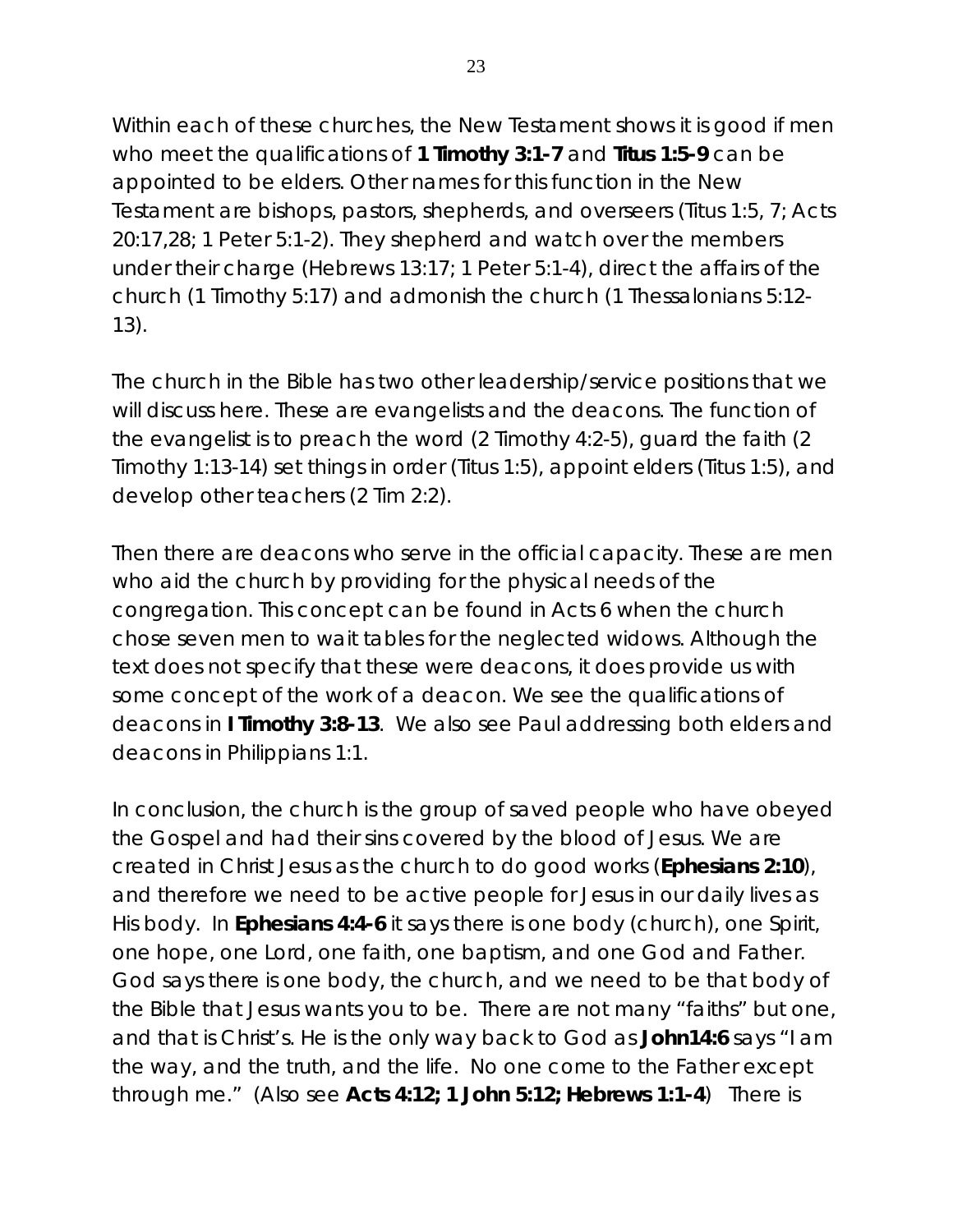one baptism, not many types, just like there is one God. We know who is in Christ to affiliate with because they obey the Gospel like the Bible and Paul says. We then strive to do what the Bible says in church organization since He knows how the church works best.

In **Romans 10:1-3** Paul writes, *"Brothers, my heart's desire and prayer to God for the Israelites is that they may be saved. For I can testify about them that they are zealous for God, but their zeal is not based on knowledge. Since they did not know the righteousness that comes from God and sought to establish their own, they did not submit to God righteousness."* 

We can do the same thing today by trying to establish our own thoughts about "church" and this shows how important it is to be going back to His Word for all our understandings and teachings in all subjects. Zeal and enthusiasm without truth is worthless. Let's be the church that is zealous and is founded in Bible truth!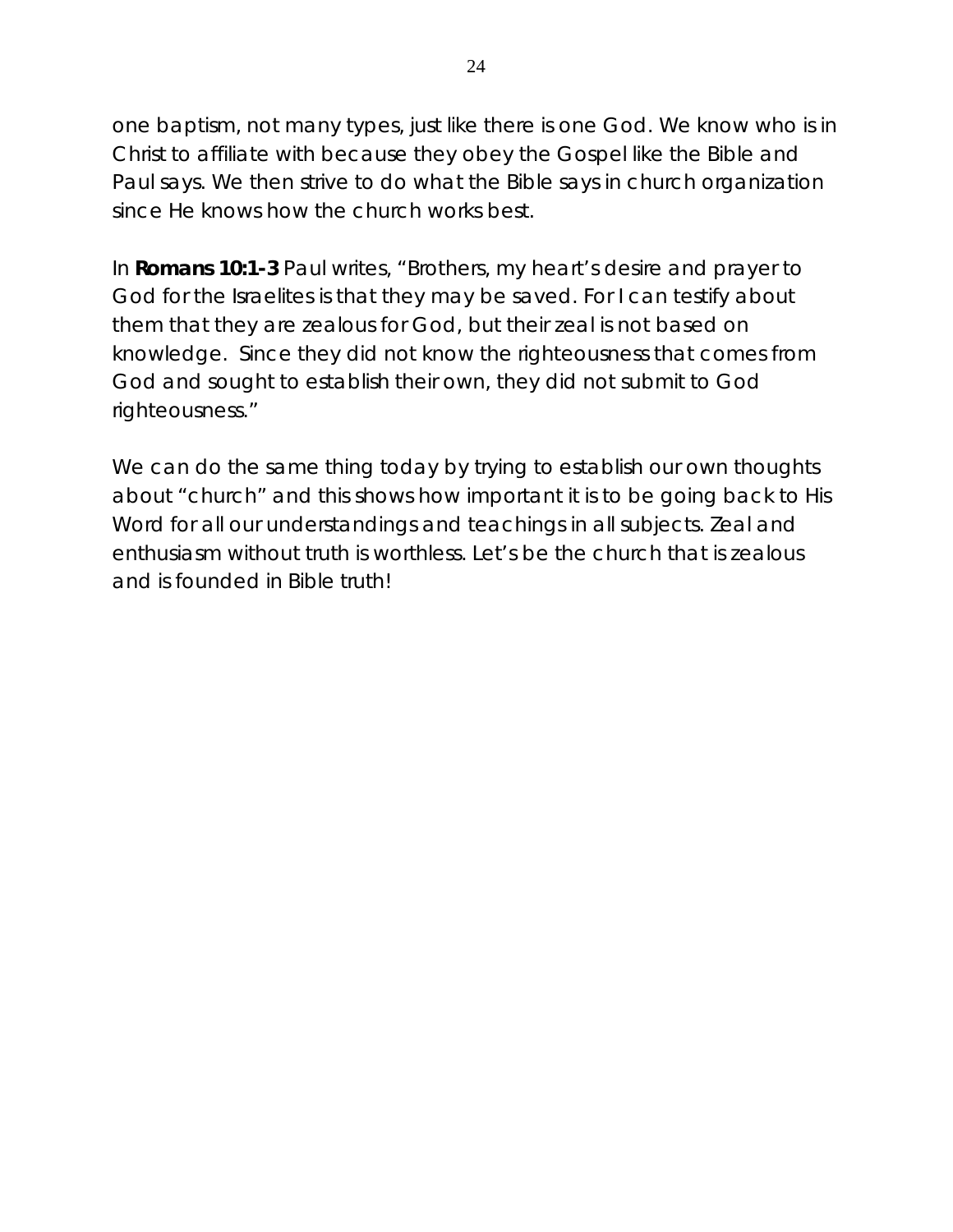# *FOUNDATIONS*

*Section Five: What is Worship?*

## The word "Worship"

When you hear the word "worship" what comes to mind? If you are like most people you will probably think of what the church does when it comes together on Sundays. In this section we will look at the Biblical concept of "worship."

Did you know that the Bible never refers to the Sunday morning church gathering as a "worship service?" Where then does the idea come from that we just get together on Sunday to worship? We as a gathered group of Christians do worship on Sundays together, but often we limit our view of worship to Sundays.

To help us understand some background to that answer let's look at how God's people worshiped under the Old Covenant (Old Testament). Under the Old Covenant worship was based, in part, on location. We can see this in Jesus' conversation with the woman at the well in **John 4:19-24**. Jesus tells her, *"Believe me, woman, a time is coming when you will worship the Father neither on this mountain nor in Jerusalem. ... Yet a time is coming and has now come when the true worshipers will worship the Father in spirit and truth, for they are the kind of worshipers the Father seeks. God is spirit, and his worshipers must worship in spirit and in truth."*

So what happened? What was different in the New Covenant Jesus came to establish? They would no longer go to the temple to worship. They would no longer travel to a place to worship God there because God now resides in a different temple. Read **1 Corinthians 6:19-20**. Where is God's temple in the New Covenant? Just think about being a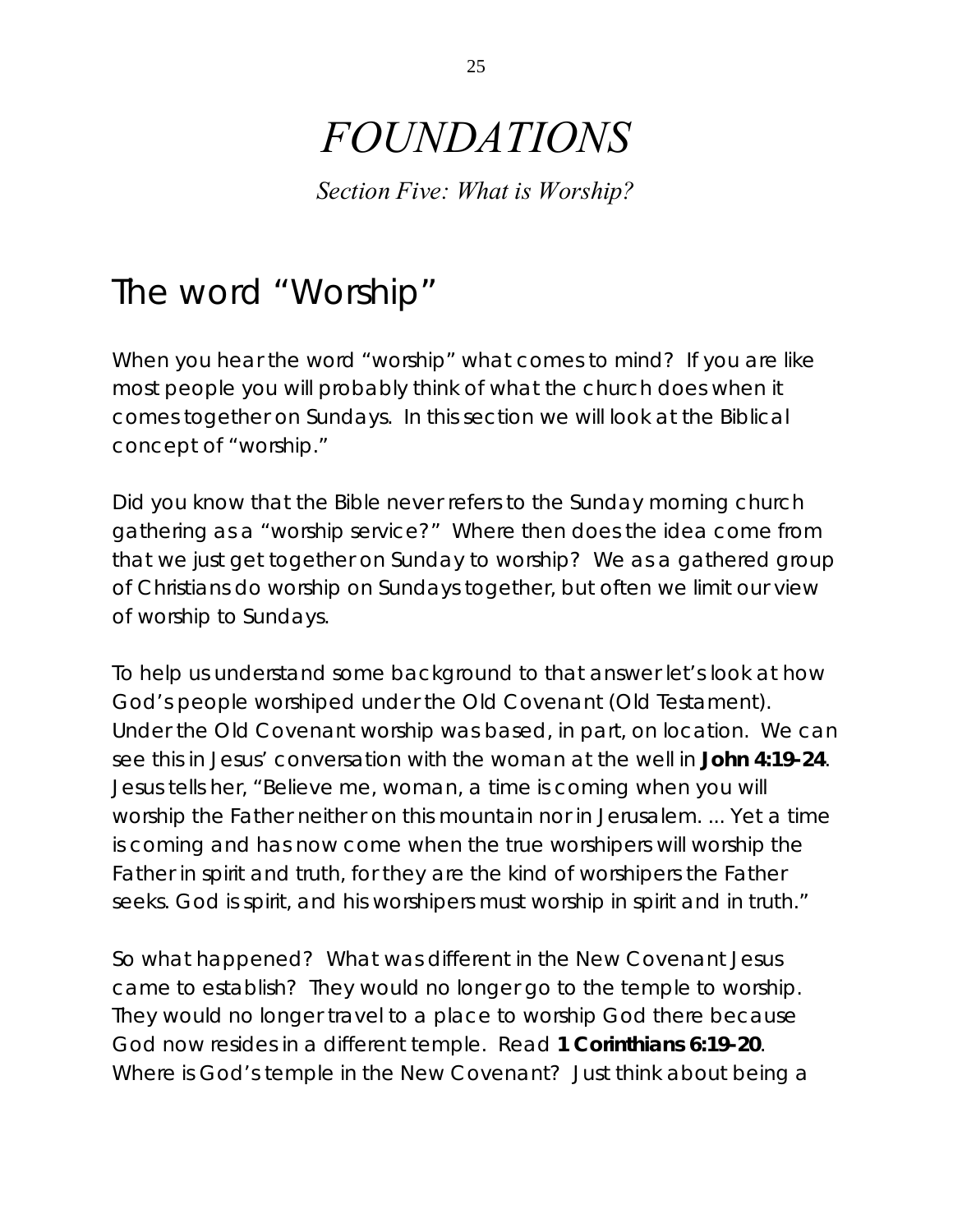"walking temple of the Holy Spirit" in your everyday life! What does this mean for the believer regarding lifestyle and worship?

Many understand worship as something you do one Sundays and then you are done with worship until the next week. But worship is not something we come to once a week and get our spiritual card punched. Look at **Hebrews 13:15-16** and notice the "worship word" sacrifice. Here we see sacrifice as praise, doing good and sharing, not just done on Sundays.

## Word Definitions

Before we go on it may be helpful to look at the word "worship." If you refer back to section three on reading and studying you Bible we looked at the importance of understanding the original word meanings. There are a handful of Greek words that are translated into English as "worship" but they have different meanings in the original language. A more common example of translation generalization is the use of the word "love." We have one word in English while the Greek language had at least three; one meaning brotherly love, one meaning romantic love, and another meaning a self-sacrificing or giving love.

Let's look briefly at some words translated as "worship."

**Leitourgeo**: Ministry or service, used many times in the Old Testament when a priest in the temple fulfilled his priestly duties and activities. (Acts 13:2)

**Sebomia:** To revere or worship. (Matthew 15:9)

**Threskeia**: Defined as worship and religion. (Colossians 2:18; James 1:27)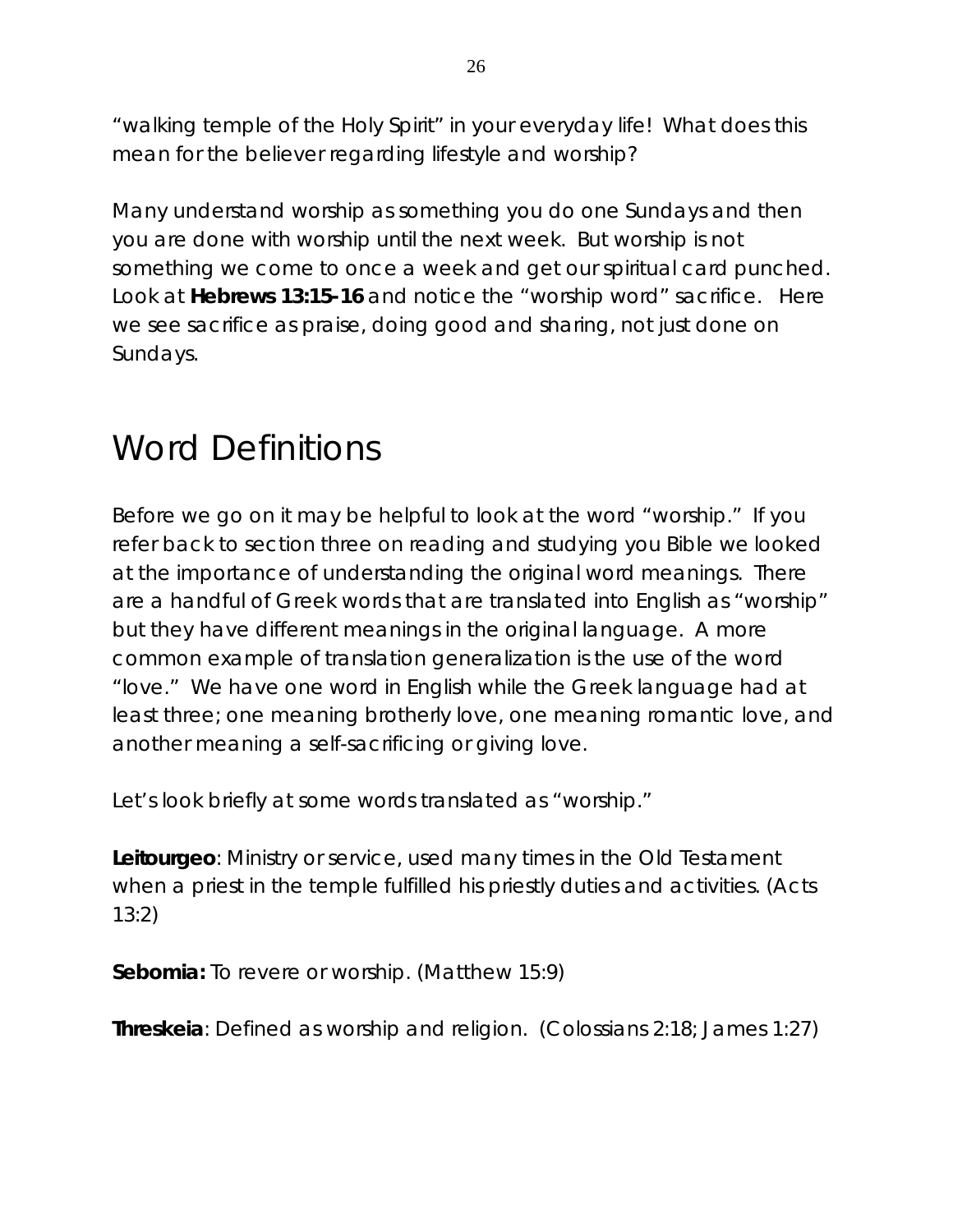**Proskuneo** or **Proskyneo**: To worship, to fall or bow down before something worthy of worship. (1 Corinthians 14:25; Acts 24:11)

**Eusebeo**: Worship, piety or godliness. More of the New Testament meaning of worship being how you live your life. (1 Timothy 2:1-2; 4:7-8; Acts 17:23)

**Latreuo**: Worship, religious service or homage. This word is tied a lot to the concept of bringing a sacrifice. (Found in Romans12:1, Hebrews12:28; 2 Timothy 1:3)

Let's review what we've talked about so far. Biblical Christian worship is a lifestyle; it is broader than just the assembled worship (something we will talk about in the next section). We know from looking at Jesus' conversation with the woman at the well and from our reading of **1 Corinthians 6:19-20** and **Romans 12:1-2** that we are no longer constrained by place and time to worship God but God now lives in every believer! We are His walking temple of worship!

## Bible Passages on Worship

Let's look at some other passages on worship. What can you say about worship from each of the following passages?

**Romans 12:1-2** *"Therefore, I urge you, brothers, in view of God's mercy, to offer your bodies as living sacrifices, holy and pleasing to God—this is your spiritual act of worship. Do not conform any longer to the pattern of this world, but be transformed by the renewing of your mind. Then you will be able to test and approve what God's will is—his good, pleasing and perfect will."*

We have already read **Hebrews 13:15-16** *"Through Jesus, therefore, let us continually offer to God a sacrifice of praise—the fruit of lips that confess*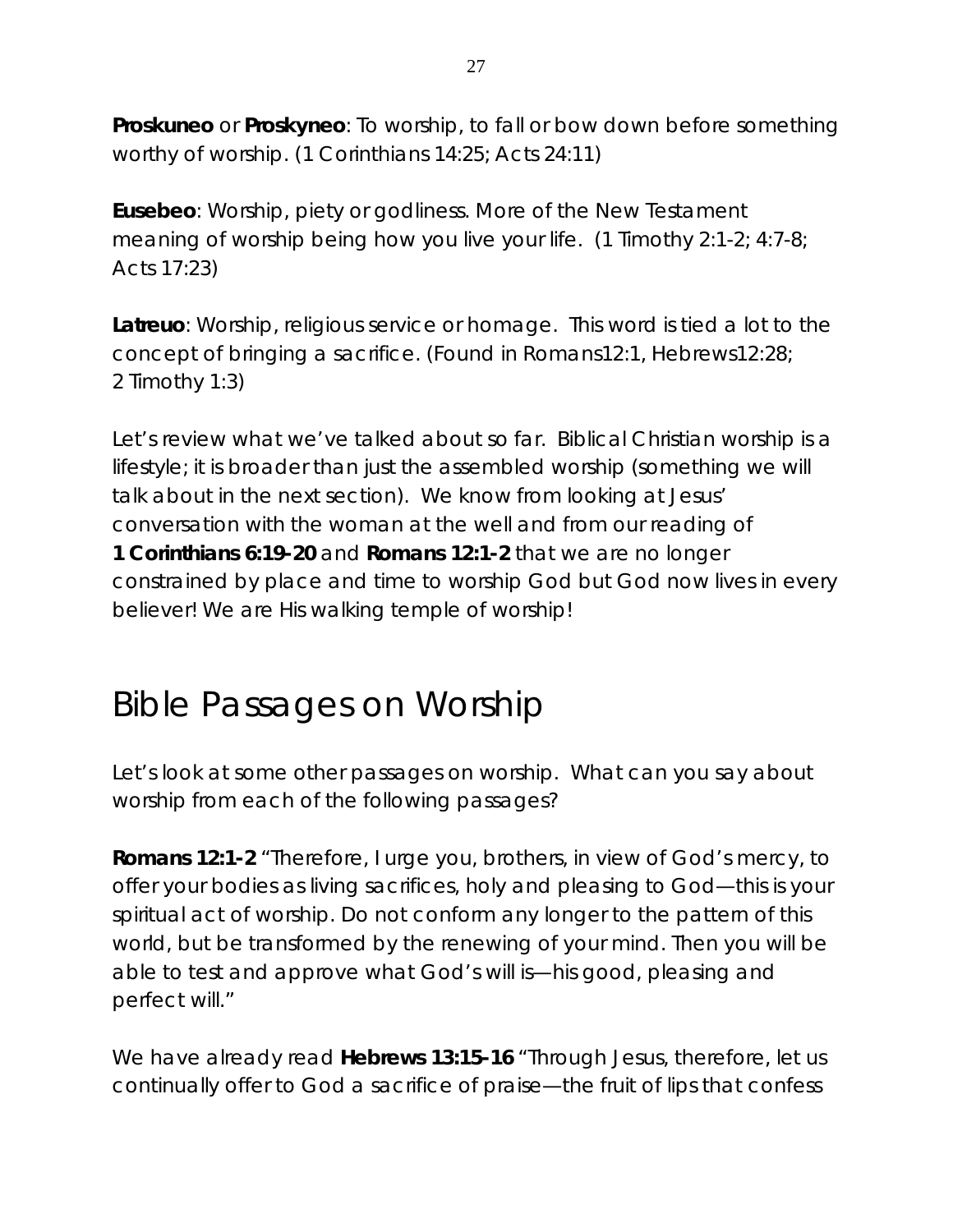*his name. And do not forget to do good and to share with others, for with such sacrifices God is pleased."* How does that tie into **Ephesians 2:10** "For we are God's workmanship, created in Christ Jesus to do good works, which God prepared in advance for us to do."?

**Hebrews 12:28-29** *"Therefore, since we are receiving a kingdom that cannot be shaken, let us be thankful, and so worship God acceptably with reverence and awe, for our God is a consuming fire."*

**Mark 7:7-8** *"…They worship me in vain; their teachings are but rules taught by men.' You have let go of the commands of God and are holding on to the traditions of men."*

**Malachi 1:6-11** *"A son honors his father and a servant his master. If I am a father, where is the honor due me? If I am a master, where is the respect due me?' says the Lord Almighty. 'It is you, O priests, who show contempt for my name.' But you ask, 'How have we shown contempt for your name?' 'You place defiled food on my altar.' 'But you ask, 'How have we defiled you?' 'By saying that the Lord's table is contemptible. When you bring blind animals for sacrifice, is that not wrong? When you sacrifice crippled or diseased animals, is that not wrong? Try offering them to your governor! Would he be pleased with you? Would he accept you?" says the Lord Almighty. 'Now implore God to be gracious to us. With such offerings from your hands, will he accept you?'—says the Lord Almighty.*  'Oh, that one of you would shut the temple doors, so that you would not light useless fires on my altar! I am not pleased with you,' says the Lord *Almighty, 'and I will accept no offering from your hands. My name will be great among the nations, from the rising to the setting of the sun. In every place incense and pure offerings will be brought to my name, because my name will be great among the nations,' says the Lord Almighty."*

Do we "give back" a little to the Lord, and not give all of us? God wants your best, He wants you! He desires a real relationship with you as His child. This is a principle from the Old Testament that shows the heart of sacrifice and worship that is even true today.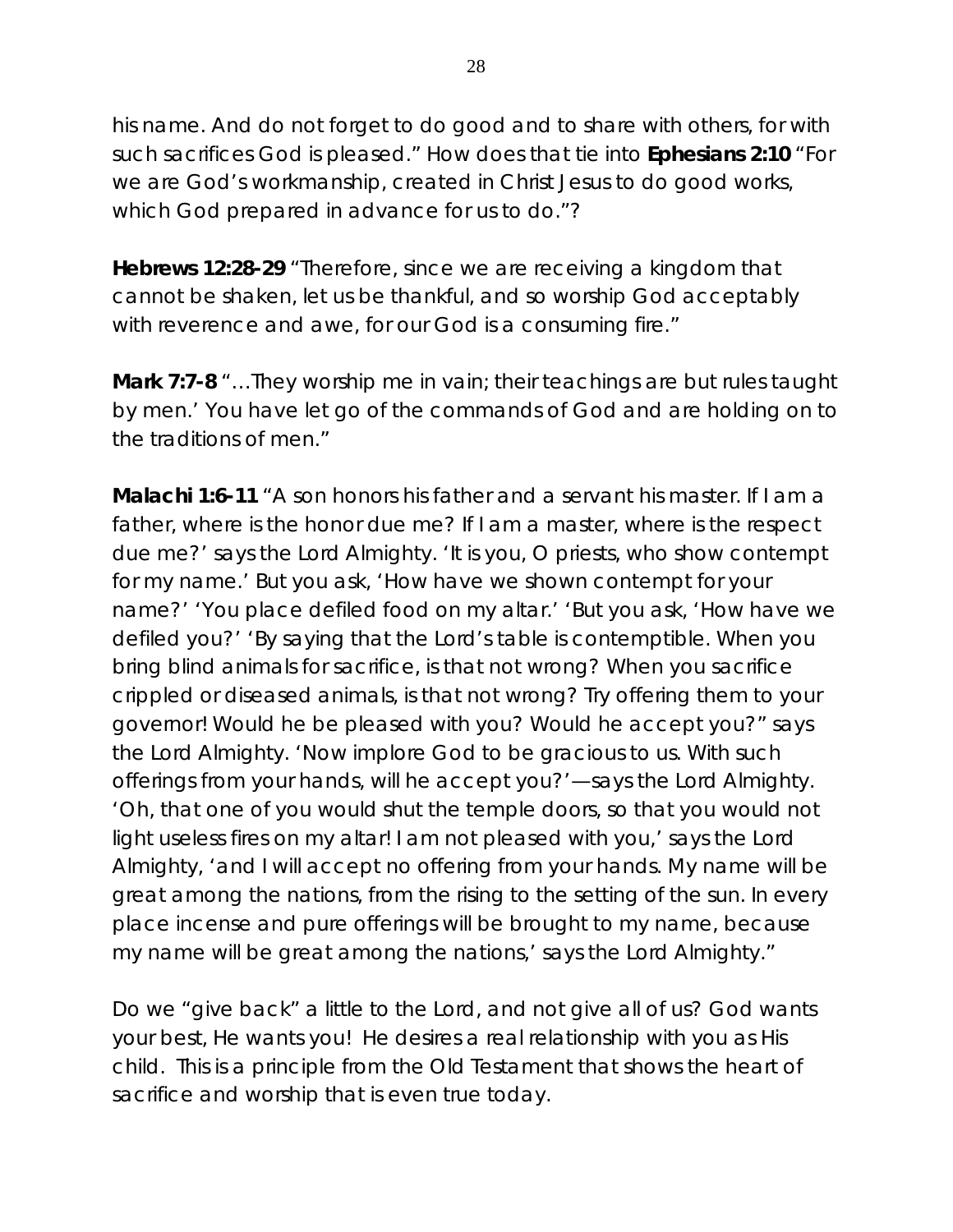**Romans 6:15-23** *"What then? Shall we sin because we are not under law but under grace? By no means! Don't you know that when you offer yourselves to someone to obey him as slaves, you are slaves to the one whom you obey—whether you are slaves to sin, which leads to death, or to obedience, which leads to righteousness? But thanks be to God that, though you used to be slaves to sin, you wholeheartedly obeyed the form of teaching to which you were entrusted. You have been set free from sin and have become slaves to righteousness. I put this in human terms because you are weak in your natural selves. Just as you used to offer the parts of your body in slavery to impurity and to ever-increasing wickedness, so now offer them in slavery to righteousness leading to holiness. When you were slaves to sin, you were free from the control of righteousness. What benefit did you reap at that time from the things you are now ashamed of? Those things result in death! But now that you have been set free from sin and have become slaves to God, the benefit you*  reap leads to holiness, and the result is eternal life. For the wages of sin is *death, but the gift of God is eternal life in Christ Jesus our Lord."*

**Amos 5:21-24** *"I hate, I despise your religious feasts; I cannot stand your assemblies. Even though you bring me burnt offerings and grain offerings, I*  will not accept them. Though you bring choice fellowship offerings, I will *have no regard for them. Away with the noise of your songs! I will not listen to the music of your harps. But let justice roll on like a river, righteousness like a never-failing stream!"* 

Notice the "true fast" in Isaiah 58:5-8. Here we see a lifestyle of doing good to others, not just external religious duties coupled with the evil they were doing in verses 3 and 4.

God has always wanted a lifestyle of worship and doing good to others, and worship today is an everyday thing we do all the time. We do assemble together each Sunday, which is also worship, since Christians are walking temples of the Holy Spirit as we bring in the light of Jesus to a dark world.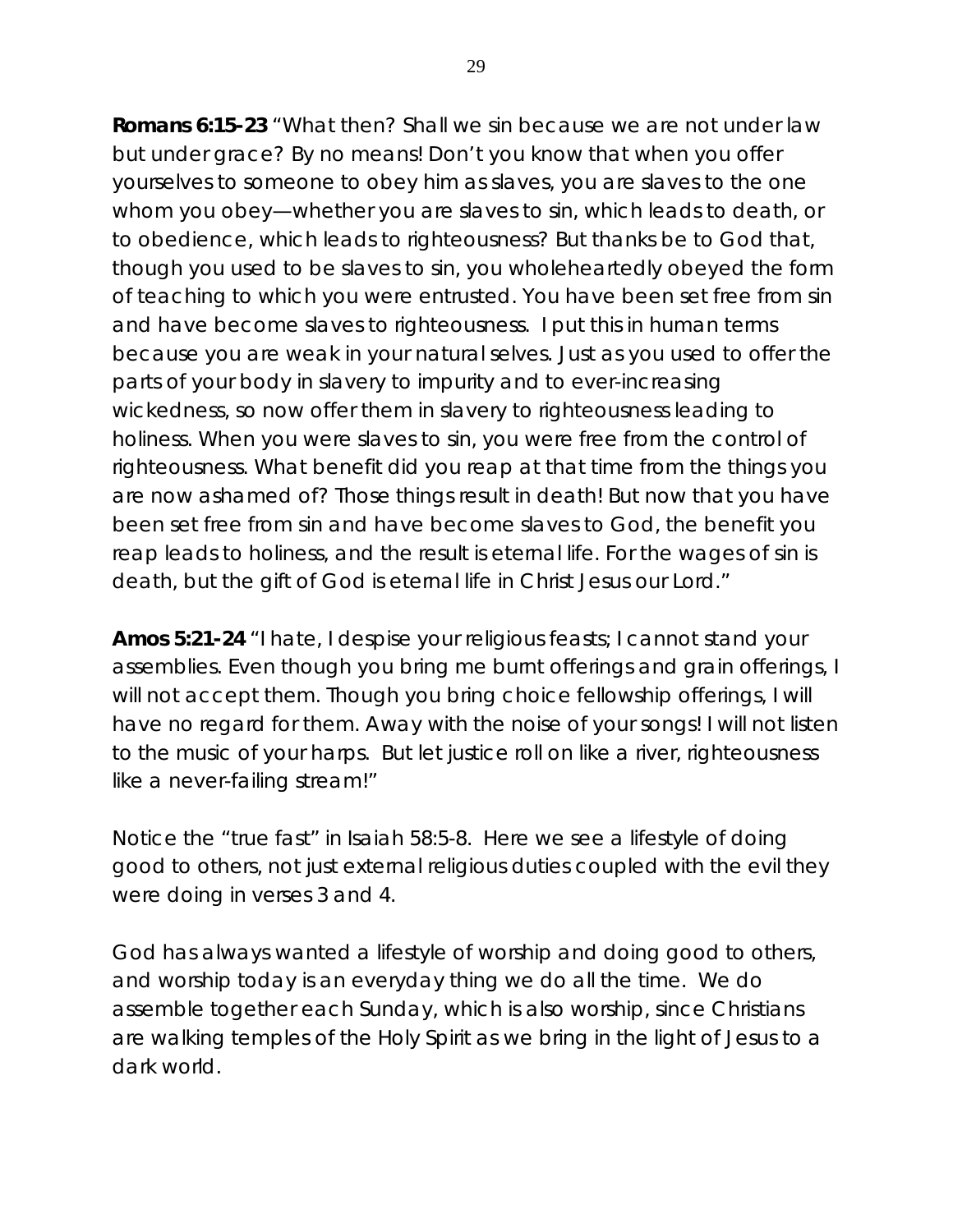# *FOUNDATIONS*

### *Section Six: What is the purpose of the Sunday assembly?*

In the Christian life we realize that worship is not just a Sunday event; we walk with Christ every day. We covered that last session. However, these scriptures teach it is vital to meet together on the first day of the week.

## Why Sunday?

We follow the example of the New Testament, where they met on the first day of the week, the day Jesus was resurrected. Let's take a look at the following passages:

**1 Corinthians 16:1-4.** The people were instructed to take up a collection each week they meet.

**1 Corinthians 10:14-22.** The church was coming together to participate and share in the Lord's Table.

**1 Corinthians 11:17-34.** This Lord's Table is the Lord's Supper with the body and blood of Jesus being remembered with the fruit of the vine and the unleavened bread.

**Acts 20:6-12.** Notice they stayed for seven days to assemble with the church on the first day of the week as they came together to break bread.

**Revelations 1:10.** The "Lord's Day" is referred to here.

**James 2:1-13.** What meeting was spoken of here? They met together on the Lord's Day, the first day of the week, the day Christ was resurrected.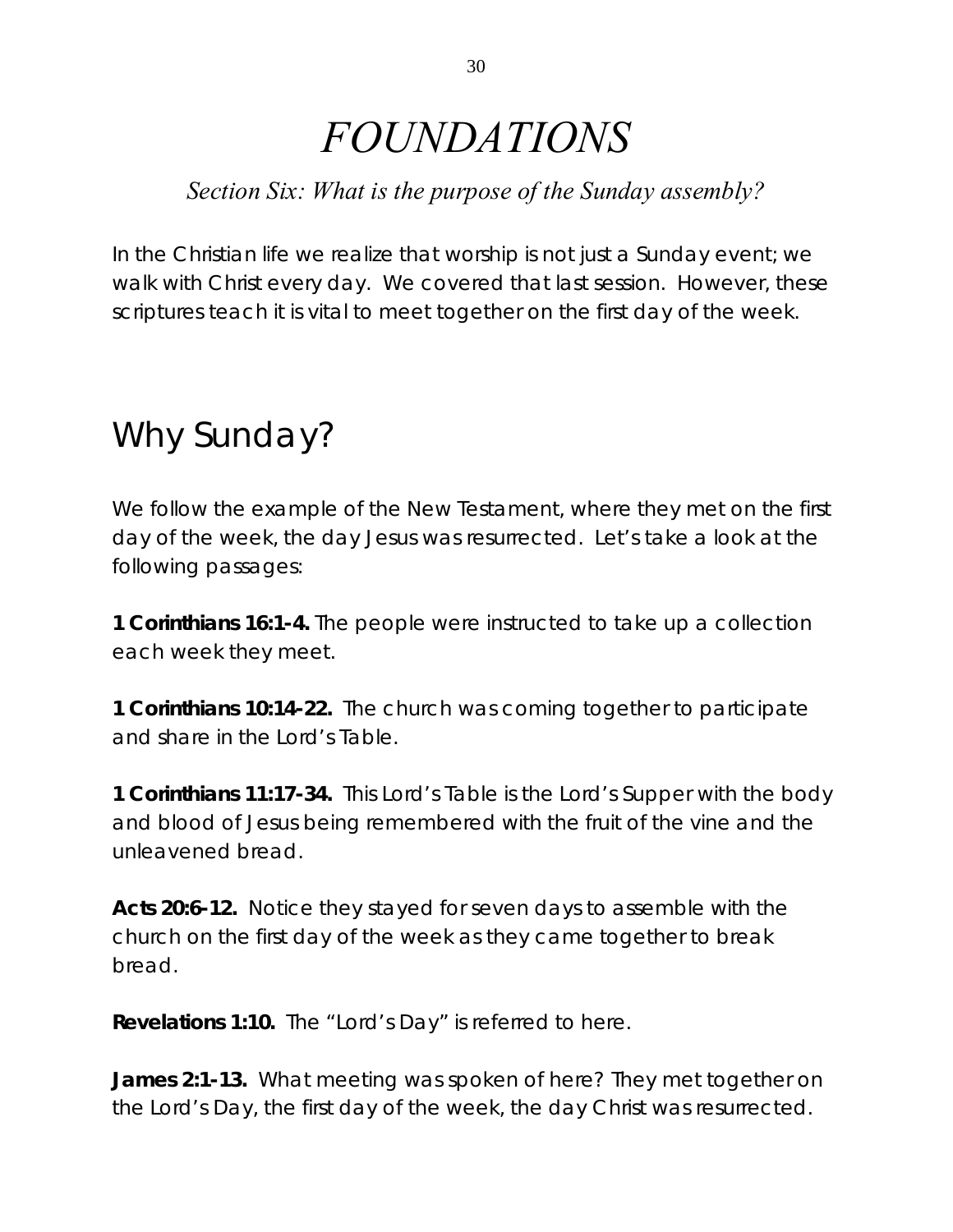## The real reason for our Sunday assemblies

We often use the wrong phraseology in referring to what we do on Sundays. Did you know the Bible never refers to what we do when we assemble together a "worship service?" The Bible, as we saw in the last section, is more holistic than that. Worship is more about how we live our lives. Yet many are comfortable with the idea of a once a week "worship service." This concept takes away our spiritual responsibilities (and benefits!) for the remainder of the week.

In the next section we will look specifically at what we do in Sunday assemblies but for now we are going to be looking at some different passages that speak to our assembled time together.

In **Hebrews 10:24-25** we are told to *"And let us consider how we may spur one another on toward love and good deeds, not giving up meeting together, as some are in the habit of doing, but encouraging one another—and all the more as you see the Day approaching."*

**1 Corinthians 14:26.** Notice the purpose for everything that is done in the assembly. *"What then shall we say, brothers and sisters? When you come together, each of you has a hymn, or a word of instruction, a revelation, a tongue or an interpretation. Everything must be done so that the church may be built up."* Keep excelling in the gifts that build up the church, even as 1 Corinthians 14:12 states.

Go back to 1 Corinthians 14:26. We are told that everything we do in assembly should be done to strengthen and edify the church. There is a challenge here. Despite what others do or don't do, what can *you* do to contribute to strengthen others? See **1 Peter 4:10-11**. How well do you and the church here fulfill the purposes stated above? What can you do to better fulfill those purposes?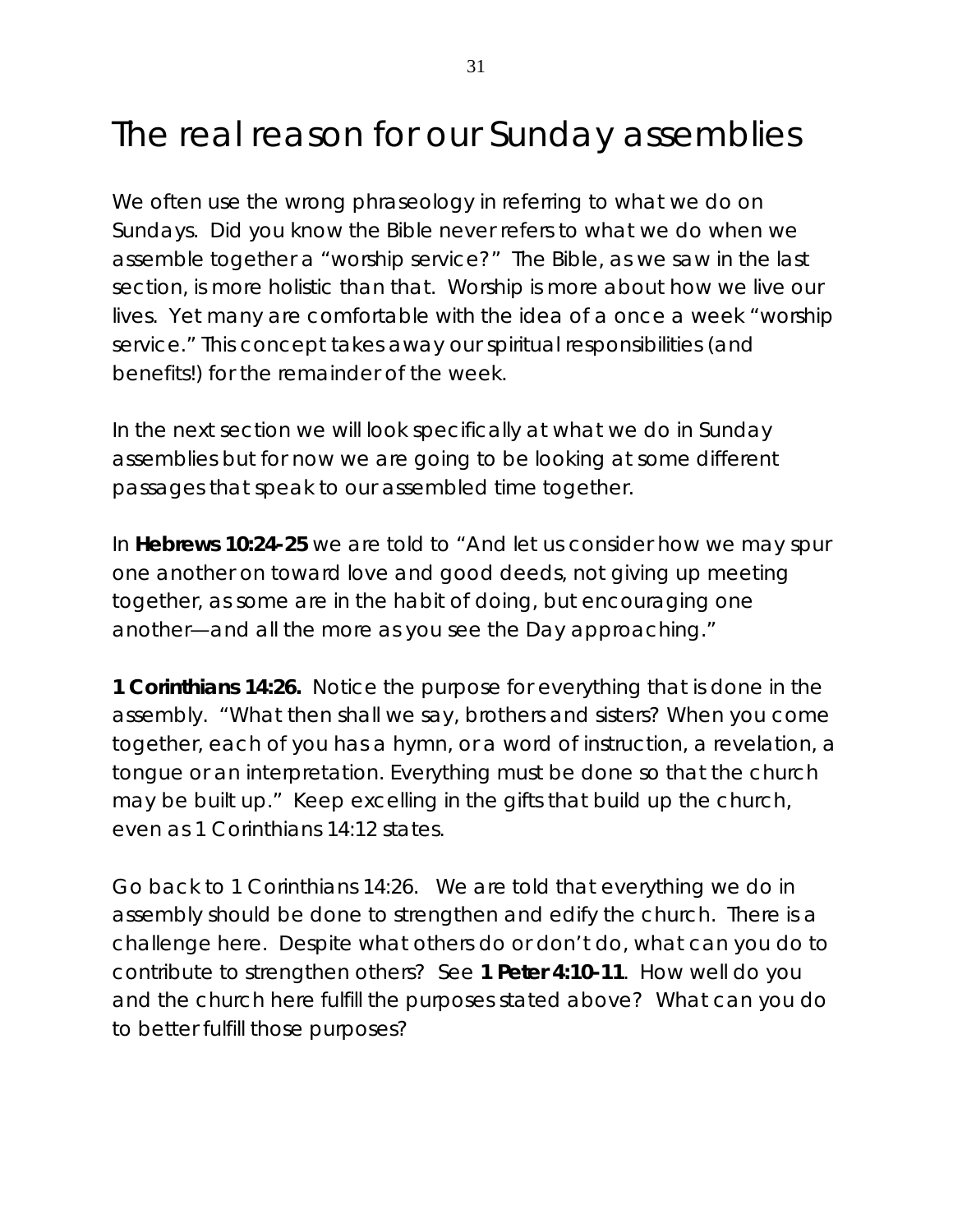Continuing on with the passage from Hebrews, let's read 10:23-39. What do verses 26 and 27 refer to?

When you have a campfire and coals are all together it burns brightly. But when one coal is separated from the others it burns out quickly. Likewise when we come together on Sunday we stand should-to-shoulder, being strengthened and encouraged to live the Christian life for the rest of the week. Our assembly isn't just for God's benefit but for ours. (1 Corinthians 14:26)

We are encouraged in **Galatians 6:9**, *"A Let us not become weary in doing good, for at the proper time we will reap a harvest if we do not give up."* Keep on doing good for the Lord, use the Sunday meetings to strengthen one another as we worship God as one body.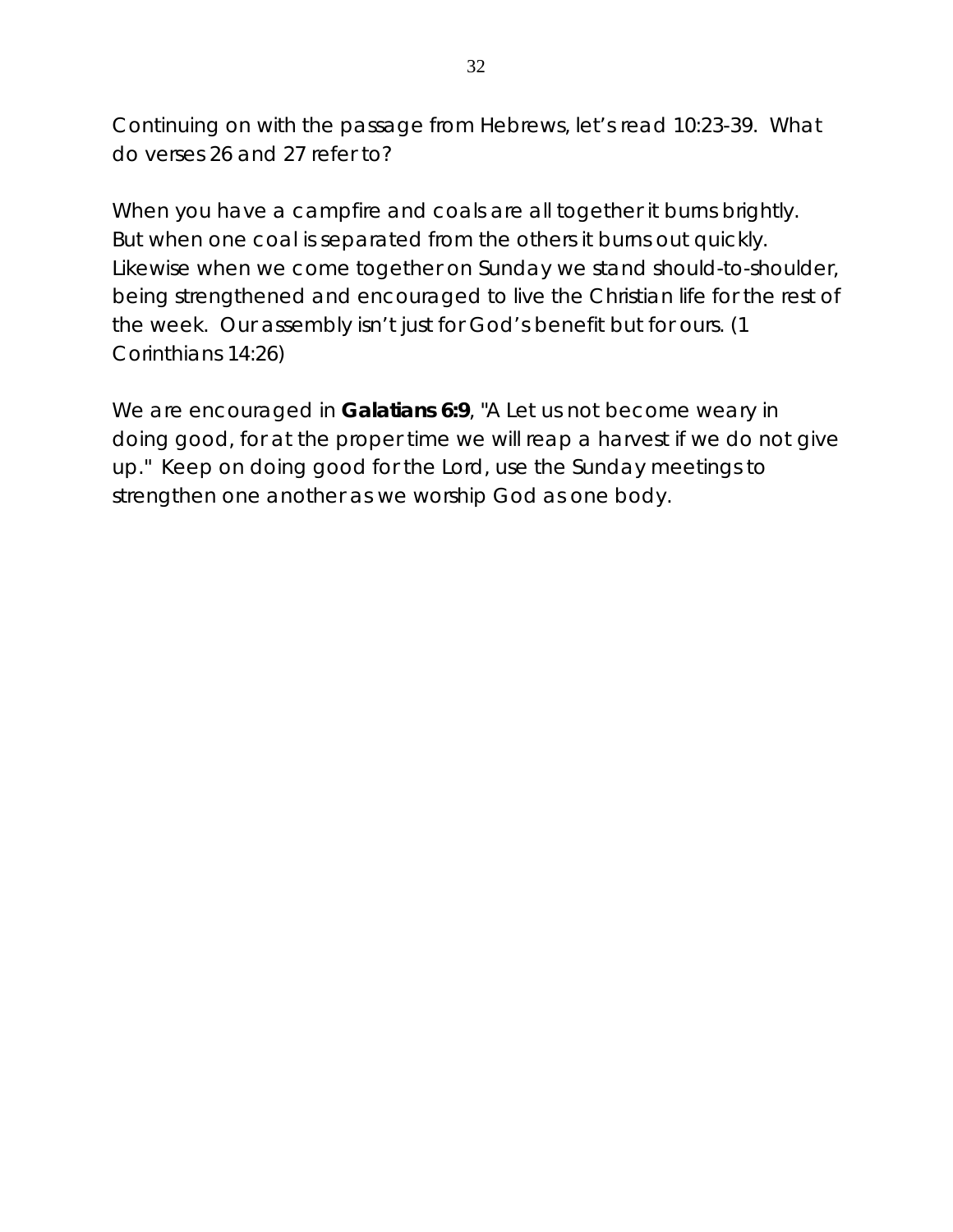## *FOUNDATIONS*

### *Section Seven: What we do during Sunday assembly*

In this section we will look at what we do during Sunday assemblies, according to the Bible. The Word of God is our authority, so let's look at singing, the Lord's Supper (sometimes referred to as communion), prayer, giving (sometimes mistakenly referred to as a tithe, which is an Old Testament command), teaching, and preaching.

### PRAYER

Prayer is a cornerstone in our relationship with God and something the early Christians did in their assemblies as found in **1 Corinthians 14:14-17**. It was a fundamental aspect of the very early church. In **Acts 2:42** we read, "They devoted themselves to the apostles' teaching and to the fellowship, to the breaking of bread and to prayer."

We pray together as a congregation for different things, just as we see in the Bible. In Acts chapter 12 the church prayer for Paul's release from prison; in Acts chapter one prayer was offered to choose a replacement for Judas; at the end of Acts chapter 20 we see Paul pray with members of the Ephesian church before he departed, and the list could go on.

But how does prayer take shape in our lives outside of assembly? Let's look at some scripture:

**1 Thessalonians 5:17.** We pray constantly, not just on Sundays.

**1 Corinthians 14:14-17.** We pray with our spirits and minds.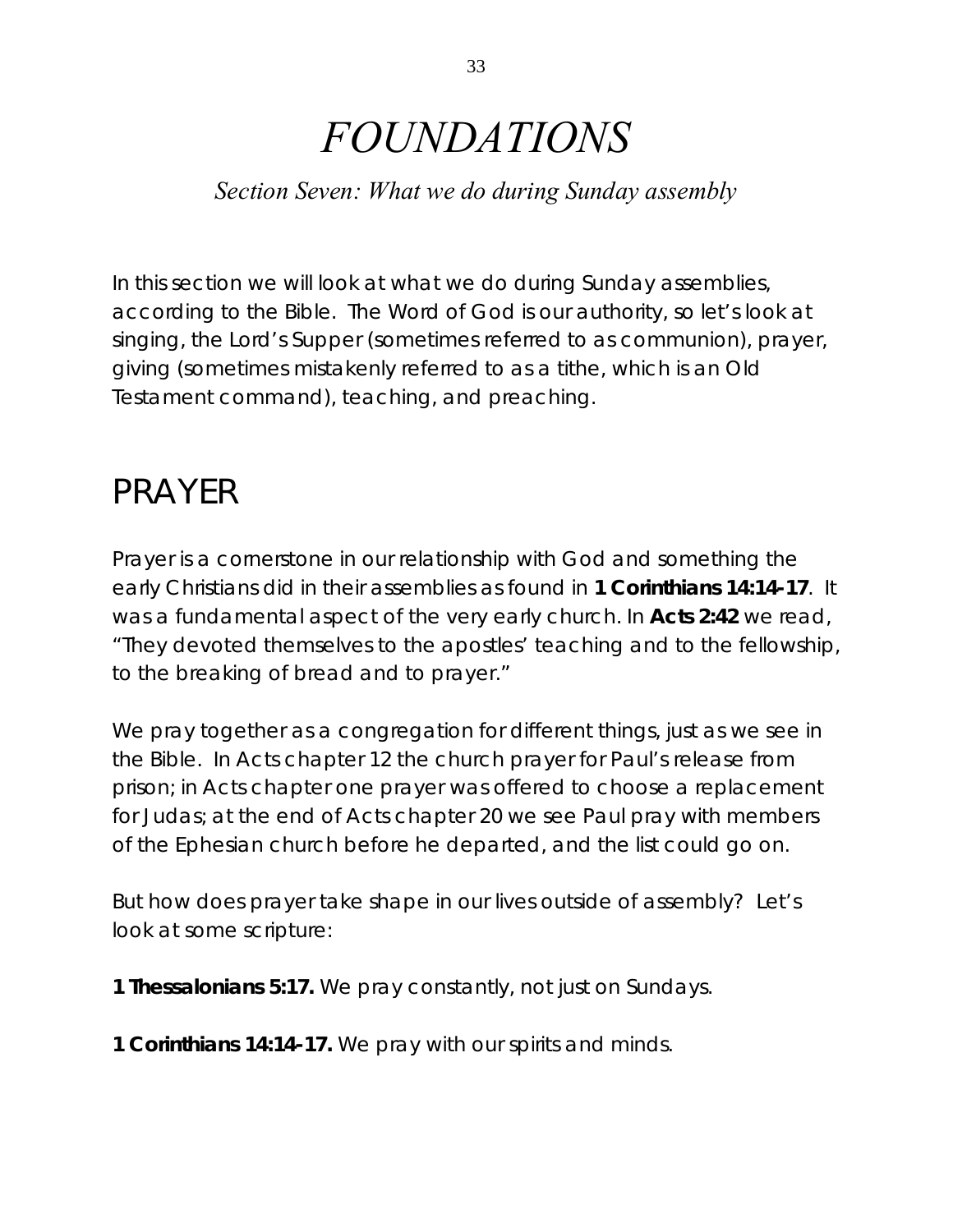**1 John 5:14-15.** We must pray according to His will to be effective. This is why sometimes when a person is unsure of God's will they might add the phrase "If it is your will" in a prayer to God. It also shows the importance in studying God's Word to know His will.

**1 John 3:21-22.** To have our prayers answered from God we must be obedient to Him and do what pleases Him.

**Luke 18:1-8.** We must be persistent in prayer.

**Mark 11:22-26** and **James 1:6-7.** We must pray without doubt, but in convicting faith.

**James 1:2-8.** We pray for wisdom.

**1 Timothy 4:4-5; Mark 8:6** and **Matthew 26:26**. Prayer with eating.

**Luke 6:12**. Jesus prayed all night before an important decision.

**Ephesians 6:18-20.** We pray in the Spirit for all kinds of prayers and boldness to share the Gospel.

**1 Timothy 2:1-3.** We make requests, prayers, and intercession. Thanksgiving is to be made for everyone, including our leaders. This is pleasing to God!

Look at the following passages for specifics to pray about. How can I use these verses to pray?

- **Ephesians 1:15-21** pray for the eyes of your heart to be opened, to see and understand Christ's power.
- **Ephesians 3:14-21** to pray God's spirit strengthens you to follow Christ
- **→ Philippians 1:3-6** to pray with thankfulness
- **→ Matthew 6:5-15** prayer is not about an outward show with many words, but Christ shows us a pattern prayer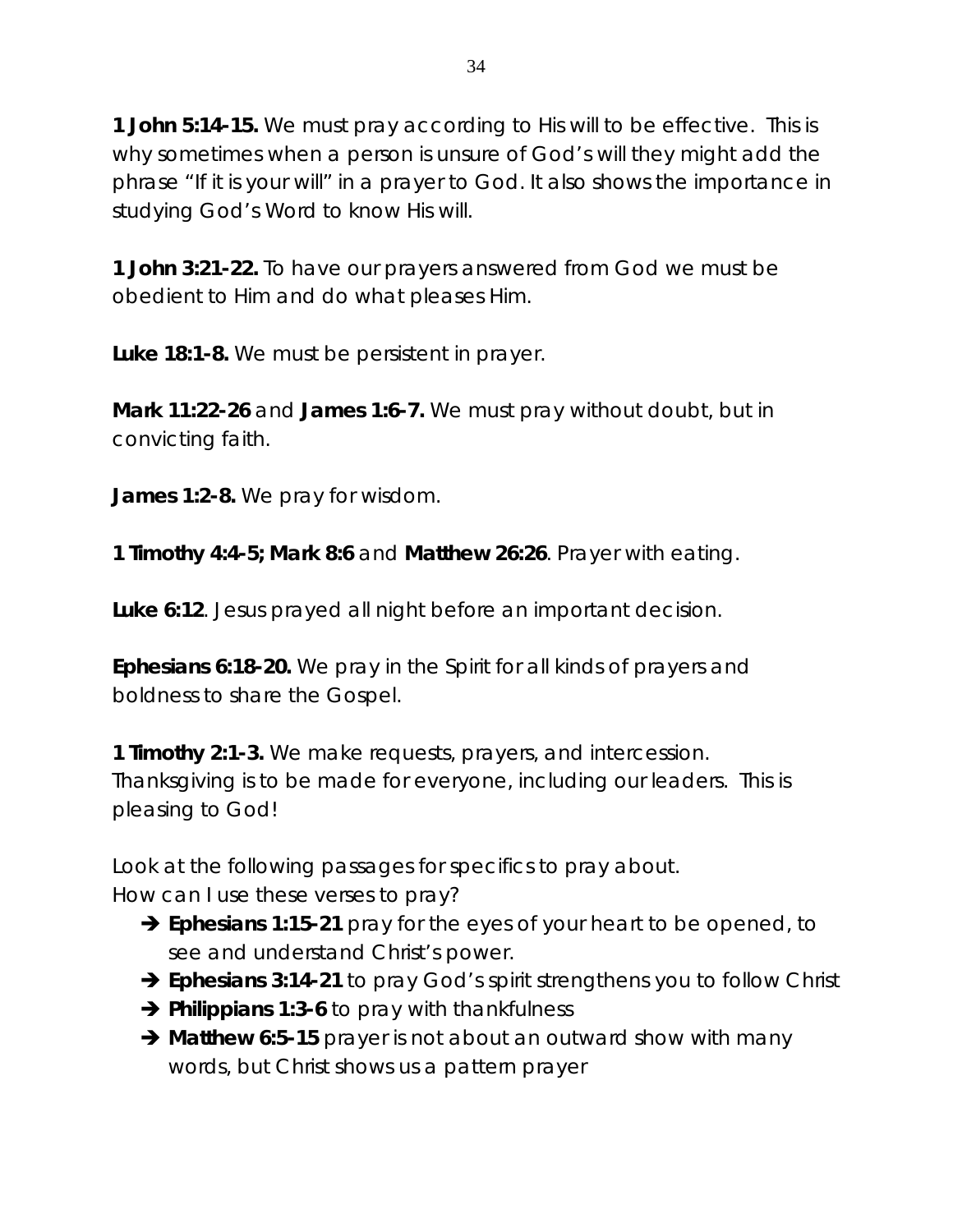Christians not only pray at assembly, but it is a fundamental building block in your daily growth as a follower of God. When we say "Amen", that is saying "we agree, or so be it" to the prayer we just heard, and therefore participate in that prayer said. That is why the speaker must pray loud enough to be heard.

## TEACHING AND PREACHING

We usually have a sermon and a Bible class every Sunday during our assemblies. In **1 Corinthians 14:26**, we can read about what was happening at their assemblies, "When you come together, each of you has a hymn, or a word of instruction, a revelation, a tongue or an interpretation. Everything must be done so that the church may be built up." Notice it addresses "each of you," as we all have the responsibility to strengthen each other. Look at **Acts 20:32** the Word of God also builds us up. This is why it is important to listen to the sermon and attend class. This word of instruction and God's revelation, the Bible today, is something we do during the first part of our assembly with a sermon and also during the second half of our assembly, during our Bible classes. Both are important and should not be missed. Look at the very early church in **Acts 2:42** they " devoted themselves to the apostles' teachings," which is now our Bible.

We see Paul's priority in teaching about Christ in Acts 18:11 where he taught the Word of God for 18 months. We also see Paul teaching during the assembly in Acts 20:7.

Some of the goals of these teachings are stated in the Scriptures below:

**Colossians 1:28.** *"We proclaim him, admonishing and teaching everyone with all wisdom, so that we may present everyone perfect (complete) in Christ."*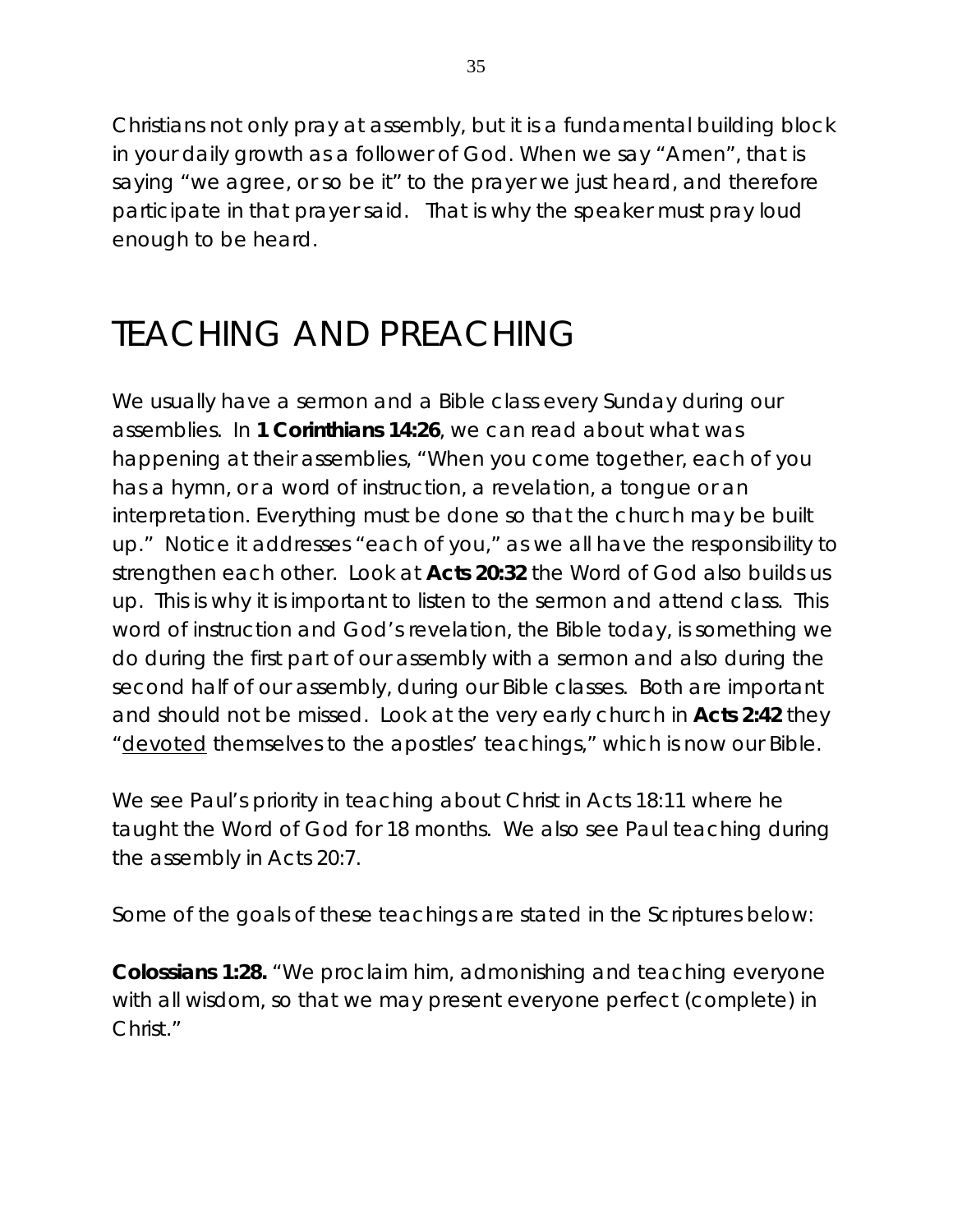**1 Timothy 1:5.** *"The goal of this command is love, which comes from a pure heart and a good conscience and a sincere faith."*

We see in **Hebrews 5:11-14** the constant training so we can distinguish good from evil, and there was a rebuke to "grow up" and mature in Christ. Also look at Ephesians 4:15.

The book of 2 Timothy shows us some things about preaching. **2 Timothy 2:2** says teaches others, so they can teach others. Verse 2:14 warns about quarreling and verse 15 says, *"Do your best to present yourself to God as one approved, a workman who does not need to be ashamed and who correctly handles the word of truth."*

It continues in **2 Timothy 4:2-5**, telling how we must focus on God's Word and truth in our teaching, and not just entertaining folks or playing to "itching ears," and this can correct, rebuke and encourage.

In **1 Timothy 4:6** we see the preacher pointing out things to the "brothers" (fellow Christians) and in v13 he calls them to "devote yourself to the public reading of Scripture, to preaching and to teaching." This appears to be addressing what is to be done in assembly.

And the context of **2 Timothy 3:16-17** seems to imply that preaching is not just for evangelism on the street corner or in the synagogue, but for the saints who need (as 2 Timothy 4: 2 says) "reproof, rebuke, exhortation, patience and instruction" so we try to accomplish these goals through preaching and teaching as well. This is another goal of preaching- and it relates to what we do with our lives.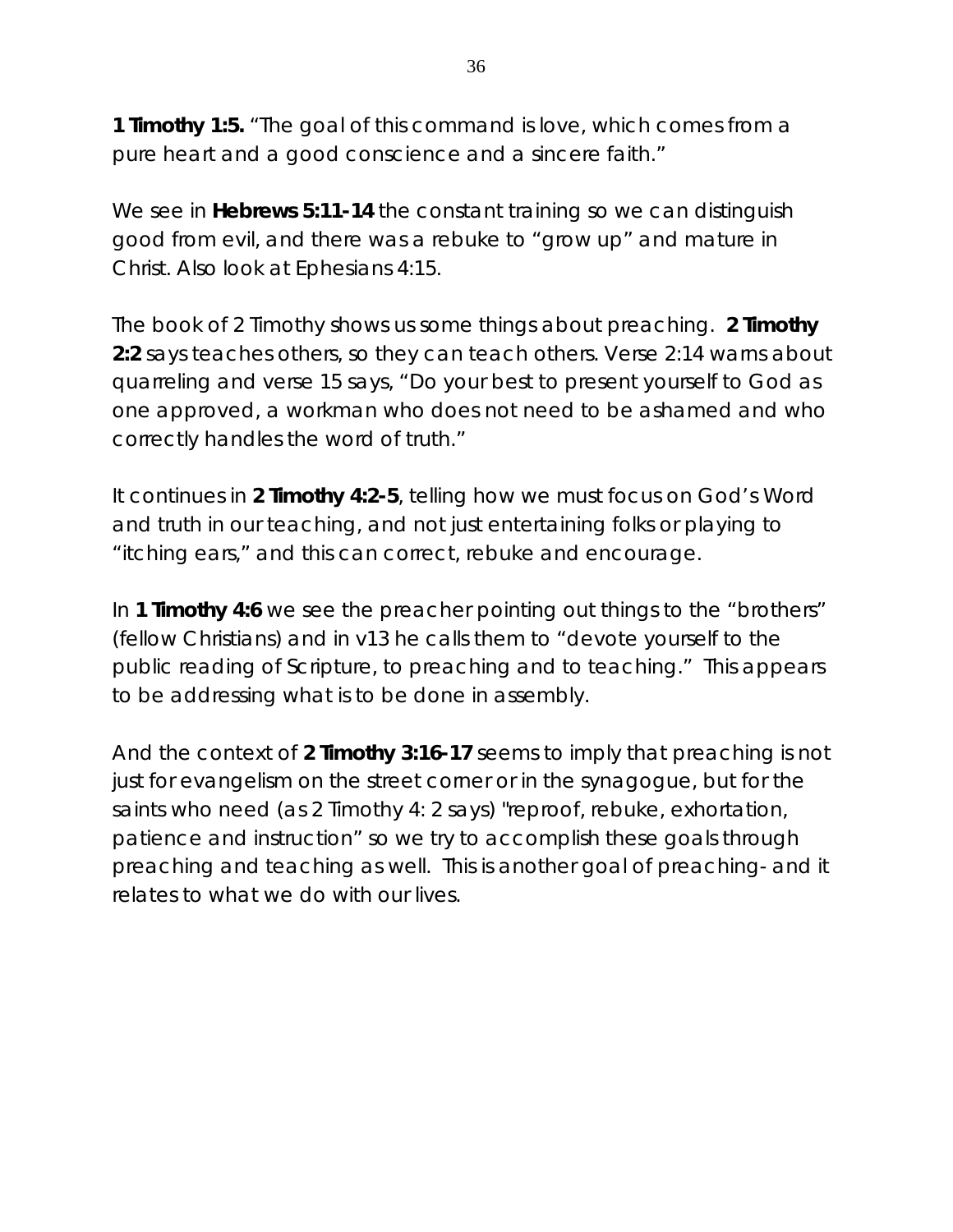## GIVING

Tithing was a contribution of 10% that was required under Old Testament Law (Leviticus 27:30; Numbers 18:12-13, 21-32) but the New Covenant for Christians does not give any percentage for giving.

We see in **1 Corinthians 16:1-4** that at their assembly, when they gathered every week, gave according to the instruction of "On the first day of every week, each one of you should set aside a sum of money in keeping with his income".

In **2 Corinthians 8-9** we can see that giving is a grace and a privilege, to share our wealth. We are bought by Christ, we are not our own (1 Corinthians 6:19-20), and Jesus is the head of all things to us (Ephesians 1:22-23) Notice that the Macedonian Churches gave much even while in extreme poverty (2 Corinthians 8:2-3), and did so "entirely on their own."

The key to our giving money is found in **2 Corinthians 8:5** *"they did not do as we expected, but they gave themselves first to the Lord and then to us in keeping with God's will."* Later, in verses 11-12 we can see giving is tied to your individual situation and your willingness.

It is also interesting to note that in **Ephesians 4:28** we can see that one reason we even work is so we have money to share. It is not just about ourselves! (See 1 Timothy 6:17-19) In **2 Corinthians 9:5** we can see that our giving should be a generous gift, not one grudgingly given. In vv6-15 we see God loves a generous, cheerful giver (notice, it's the attitude that is mentioned, not a percentage). We see in verses 8-11 that God is able to work with your giving. Trust Him to help you give generously, according to what you have, and not what you don't have (2 Corinthians 8:12).

Another good passage about giving is found in **1 Timothy 6:3-19**; we need to be careful about loving money (v10). We must put our hope in God, not in wealth (v17) and do good with our money (v18).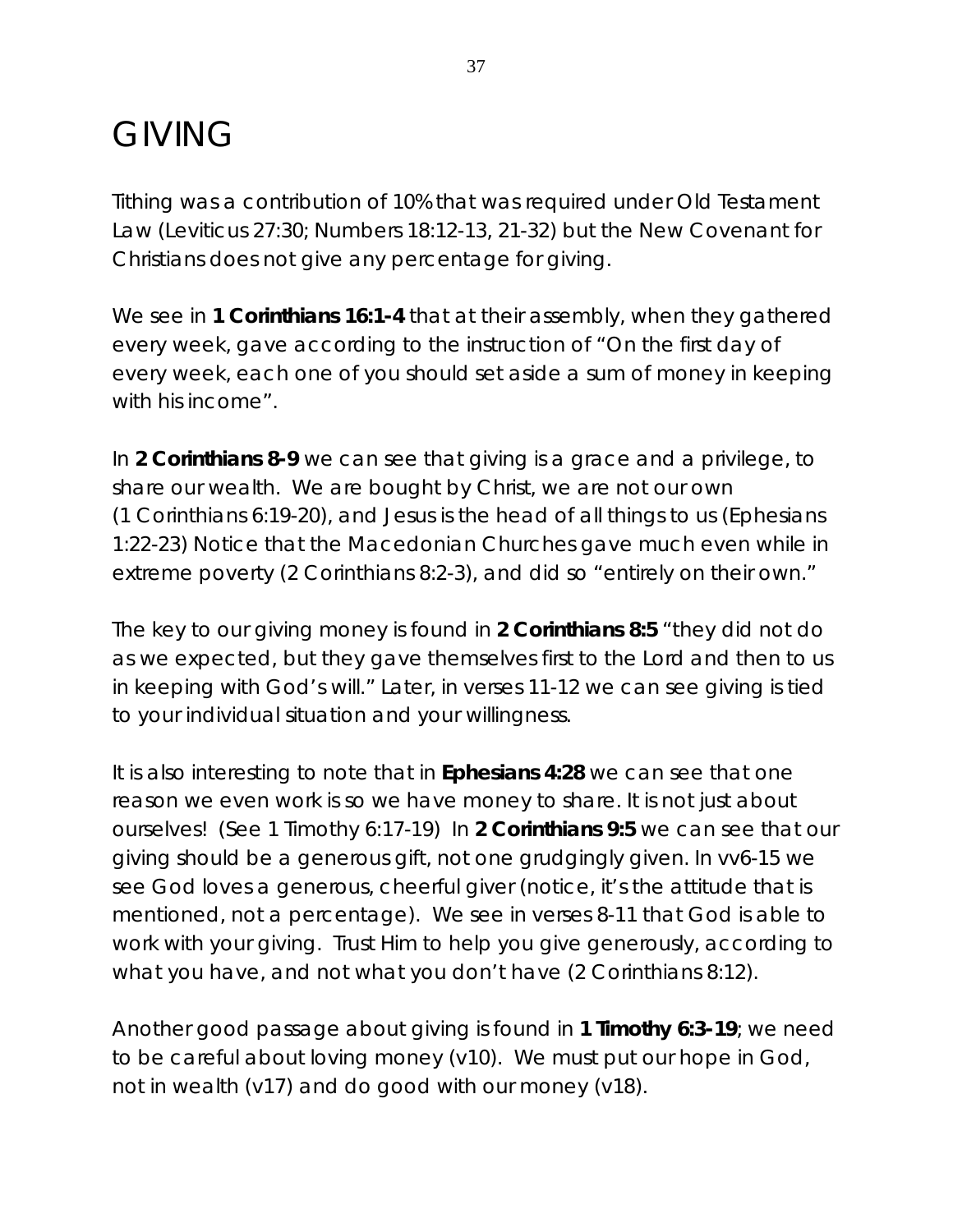In **Philippians 4:14-19** Paul discusses the giving of money with his support and how it is "credited to their account." God knows and remembers the good you do with your money. **Hebrews 13:15-16** talks about how the sharing our "stuff" is a sacrifice, a "worship" word and activity.

Earlier, in **Hebrews 13:5-6** we see the command to not love money and be content with what we have because God is always with us- He is our helper.

## THE LORD'S SUPPER

What is the Lord's Supper? To better understand it, let's look at some background from the Old Testament. The Old Testament was full of memorials for the Israelites. A sampling of these memorials are as follows: Genesis 9:13-16 – the rainbow; Exodus 20:8-11 – the Sabbath; Exodus 16:32 the omer of Manna in the Ark of Testimony; Exodus 28:7-12 – the names of the Sons of Israel on High Priest's clothes; Joshua 4:5, 6 – the Stones at the crossing of the Jordan; Joshua 24:21-28 - Stones placed as a witness to a vow.

What are some purposes for memorials in the Old Testament?

**Exodus 12:25-27** *"When you enter the land that the Lord will give you as he promised, observe this ceremony. And when your children ask you, 'What does this ceremony mean to you?' then tell them, 'It is the Passover sacrifice to the Lord, who passed over the houses of the Israelites in Egypt and spared our homes when he struck down the Egyptians.'" Then the people bowed down and worshiped."*

**Joshua 4:6-7** *"…to serve as a sign among you. In the future, when your children ask you, 'What do these stones mean?' tell them that the flow of*  the Jordan was cut off before the ark of the covenant of the Lord. When it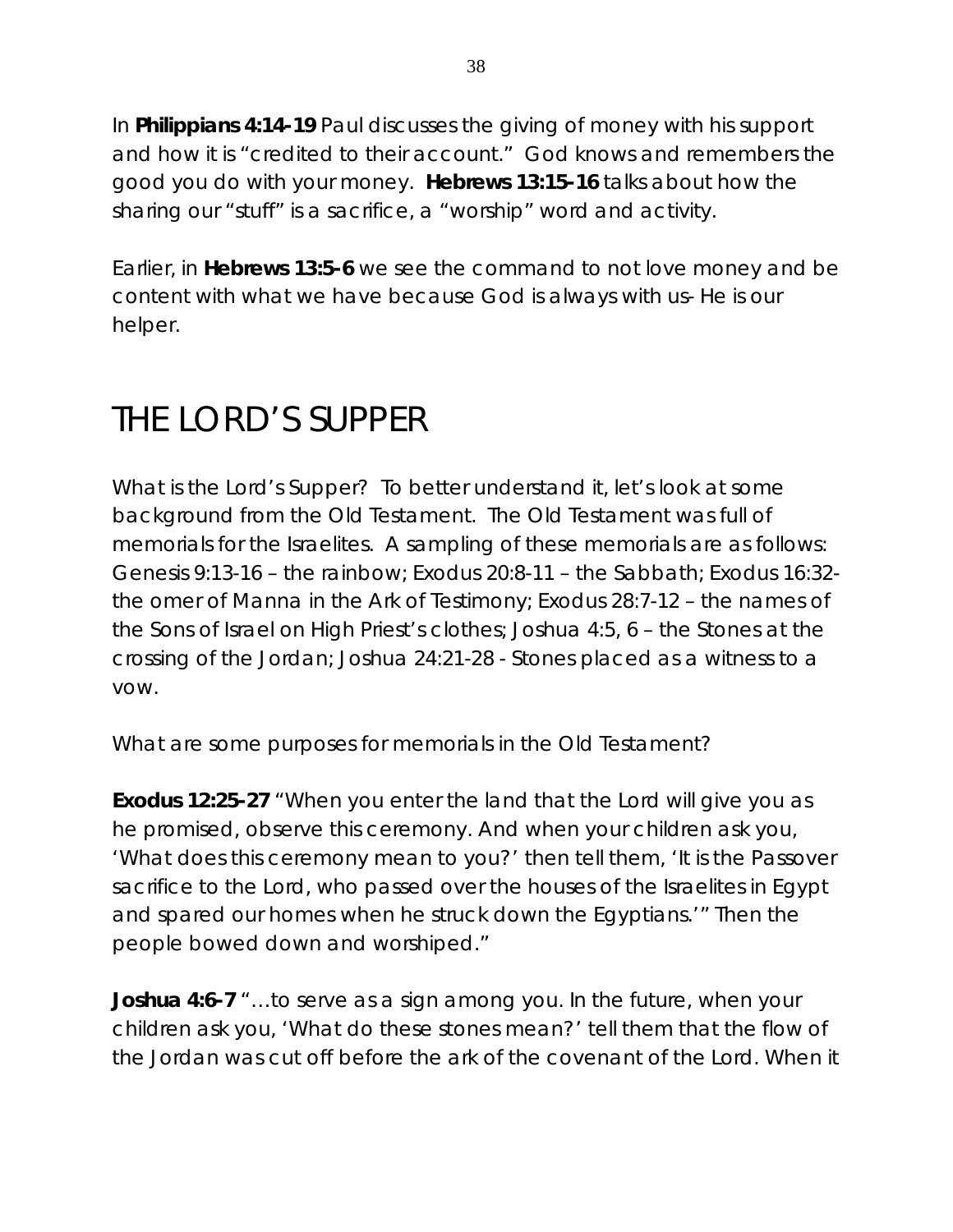*crossed the Jordan, the waters of the Jordan were cut off. These stones are to be a memorial to the people of Israel forever.'"*

It was during one of the memorials (the Passover, Exodus 12:1-14) that Jesus instituted the Lord's Supper. We can read about this in Matthew 26:17-20, 26-29; Mark 14:12-17, 22-25; and Luke 22:7-20. If you also read in John (chapter 13-17), we see not just the Lord's Supper but the great teachings of Jesus during the Passover meal, knowing his time on earth was coming to an end.

In **I Corinthians 5:7-8** Christ is called our Passover lamb. What does this mean? Jesus said "this is my body, given for you"

From the following scriptures, look at what is significant about his "body."

**John 1:14; 2 John 7** - Jesus became flesh

**Hebrews 2:14-18** - Since Jesus became human (sharing in flesh and blood), he also became a merciful and faithful high priest.

**I Corinthians 10:14-22** - We are all one body, participating in the Lord's Table together.

**Ephesians 2:13-22** - We all have been reconciled together into one body.

### **Body (symbolized by unleavened bread) Matthew 26:26**

In Exodus 12:18-20 - The original Passover bread was not to have any leaven in it. In 1 Corinthians 5:7-8 leaven symbolizes malice and wickedness. In Hebrews 4:15 we see Jesus was without sin, so the unleavened bread reminds us of that, and this was the type of bread used when Christ instituted the Lord's Supper in the upper room in Mark 14:12-26.

### **Blood (Symbolized with "fruit of the vine") Matthew 26:27-29**

Jesus said, "this is my blood of the new covenant." From the following passages, look at the significance of his blood: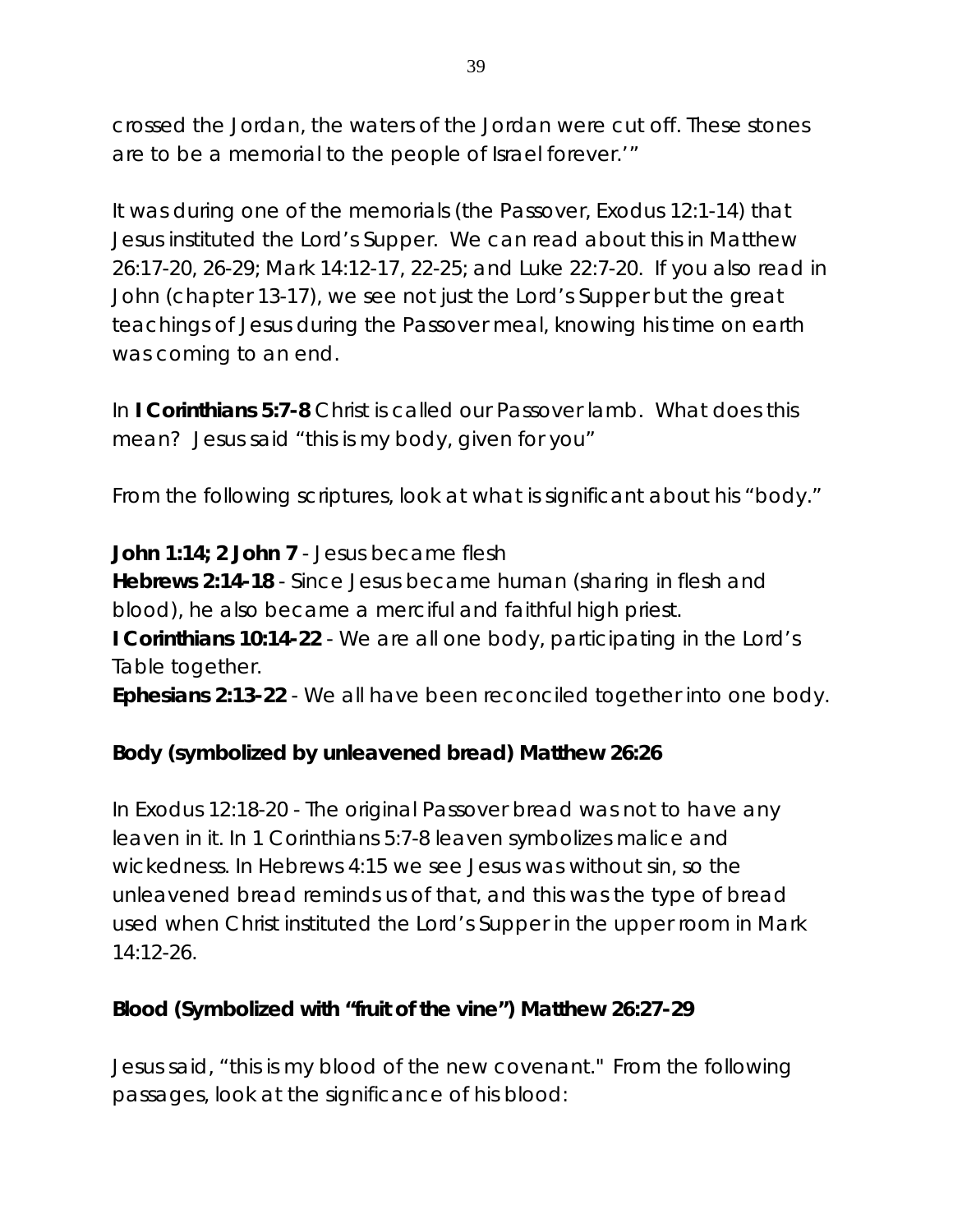**Ephesians 2:13** - You have been brought near by the blood of Christ. **Romans 5:9** - We are justified by his blood. **I John 1:7** –The blood of Jesus purifies us from all sin.

**Acts 20:28** –The church is bought with the blood of Christ.

If you would like to look at some more passages you can read Revelation 12:11; 1 Peter 1:18-19; Romans 3:24-25.

### **Ruining the Lord's Supper.**

**In I Corinthians 11:17-34** Paul said in verse 20 that when they met together, it was not to eat the Lord's Supper (they were messing up the Lord's Supper). Whose supper were they eating then?

How does one eat and drink the Lord's Supper in an "unworthy manner?" How were these Christians not "discerning" the body? What are the horizontal (relates to each other) and vertical (relates to God) aspects to the Lord's Supper?

You may have heard the Lord's Supper referred to as "communion." This is from the Greek word koinonia, meaning "to share in common, fellowship or participation." (**I Corinthians10:16-22**)

What considerations should be taken to eat the Lord's Supper in a worthy way?

Explain how the Lord's Supper is focused in the following ways:

A. **I Corinthians 11:24-25** How does the Lord's Supper look to the past?

B. **I Corinthians 11:26b** How does the Lord's Supper look to the future?

C. **I Corinthians 11:28** How does the Lord's Supper look inward?

D. **I Corinthians 11:29** and **33-34** How does the Lord's Supper look outward?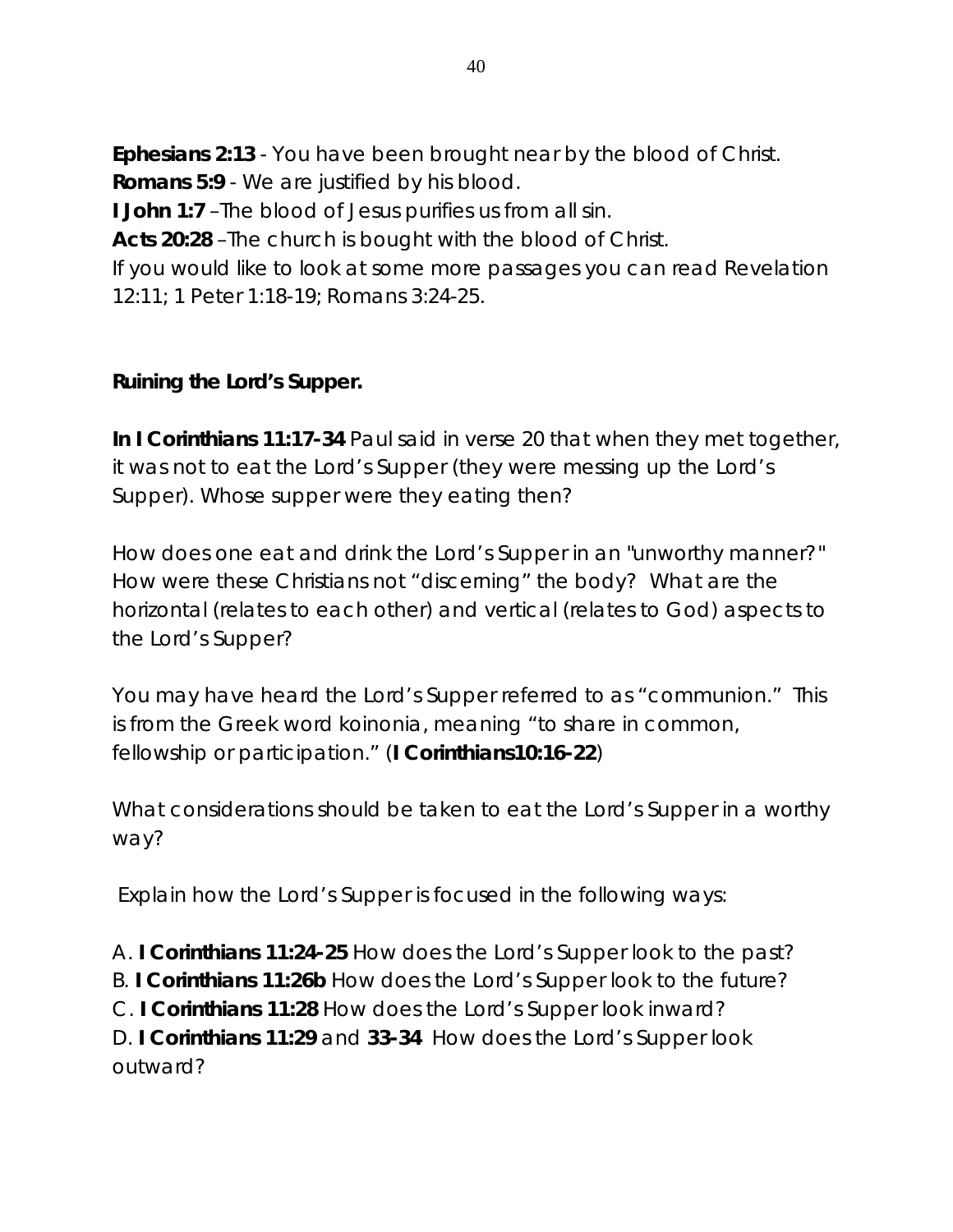When Jesus instituted the Lord's Supper, he said nothing about its repetition and frequency but Paul, in I Corinthians 11:17ff, says he had passed on what he "received from the Lord," and in Acts 20:7 they met together on the first day to break bread (This passage gives us an example of when the first Christians met to partake of communion). You can also look at 1 Corinthians 16:1-2.

In the context of Acts 2:42 and Acts 20:7 we see this "breaking of bread" was likely the Lord's Supper. But in Acts 2:47 and Acts 20:11 this breaking bread was more likely to be a common meal since the context of homes and "eating" words informs our insight. The Greek indicates in Acts 20: 7 - "for the purpose of breaking bread." We come together on Sundays for the Lord's Supper. We look at it by the context. So we have an example of the Apostolic church doing the Lord's Supper on the first day of every week, which is also the day that Christ rose from the grave and the Christians met of the first day of every week. (1 Corinthians16:2). By the time Corinthians was written it was referred to as the Lord's Supper.

## SINGING

### **In the Assembly**

In the assembly verse of **1 Corinthians 14:26**, singing was done together. We also see singing done in prison, by Paul and others, in **Acts 16:25**. Singing was and is done in times and places where it might seem out of place to someone who doesn't know Christ, but to the Christian it is part of the joy that overflows within us! Consider **Hebrews 13:15** which refers to our "sacrifice of praise" the "fruit of our lips." We also see Jesus and His disciples singing after "instituting" the Lord's Supper in **Matthew 26:30**. We see in **1 Corinthians 14:15** that we sing with the mind and the spirit. We can read just a bit later in verse 26 that singing to one another is a way to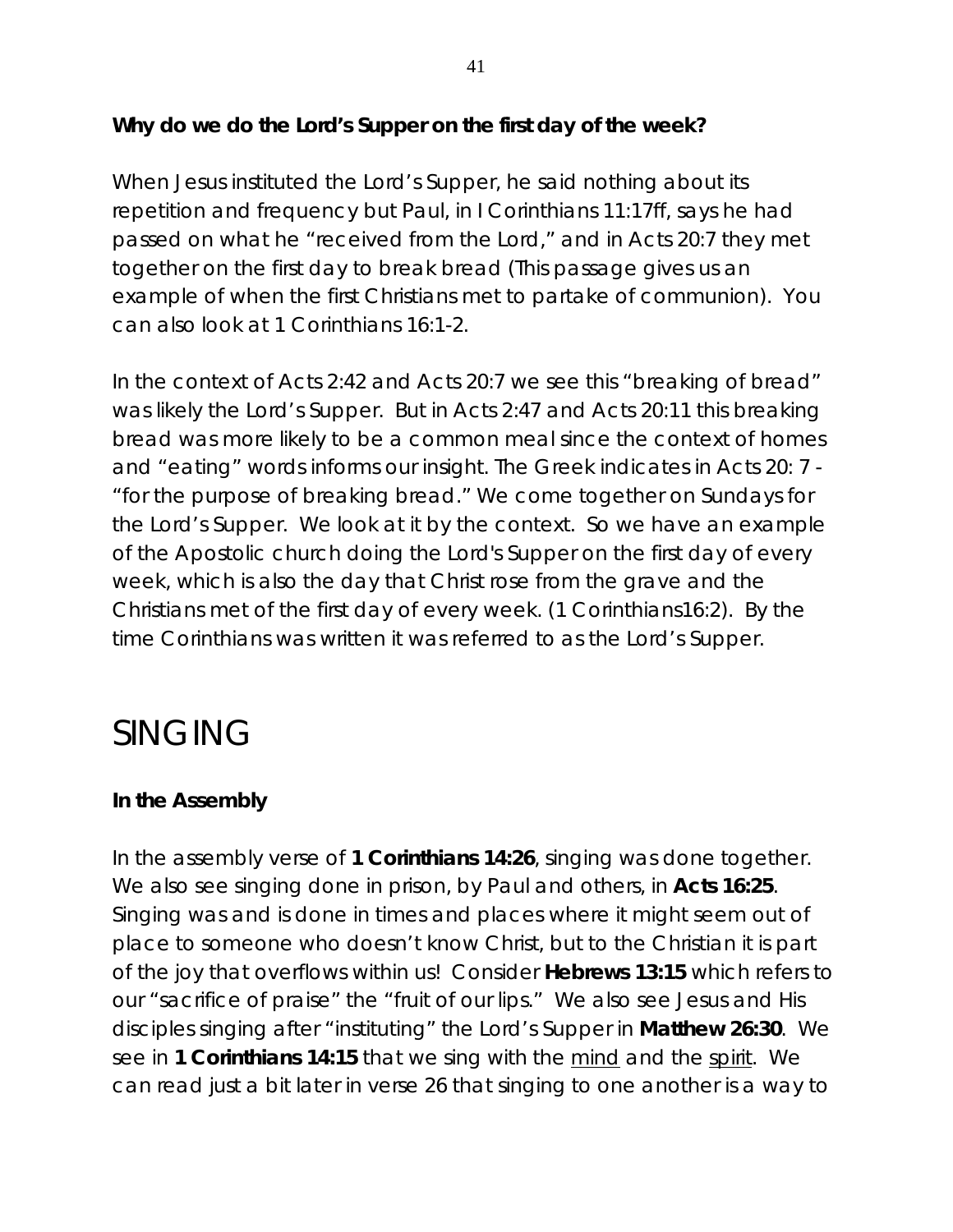teach and admonish one another- this is all for the strengthening of the church.

**Colossians 3:16** *"Let the word of Christ dwell in you richly as you teach and admonish one another with all wisdom, and as you sing psalms, hymns and spiritual songs with gratitude in your hearts to God."*

Singing to one another is more than just an emotional experience- it is also a tool for teaching, something that applies to the mind, not just the spirit. We see in the passage above that we do this in the context of "one another," which fits into the assembling we do together. It also shows we sing to God as we sing to one another, so our singing is both "vertical" and "horizontal." Sometimes we just focus on our singing towards God and forget the purposes singing serves towards one another. If you want to read more on singing, see Hebrews 2:12 and Romans 15:9.

We also see we can sing alone just because we are joyful. Look at James 5:13 *"Is anyone happy? Let him sing songs of praise."* Notice in Zephaniah 3:17 even God sings- he sings over you with rejoicing!

### **"A cappella" singing**

**Ephesians 5:19-20** says *"Speak to one another with psalms, hymns and spiritual songs. Sing and make music in your heart to the Lord, always giving thanks to God the Father for everything, in the name of our Lord Jesus Christ."*

What can we learn from the passage in Ephesians? These verses are not addressing the broad subject of music but specifically the singing of these spiritual songs to God and to one another. The "music" is made in your heart with singing, so always sing with your heart and mind engaged. We literally "pluck the strings of our heart."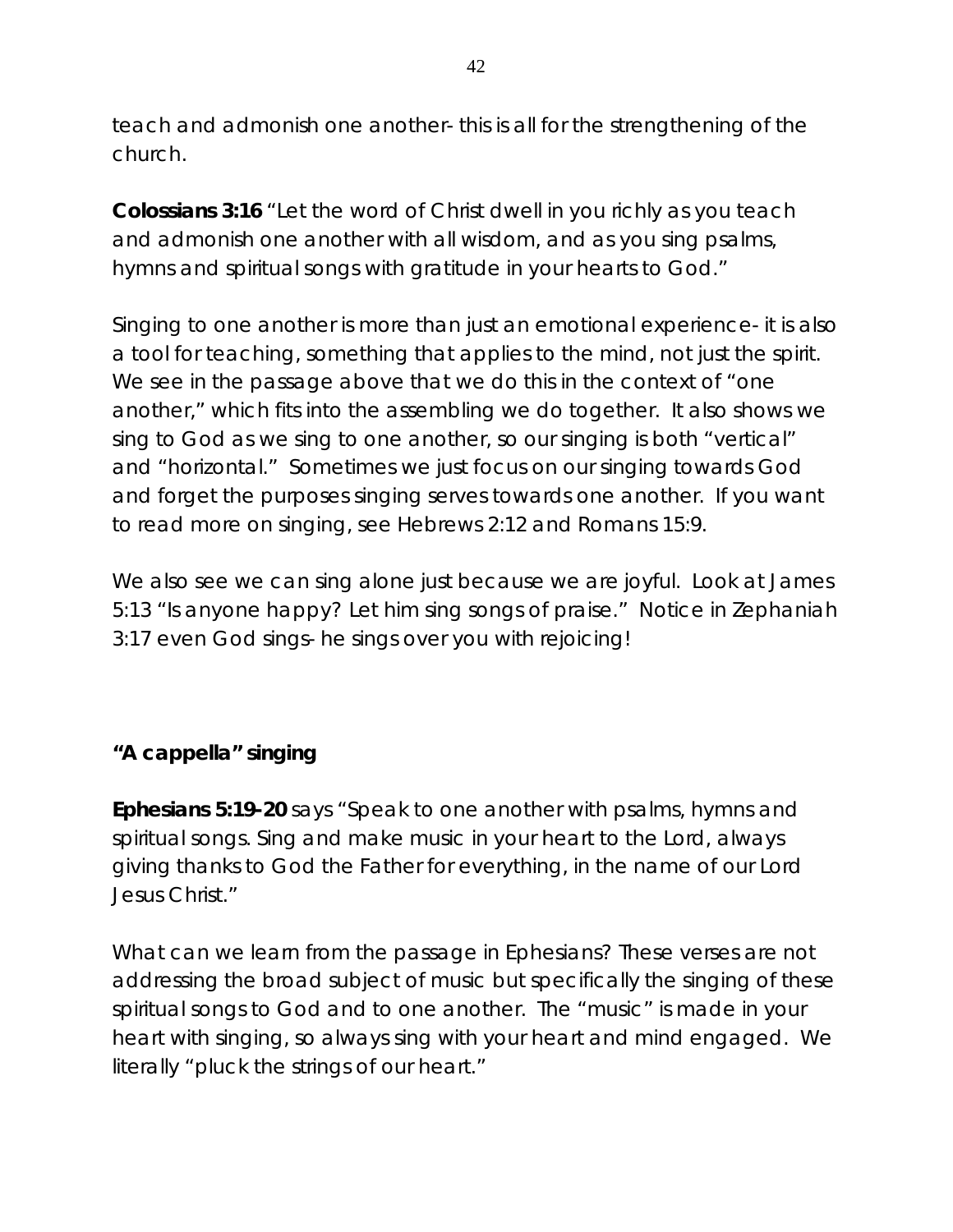The term "a cappella" comes from the Italian language, meaning "In the manner or style of the chapel." It is singing without instrumental accompaniment. We, as a body of Christians sing in this manner because we are just trying to do our best to do Biblical Christianity, from what we see in the Bible. This starts with the Gospel and our response to it in baptism and trying to fulfill God's will in all we do.

So why do we sing "a cappella"? It would seem reasonable that it was just vocal singing in prison with Paul, or with Jesus after the Lord's Supper, but the verses in **Colossians 3:16** and **Ephesians 5:19-20** also specifically say we sing to one another so let's take just a moment to discuss a reasonable approach to interpret the Bible.

When God specifically tells us to do something, wouldn't it exclude other things? For example, God said to baptize, which means immerse, and that would exclude trying to "baptize" by sprinkling or pouring water. If I just said "go get some food at the store," anything you brought back would be fine. But if I said, to "get hamburgers, buns, coke, potato chips, and Snickers candy bars," then getting other things would not fulfill my "command." A specific command can exclude other "coordinates" of that command.

We see this principle in the example of "authorized" or "strange" fire and God's wrath on those who didn't specifically get their fire from where God specified. You can read this story in Leviticus 10 about Nadab and Abihu and there are some other good passages to look at as well; Leviticus 16:12; Exodus 30:9, 34-38; 2 Chronicles 26:16. When God says to do something in a specific way, it excludes other ways of doing that thing.

So, if God had just commanded us to make music to one another that could include singing and playing instruments. Both are music, but when he says to sing and make music with our heart (which is the instrument we "pluck") it excludes anything besides singing. We could also reasonably conclude that since the purposes of singing is to teach and admonish one another as well as to praise God, that fits in with the verbal aspect of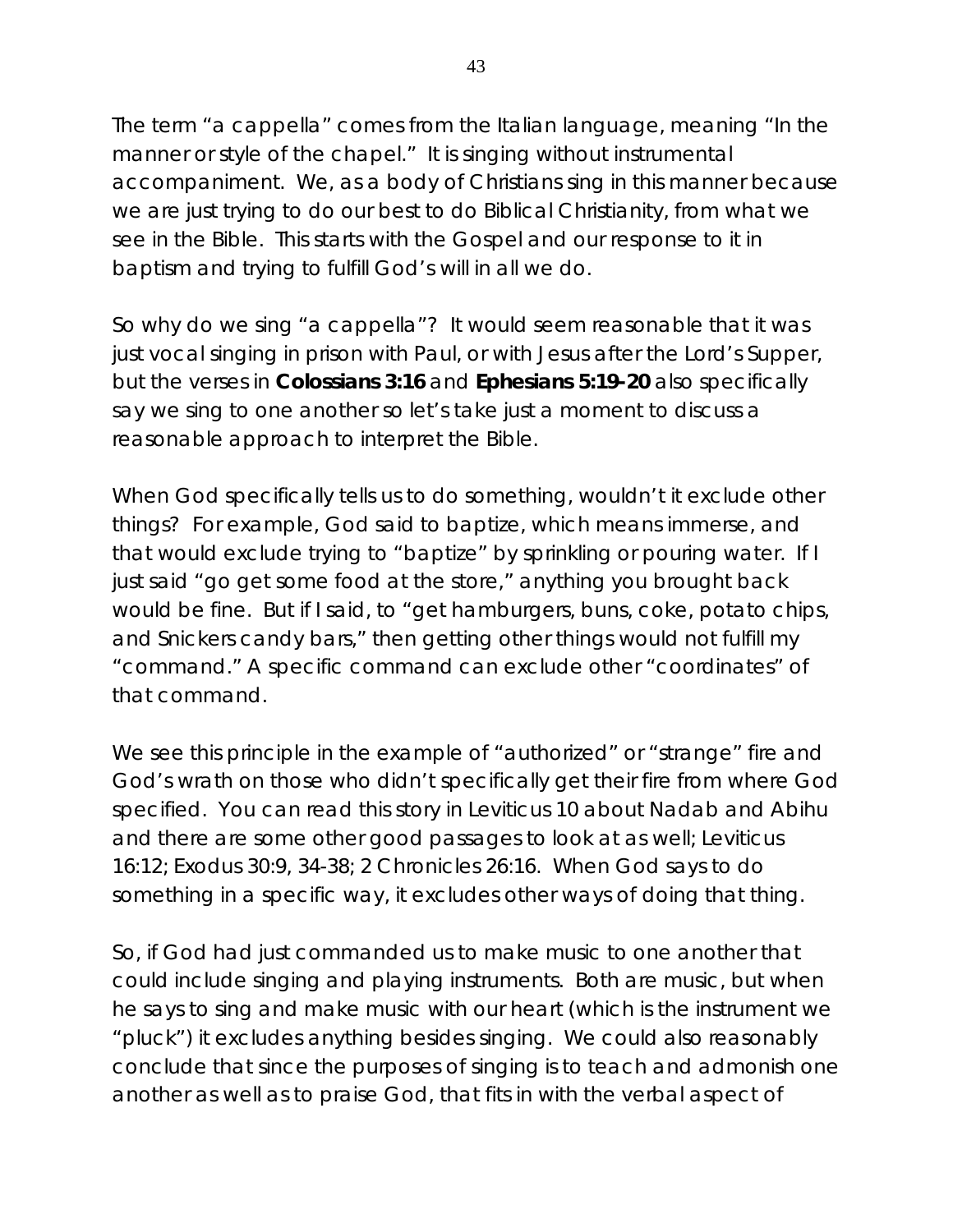singing with the spirit and mind since instruments do not teach. In the Old Testament God did specify instruments and even certain groups of priests to sing, but in the New Covenant God specifies our heart as the instrument.

The "Christian Church" sang "a cappella" for many centuries, even giving birth to the term itself, meaning "in the style of the chapel." Perhaps since the Jewish synagogue also made music vocally in Jesus' time, the Christians may have also followed that pattern. This was different than Old Testament Temple worship, which commanded instruments be used.

We try to go back to the Bible for our reasons about what we do. In effect, our "vocal singing" was the usual practice of the early church and continued to be so for hundreds of years. We do it the same way in our spiritual songs, when we sing to one another and to God.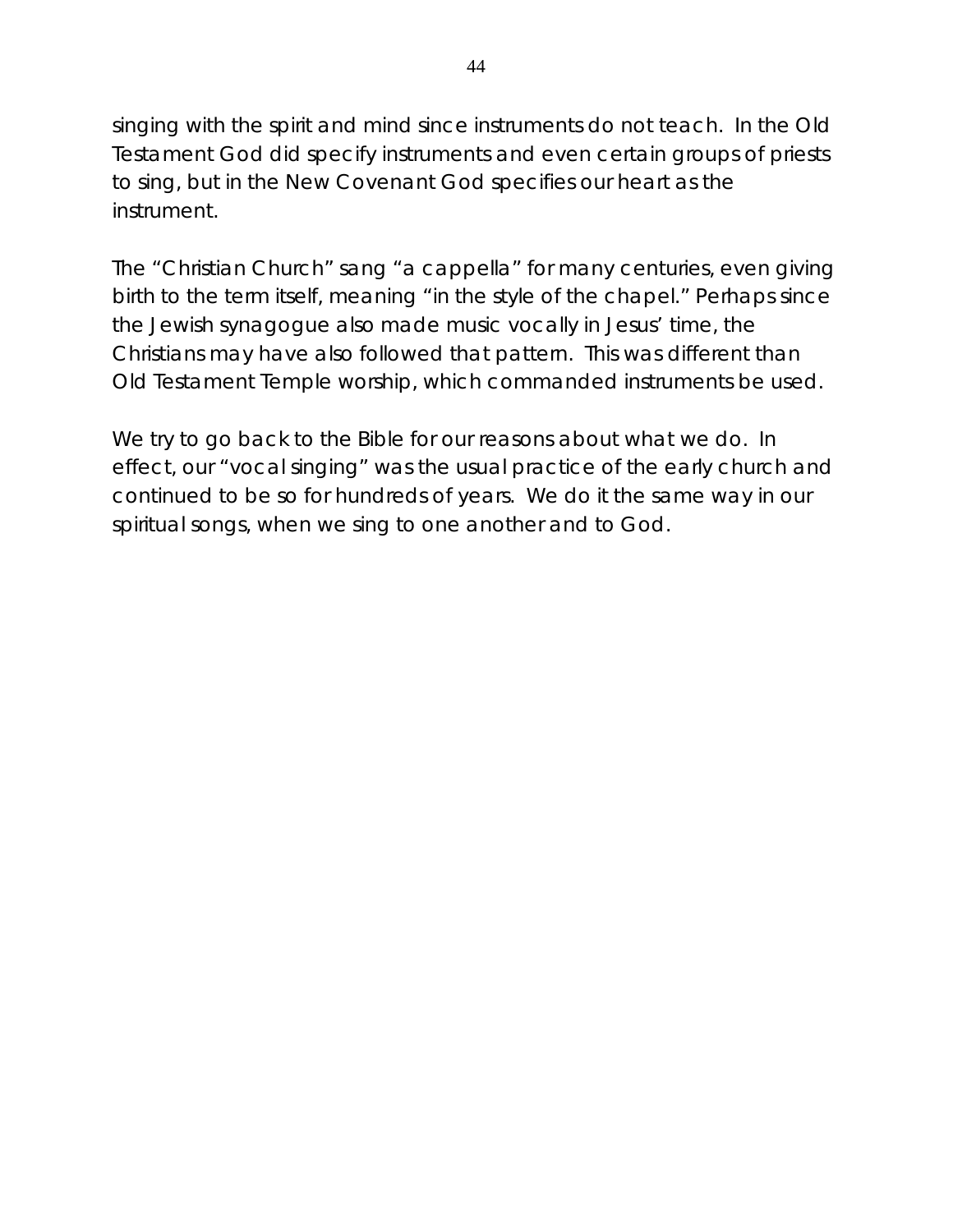# *FOUNDATIONS*

*Section Eight: Resolving Conflict*

The Bible teaching about resolving conflict in personal relationships brings good news! Conflict is inevitable. It happens. It's painful. You have it. I have it. The question is how can we resolve it?

In this section, we will identify eight principles that are part of a process of resolving conflict. I give a disclaimer. No system in this world will absolutely resolve conflict every time. Including this one. Also, there are many more things that can be said, but we lack space in this section to cover everything that could be covered, but we want to give you principles and actions you can put to work when conflict arises with a brother or sister in Christ. The broad concepts here will start, if applied faithfully, to help you create a system that will resolve much conflict that you face on a day to day basis.

## Resolving Conflict: The Christian Goal

Peace and unity are the goals. Paul wrote, *"Being diligent to preserve the unity of the Spirit in the bond of peace*." (**Ephesians 4:3**) Jesus said the peacemakers are blessed (**Matthew 5:9**). Again, Paul reminds us, *"If possible, so far as it depends on you, be at peace with all men."* (**Romans 12:18**)

From this we see that resolving conflict is important to God. On a practical level, peace is cheaper than war, divorce, counselor's fees, and split churches!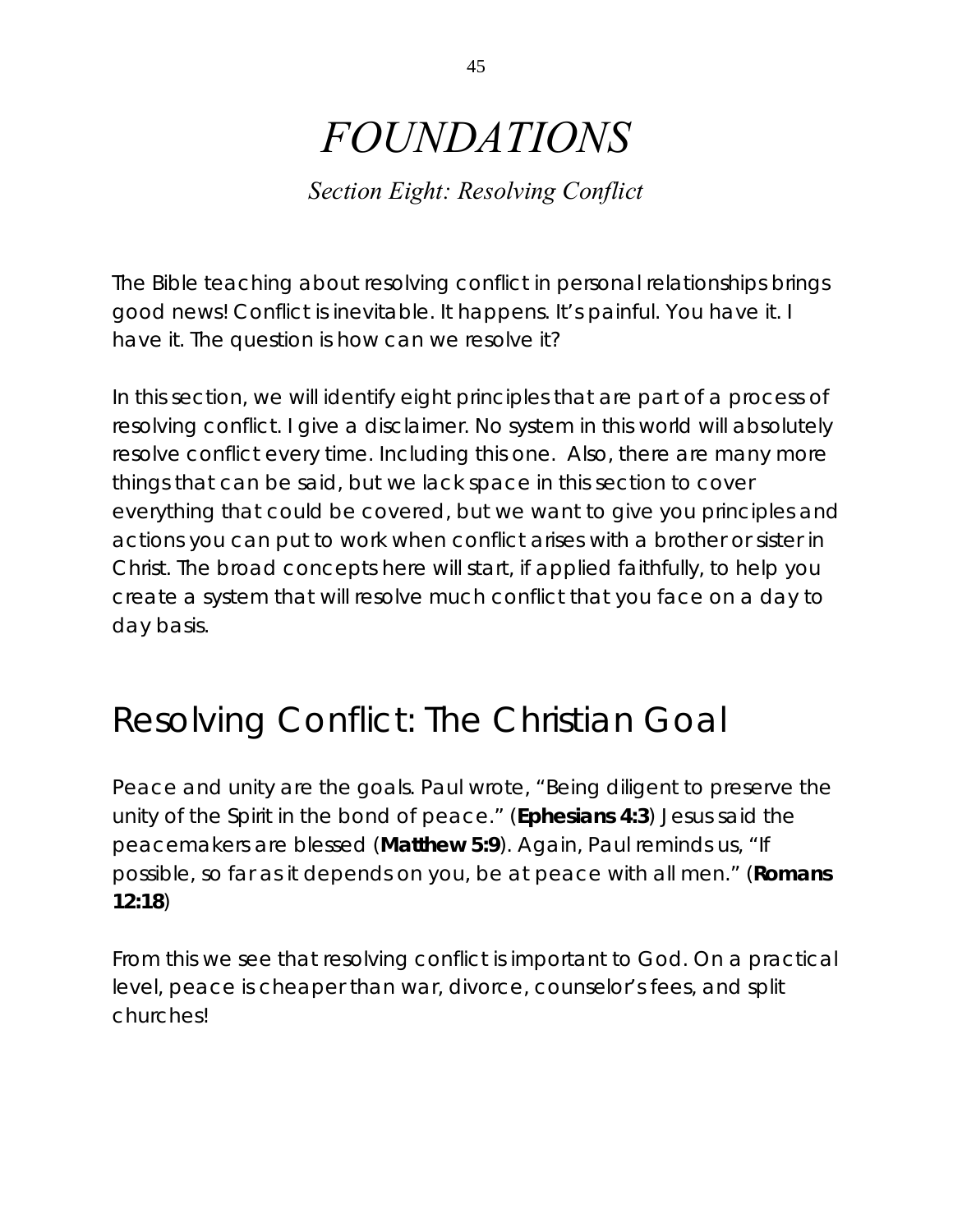## Preserve Relationships

Have in your mind the idea that it is to your benefit to maintain positive, workable relationships with the people involved. This oil for this process is Christian love, which I have explained in another Bible study.

If it is your employer, co-worker, fellow church member, ex-spouse, customer – whatever, it is to your benefit to maintain a positive relationship. An exception is if the relationship is so toxic and harmful that it would be dangerous to maintain.

### Consider All Legitimate Interests

The Bible teaching about resolving conflict encourages us to not selfishly consider only our own interests in disputes. Paul wrote, *"do not merely look out for your own personal interests, but also for the interests of others."* (**Philippians 2:4**)

Too often conflict involves one side pitted stubbornly against the other side. Both sides ruthlessly try to prove their side right, and the other wrong. They magnify their interests, and minimize the other person's interests. It becomes a win-lose trap. This is not resolving conflict, but escalating it.

### Don't Violate Biblical Principles

Paul writes, *"All Scripture is inspired by God and profitable for teaching, for reproof, for correction, for training in righteousness"* (**2 Timothy 3:16**). He also told us to look to the examples in the Bible to decide which course of action to take (**1 Corinthians 10:11**).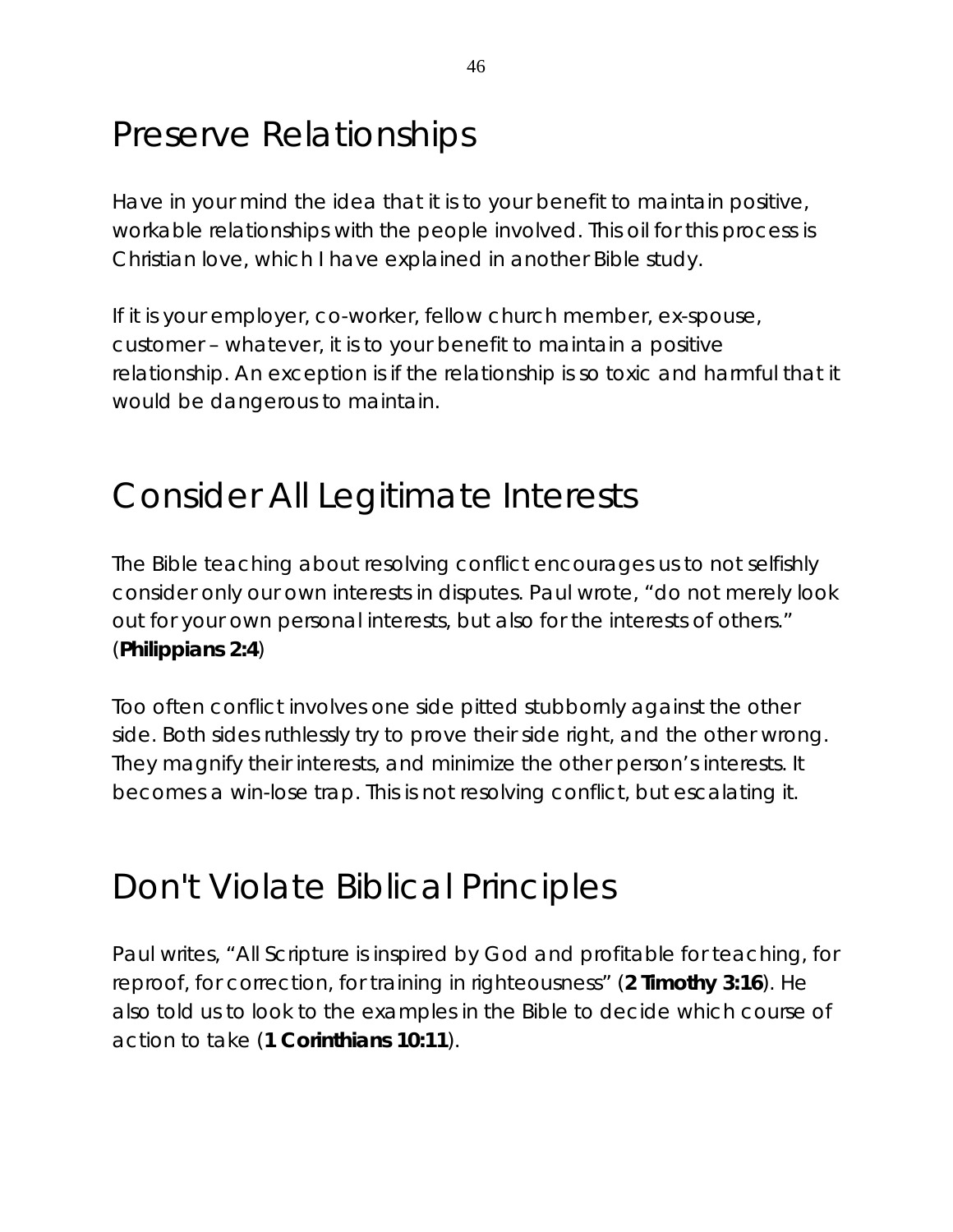The information we need in resolving conflict is in the Bible. The problem is discovery, application and motivation. Good common sense, wise men and women, and what we learn from life experience are helpful. Outside advice must not, however, conflict with biblical principles.

## Glorify God

Paul wrote, *"whatever you do, do all to the glory of God"* (**1 Corinthians 10:31**). Resolving conflict falls under the umbrella of "whatever." It is easy to forget about God when we are in the drama of resolving conflict. Our passions and pain get in the way, and all we can think of is our own problem, and desperately looking for a way of escape or winning.

## Pray about it

Prayer calls on Divine power, guidance, intervention, and wisdom in resolving conflict. It must, however, be followed up by enacting biblical principles that apply to the case – in other words, action. In conflict we always need to focus our prayers on God's will as **1 John 5:14-15** says.

## Forgiveness

The Bible teaching about resolving conflict is unconditionally clear. Jesus instructed us in our prayer life, *"And forgive us our debts, as we also have forgiven our debtors"* (**Matthew 6:12**). Clinging to and nourishing vindictive grudges will eat our soul, rob our creativity, suck away our happiness – and un-forgiveness is useless in resolving conflict.

And as Jesus pointedly taught, how can we expect God to forgive us when we don't forgive others?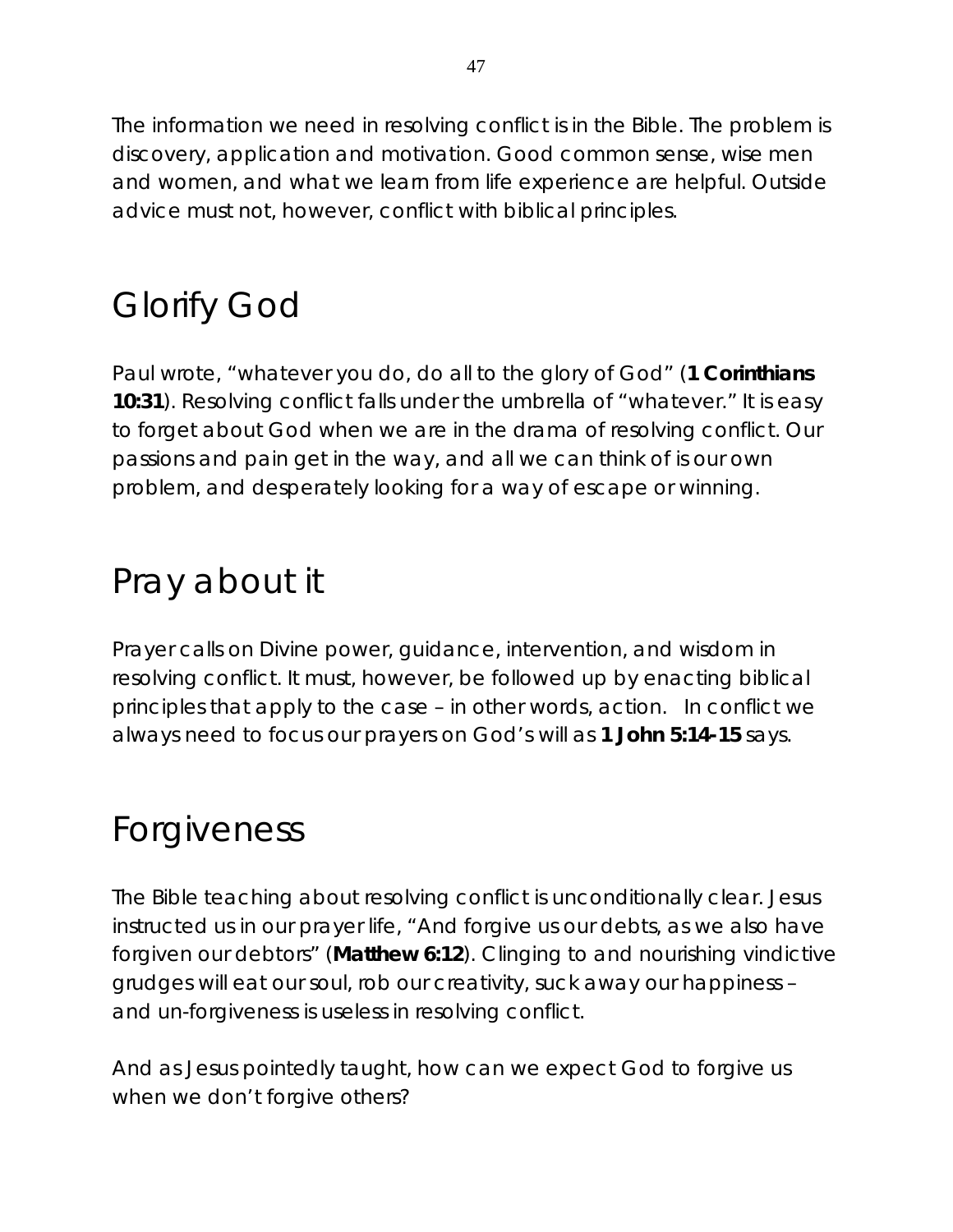## QUESTIONS & ANSWERS

#### **What should our motive be when dealing with anyone?**

**Hebrews 12:14** *"Pursue peace with all people, and holiness, without which no one will see the Lord..."*

**Romans 12:18** *"If it is possible, as much as depends on you, live peaceably with all men."* Regardless of how others treat us, we are to try to have peaceful relationships with them. In the beatitudes, Jesus Christ—the Prince of Peace—said that those who are peacemakers will be called the children of God (Matthew 5:9).

#### **What important character trait is needed to deal with conflict?**

**Philippians 2:3** *"Let nothing be done through selfish ambition or conceit, but in lowliness of mind let each esteem others better than himself."*

**James 3:17-18** *"But the wisdom that is from above is first pure, then peaceable, gentle, willing to yield, full of mercy and good fruits, without partiality and without hypocrisy. Now the fruit of righteousness is sown in peace by those who make peace."*

The opposite of conceit and selfishness is humility. Humility is necessary to properly deal with difficult people. We want others to be patient with our shortcomings, and we should be patient with theirs. When we strive to make peace, we are exercising humility.

#### **Is there ever a time we should "get even" with someone who mistreats us?**

**Romans 12:17-21** *"Repay no one evil for evil. Have regard for good things in the sight of all men. If it is possible, as much as depends on you, live*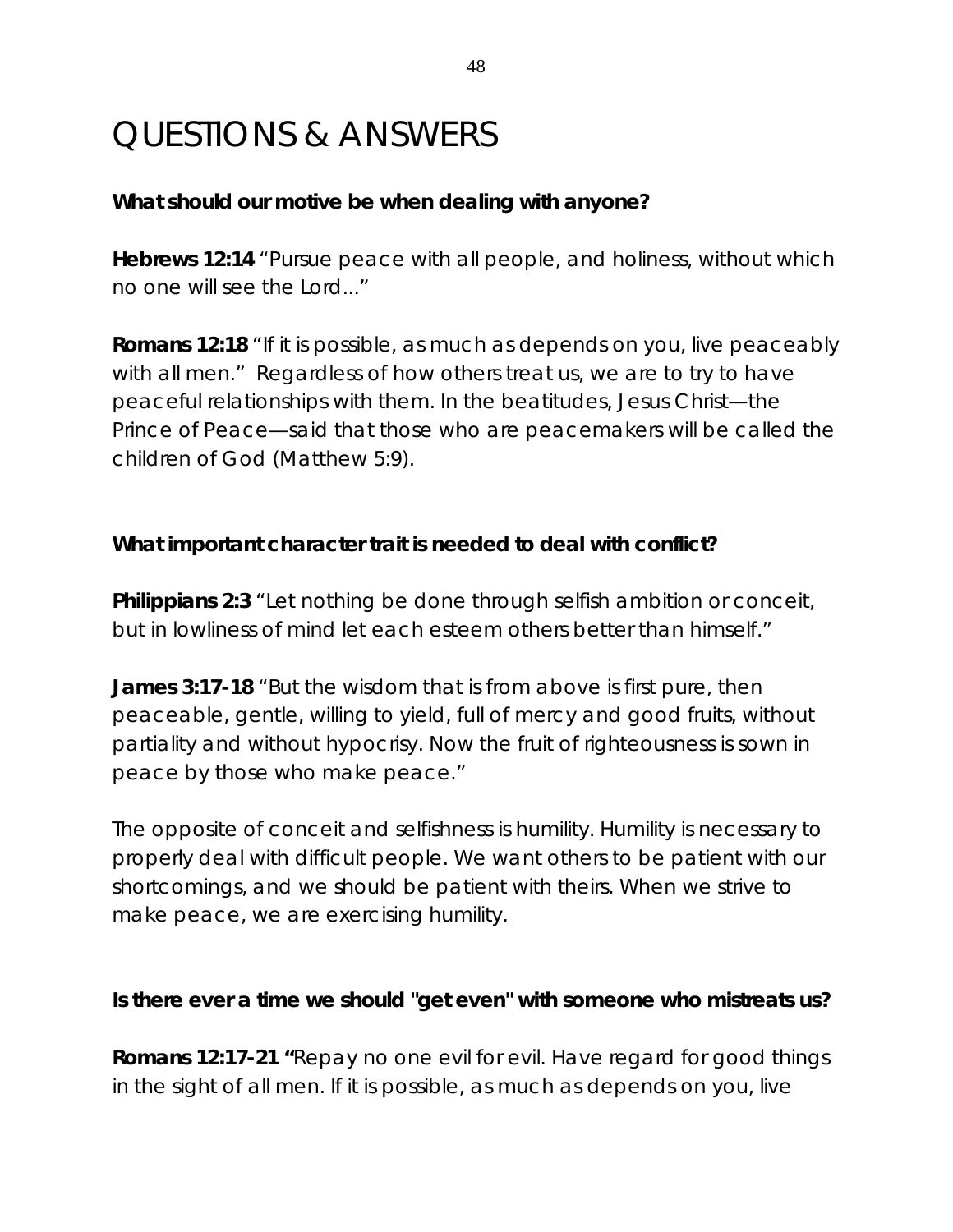*peaceably with all men. Beloved, do not avenge yourselves, but rather give place to wrath; for it is written, "Vengeance is mine, I will repay," says the Lord. Therefore "If your enemy is hungry, feed him; if he is thirsty, give him a drink; for in doing so you will heal coals of fire on his head." Do not be overcome by evil, but overcome evil with good."*

**Matthew 7:12** (also known as "The Golden Rule") *"Therefore, whatever you want men to do to you, do also to them, for this is the Law and the Prophets. We should never treat someone in a way we would not want to be treated. Just because someone may mistreat us, we have no right to mistreat him or her. God says vengeance is His, simply because He alone can carry out righteous justice. In fact, when we overcome evil with good, it makes an impression on those who mistreat us!"*

**How do we deal with situations or people that always create problems?** Look at some of the Old Testament principles:

**Proverbs 22:3 "**A prudent man foresees evil and hides himself, but the simple pass on and are punished."

**Proverbs 17:27-28 "**He who has knowledge spares his words, and a man of understanding is of a calm spirit. Even a fool is counted wise when he holds his peace; when he shuts his lips, he is considered perceptive."

### **How do we deal with people who continually take advantage of us?**

**Matthew 5:43-48** *"You have heard that it was said, 'You shall love your neighbor and hate your enemy.' But I say to you, love your enemies, bless those who curse you, do good to those who hate you, and pray for those who spitefully use you and persecute you, that you may be sons of your Father in heaven; for He makes His sun rise on the evil and on the good, and sends rain on the just and on the unjust. For if you love those who love you, what reward have you? Do not even the tax collectors do the same?*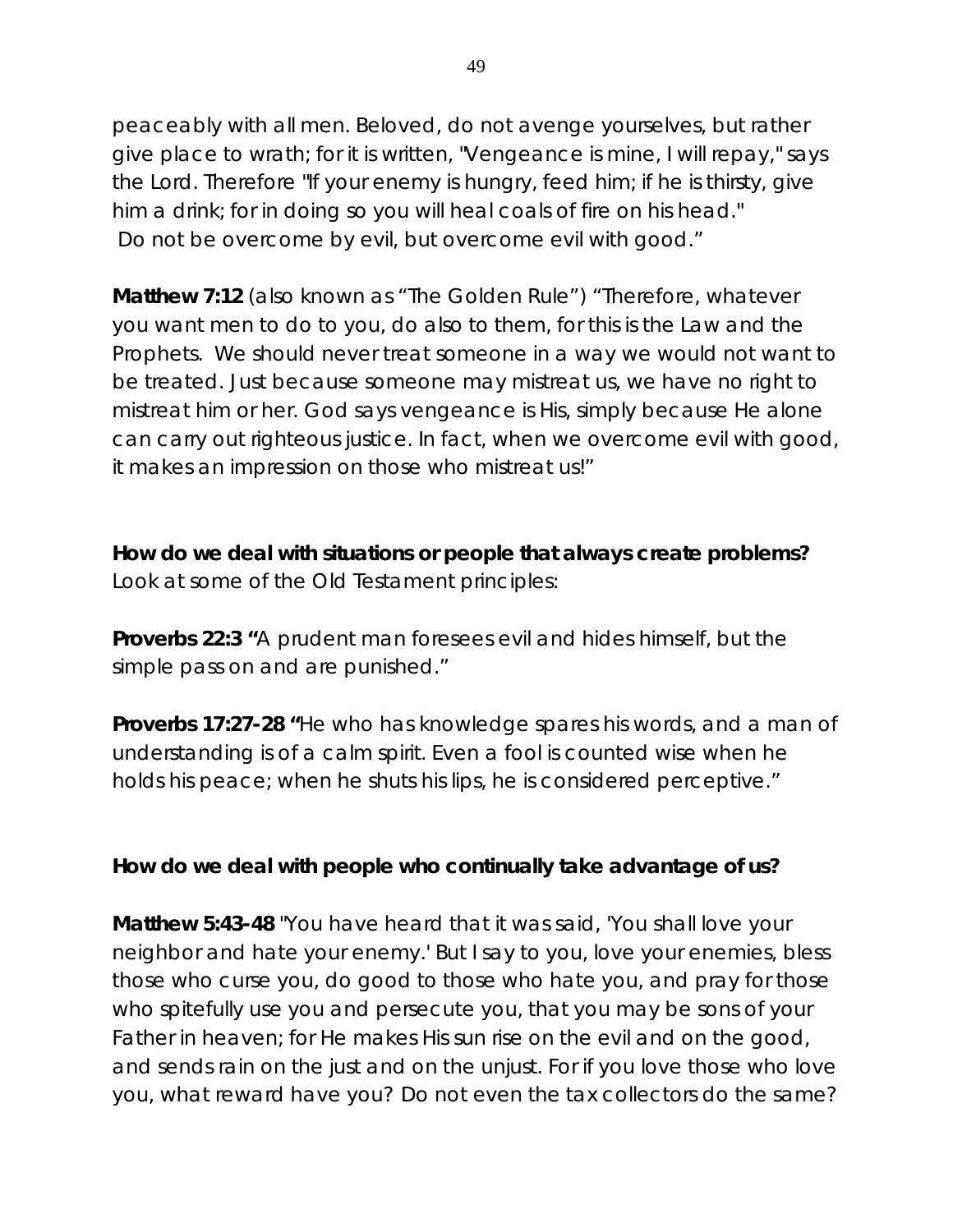*And if you greet your brethren only, what do you do more than others? Do not even the tax collectors do so? Therefore you shall be perfect, just as your Father in heaven is perfect."*

Even though it is against our human nature, God says to pray for those who hate us. If people are continually asking us for help, God says to help. If we feel they are abusing us, we need to put the situation in God's hands and let Him work it out.

### **How do we answer people who like to argue, or just want to be heard?**

**Proverbs 26:4-5** *"Do not answer a fool according to his folly, lest you also be like him. Answer a fool according to his folly, lest he be wise in his own eyes."* Some people have their mind made up that their opinion is right, regardless of what anyone else says. With these people it is best not to continue the discussion (v4). Others like to make themselves look superior by making detrimental comments about someone else. With these people, a polite answer that shows their error is appropriate (v5).

For example, certain individuals brought a woman caught in adultery to Christ stating that she should be stoned as the law says. Their only motive was to see what Christ would say; they didn't care about the woman. So Christ politely told them that those present who had never sinned should cast the first stone. This answer peacefully and immediately silenced their accusation (John 8:3-9).

### **How do we deal with someone who is always angry?**

**Proverbs 15:1 "**A soft answer turns away wrath, but a harsh word stirs up anger."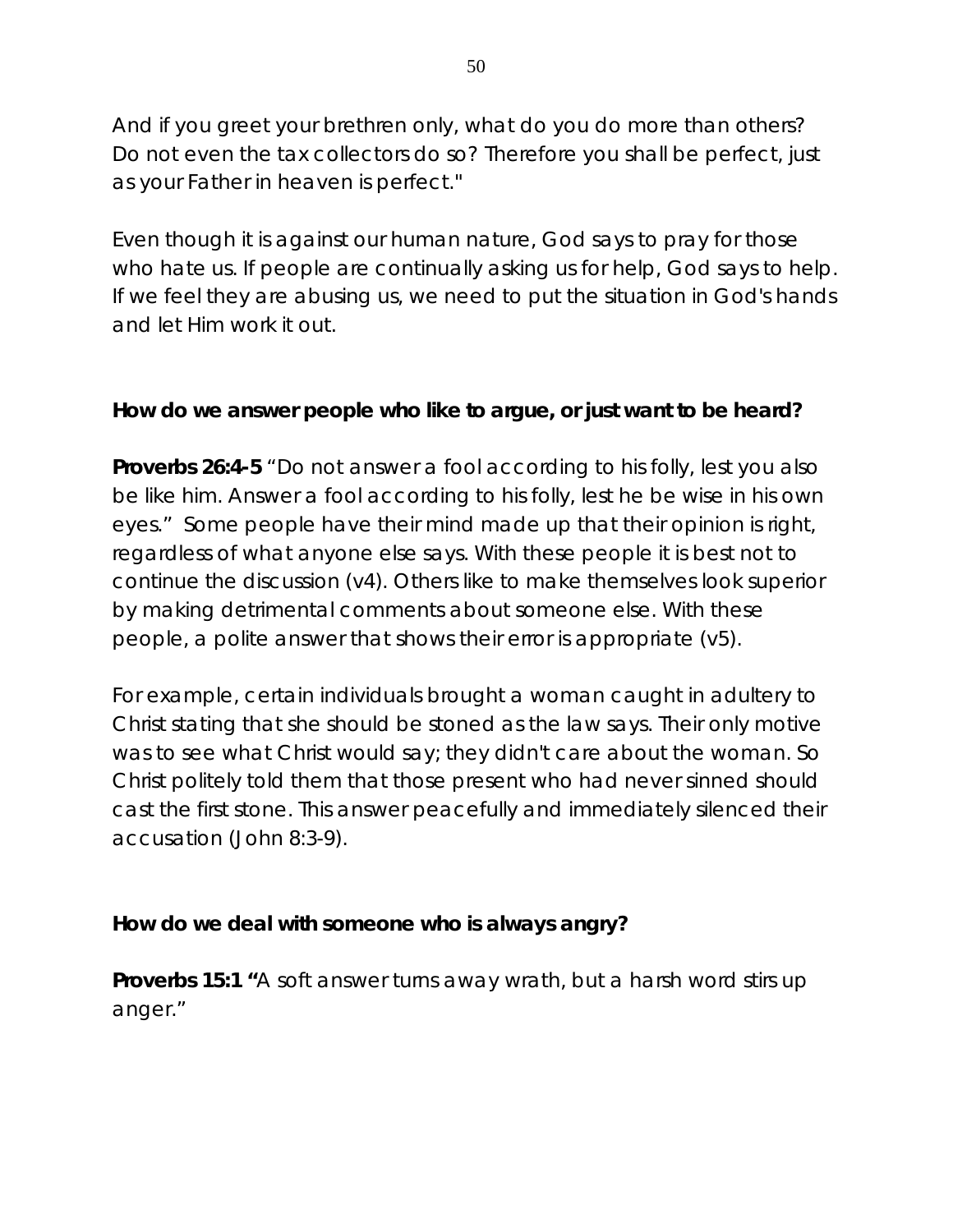**Proverbs 22:24-25 "**Make no friendship with an angry man, and with a furious man do not go, lest you learn his ways and set a snare for your soul."

When someone is loud and angry, answering in a soft tone usually quiets things down. When someone answers in a loud tone, the anger only escalates. If someone is known to always be angry, God tells us to stay away from him or her or we will end up in trouble. These are still workable Old testament principles.

Here are some practical phrases to use:

"Thank you for your thoughts; I'll take them into consideration."

"Thank you for your thoughts, I'll work on them."

### **What is the key to living in peace with difficult people?**

**Psalm 119:165** *"Great peace have those who love Your law, and nothing causes them to stumble."*

Following God's law is the key to peace. When we live by God's ways, we learn the way to peace. Living God's ways doesn't mean all people will like who we are, but we are still the peacemakers in Christ (Matthew 5:9)!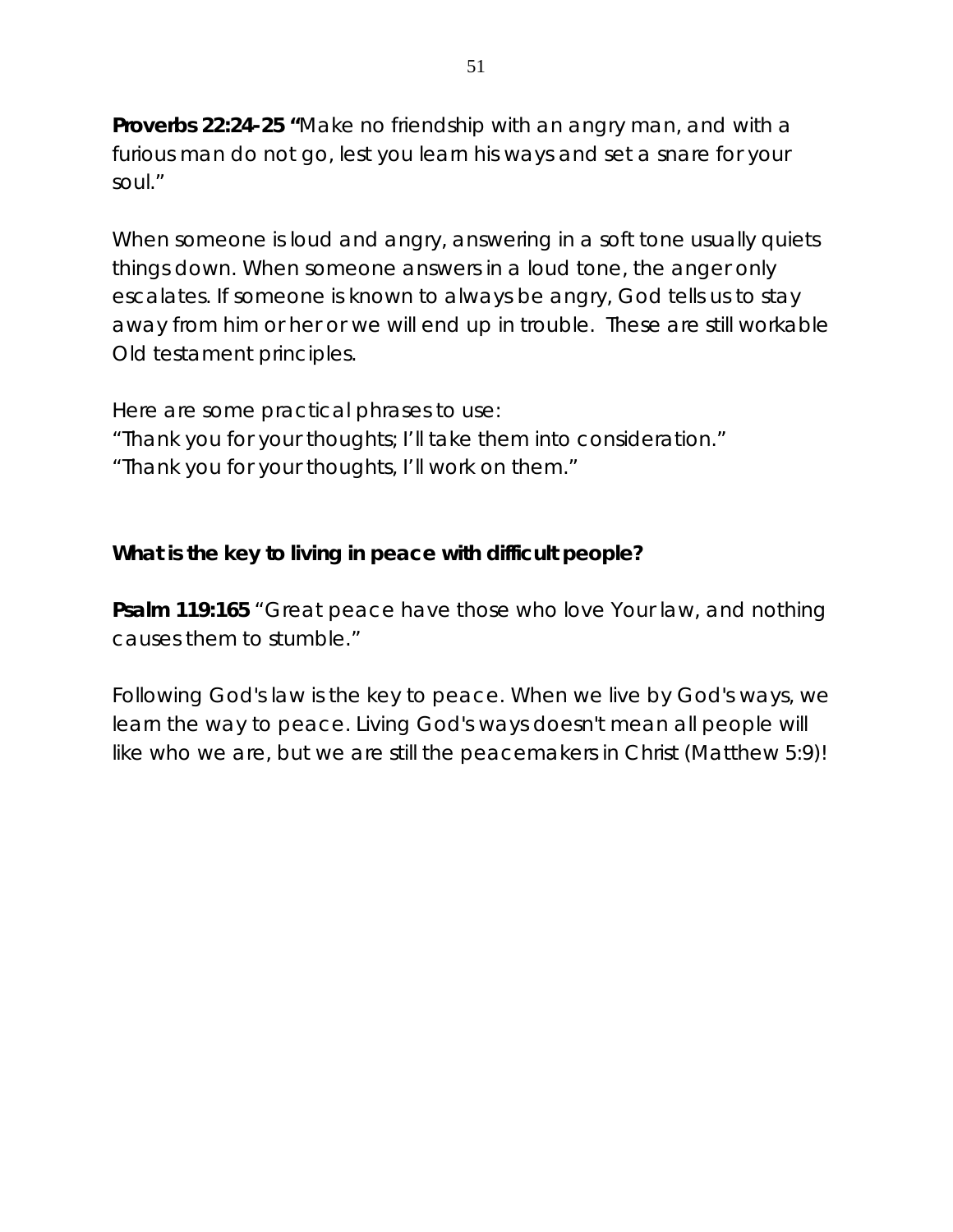# *FOUNDATIONS*

### *Section Nine: The Gospel Message*

The Gospel is the Good News about Jesus.

### So who is this Jesus?

**Matthew 16:13-17** He is the Christ. **John 1:1-14; Matt 1:23** He is God in the flesh, God with us "Immanuel." **Colossians 2:9** Whole deity dwells in him. **Hebrews 1:3** He is the exact representation of God. **John 14:9** If you see Jesus, you have seen the Father. **Hebrews 1:8** He is the son of God (John 8:58, Exodus 3:14).

Notice, Christ has all authority:

**Matthew 28:18** All authority has been given to him. **Matthew 9:6-8** He has the power to forgive sins. **Mark 4:41** Even the wind and waves obey him. **Matthew 7:28-29** People were amazed at his authoritative teaching.

We see all three persons in the Godhead at one time in Matthew 3:16-17, the Father, Son, and Holy Spirit.

## Why did Christ come to earth?

**Luke 19:10** To seek and save the lost.

**1 Timothy 2:3-6** God wants all to be saved, he is our mediator.

**John 14:6** *"Jesus said to him, 'I am the way, and the truth, and the life. No one comes to the Father except through me."* This is the only way back to God; it is his design.

**Acts 4:12** *"And there is salvation in no one else, for there is no other name under heaven given among men by which we must be saved."*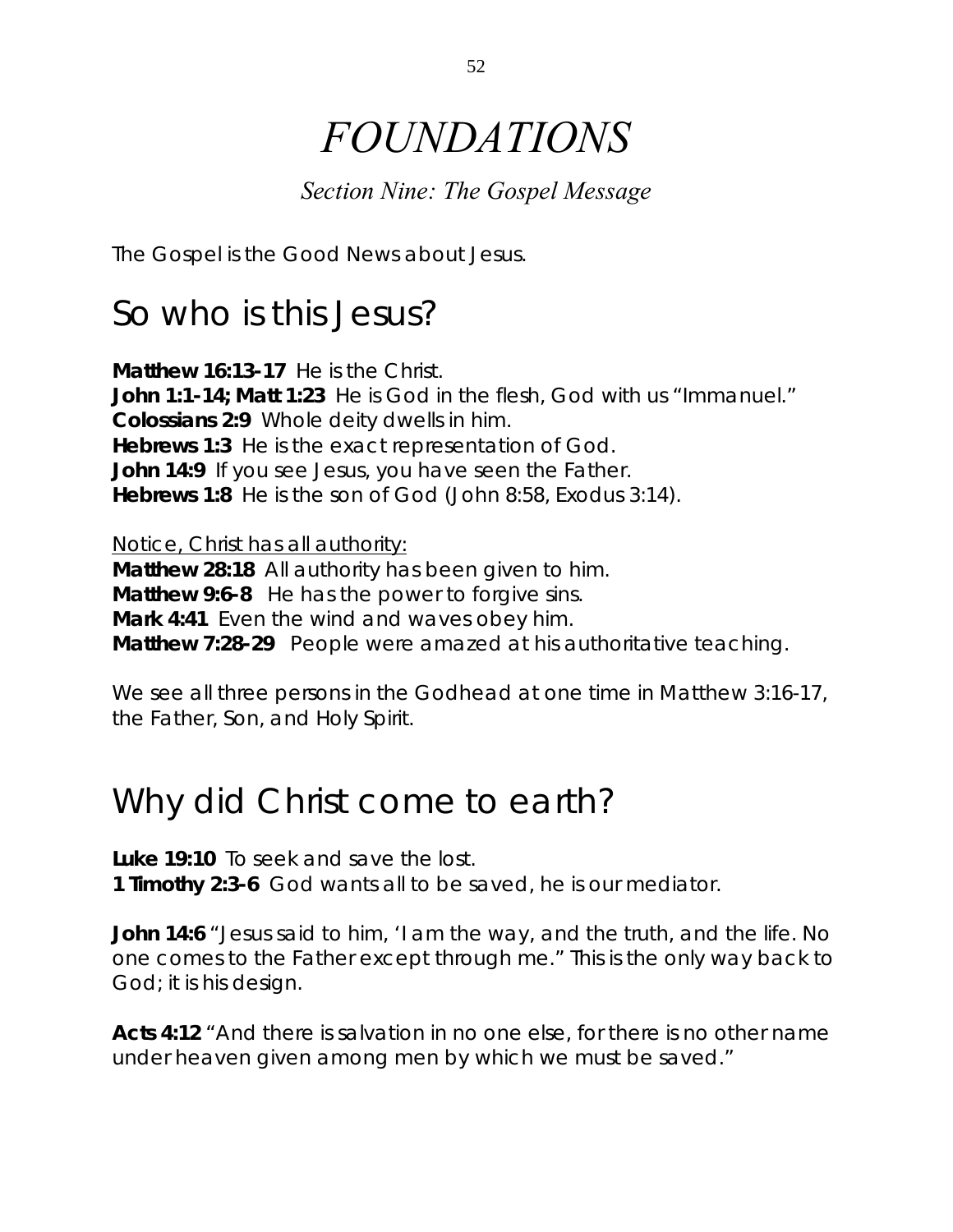**1 John 5:12** *"Whoever has the Son has life; whoever does not have the Son of God does not have life."*

### So, what is my problem with sin?

**Isaiah 59:2** *"but your iniquities have made a separation between you and your God, and your sins have hidden his face from you so that he does not hear."* God will punish sin. Look also at **1 Thessalonians 4:6** *"the Lord will punish men for all such sins"*; **2 Thessalonians 1:8-9** says he will *"punish those who do not know God and who do not obey the Gospel of our Lord Jesus. They will be punished with everlasting destruction and shut out from the presence of the Lord."*

**1 John 3:4** *"Everyone who sins breaks the law; in fact, sin is lawlessness."* In verse 5 we can read Jesus appeared to take away sin.

**James 2:10** *"For whoever keeps the whole law yet stumbles at just one point is guilty of breaking all of it."*

**1 John 3:15** "Everyone who hates his brother is a murderer, and you know that no murderer has eternal life abiding in him."

**James 4:17** *"Anyone, who knows the good he ought to do and doesn't do it, sins."* Also look at Romans 2:12-15 about our conscience.

Therefore, from the above verses, we can all agree with this next verse:

**Romans 3:23** *"For all have sinned and fall short of the glory of God"* Also look at Romans 1:18-2:16.

Look at lists of sins like in **Galatians 5:19-21** *"Now the works of the flesh are evident: sexual immorality, impurity, sensuality, idolatry, sorcery, enmity, strife, jealousy, fits of anger, rivalries, dissensions, divisions, envy, drunkenness, orgies, and things like these. I warn you, as I warned you before, that those who do such things will not inherit the kingdom of God."*

**Luke 12:4-5** *"I tell you, my friends, do not fear those who kill the body, and after that have nothing more that they can do. But I will warn you whom*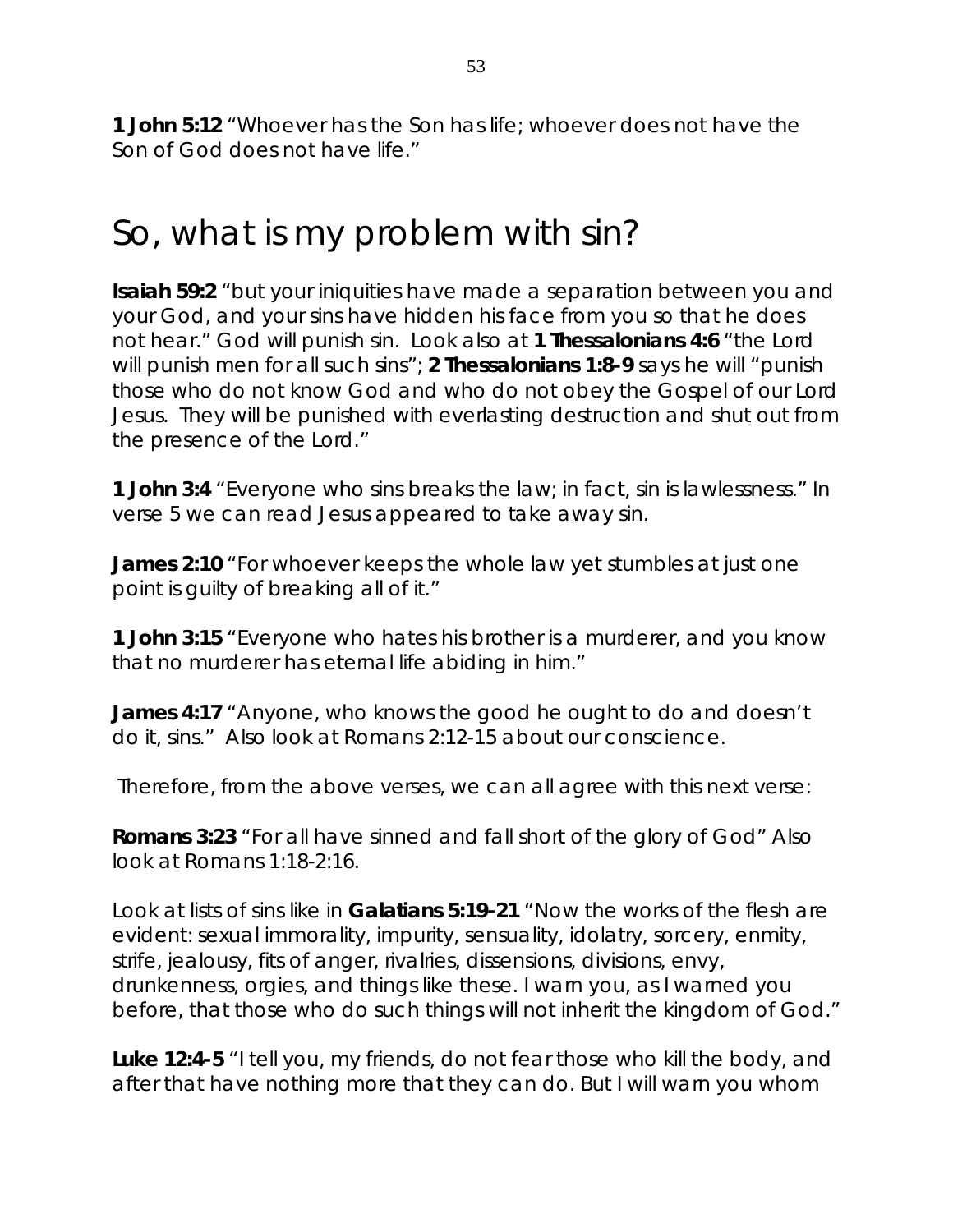*to fear: fear him who, after he has killed, has authority to cast into hell. Yes, I tell you, fear him!"* Look at punishment in Matthew 25:31-46.

The problem is we are dead in our sins (Ephesians 2:1) and need our savior Jesus- so how do I accept this free gift of salvation- what is my faith response to get into Jesus? Without Jesus we see wrath. **John 3:36** *Whoever believes in the Son has eternal life; whoever does not believe, disobeys or rejects the Son shall not have life, but the wrath of God remains on him.*

### FAITH

We must believe and have faith in Jesus.

**John 3:16** *"For God so loved the world that he gave his one and only Son, that whoever believes in him shall not perish but have eternal life."*

**Hebrews 11:6** *"And without faith it is impossible to please him, for whoever would draw near to God must believe that he exists and that he rewards those who seek him."*

**Hebrews 11:1** *"Now faith being sure of what we hope for and certain of what we do not see."*

**Romans 10:17** *"So faith comes from hearing, and hearing through the word of Christ."*

**John 8:24** *"I told you that you would die in your sins, for unless you believe that I am he you will die in your sins."*

**James 2:14-26** shows us the kind of faith that saves is active and responsive, and will do what God says.

**v22**- faith and actions are working together

**v24**- you see that a person is justified by what he does and not by faith alone. This is the only time "faith" and "alone" appear together in the Bible.

**v26**- *"For as the body apart from the spirit is dead, so also faith apart from works is dead."* Notice how faith is connected to being baptized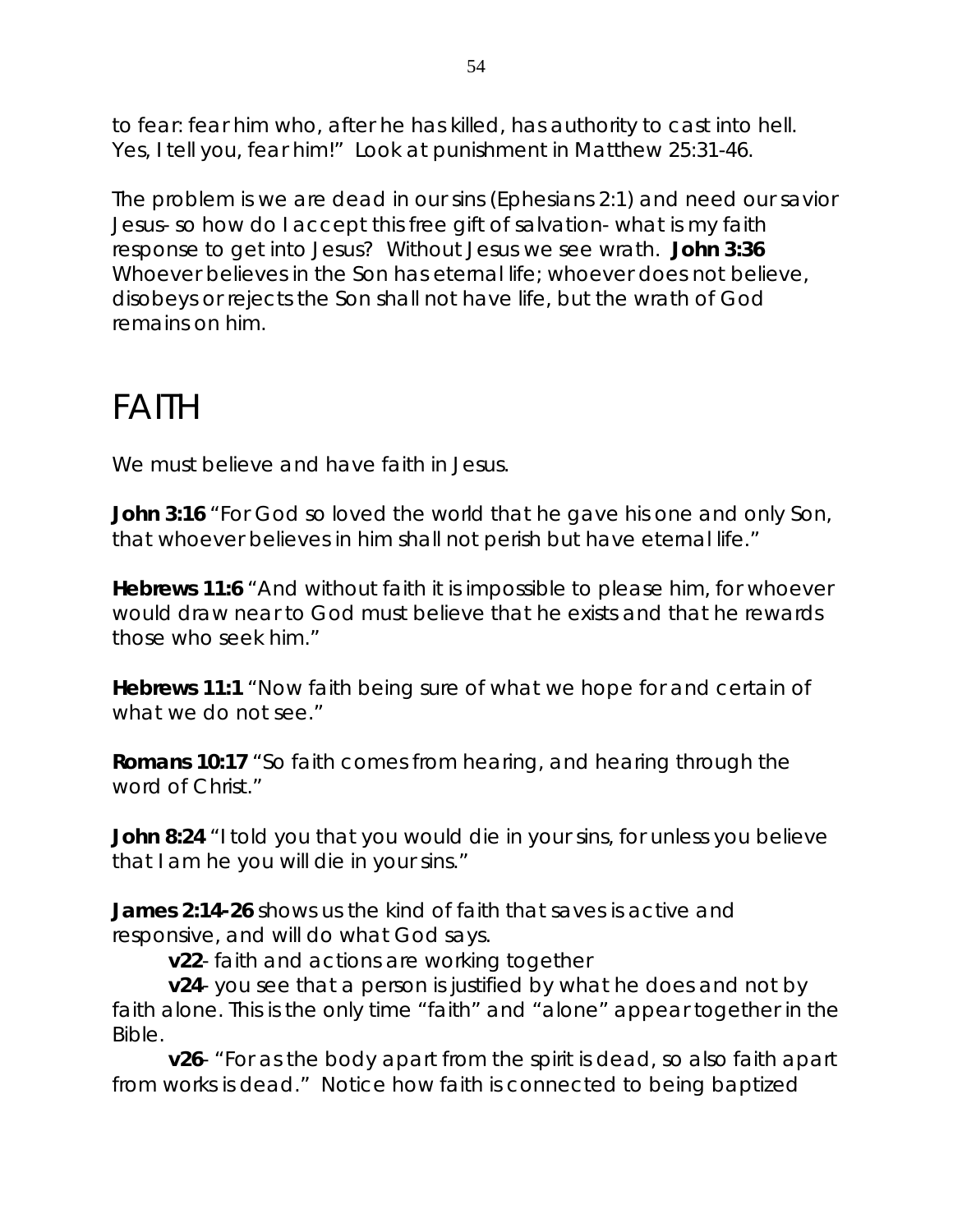into Christ in **Galatians 3:26-27** *"You are all sons of God through faith in Christ Jesus, for all of you who were baptized into Christ, have clothed yourselves with Christ."*

Notice how faith is also connected to confession (Romans 10:8-11) and repentance (Acts 20:21). It is a "whole package", not separated concepts. We need it all to be what the Bible says with our salvation response to the free gift of God in Christ Jesus.

## CONFESSING CHRIST

Our faith leads us to confess with our mouth Christ is Lord.

**Romans 10:8-10** *"The word is near you, in your mouth and in your heart" (that is, the word of faith that we proclaim); because, if you confess with your mouth that Jesus is Lord and believe in your heart that God raised him from the dead, you will be saved. For with the heart one believes and is justified, and with the mouth one confesses and is saved."*

Notice, the physical action of confessing is not "working your way to heaven," but simply a faith response and action to what God asks us to do. Obedient action is always part of faith, not opposed to faith.

**Matthew 10:32-33** "*So everyone who acknowledges me before men, I also will acknowledge before my Father who is in heaven, but whoever denies me before men, I also will deny before my Father who is in heaven."*

We also see Paul "calling on his name" at his baptism in Acts 22:16 "And now why do you wait? Rise and be baptized and wash away your sins, calling on his name.'" Some later versions of the New Testament also have Acts 8:37 as the confession of the eunuch at his baptism.

**1 John 1:9** *"If we confess our sins, he is faithful and just to forgive us our sins and to cleanse us from all unrighteousness."*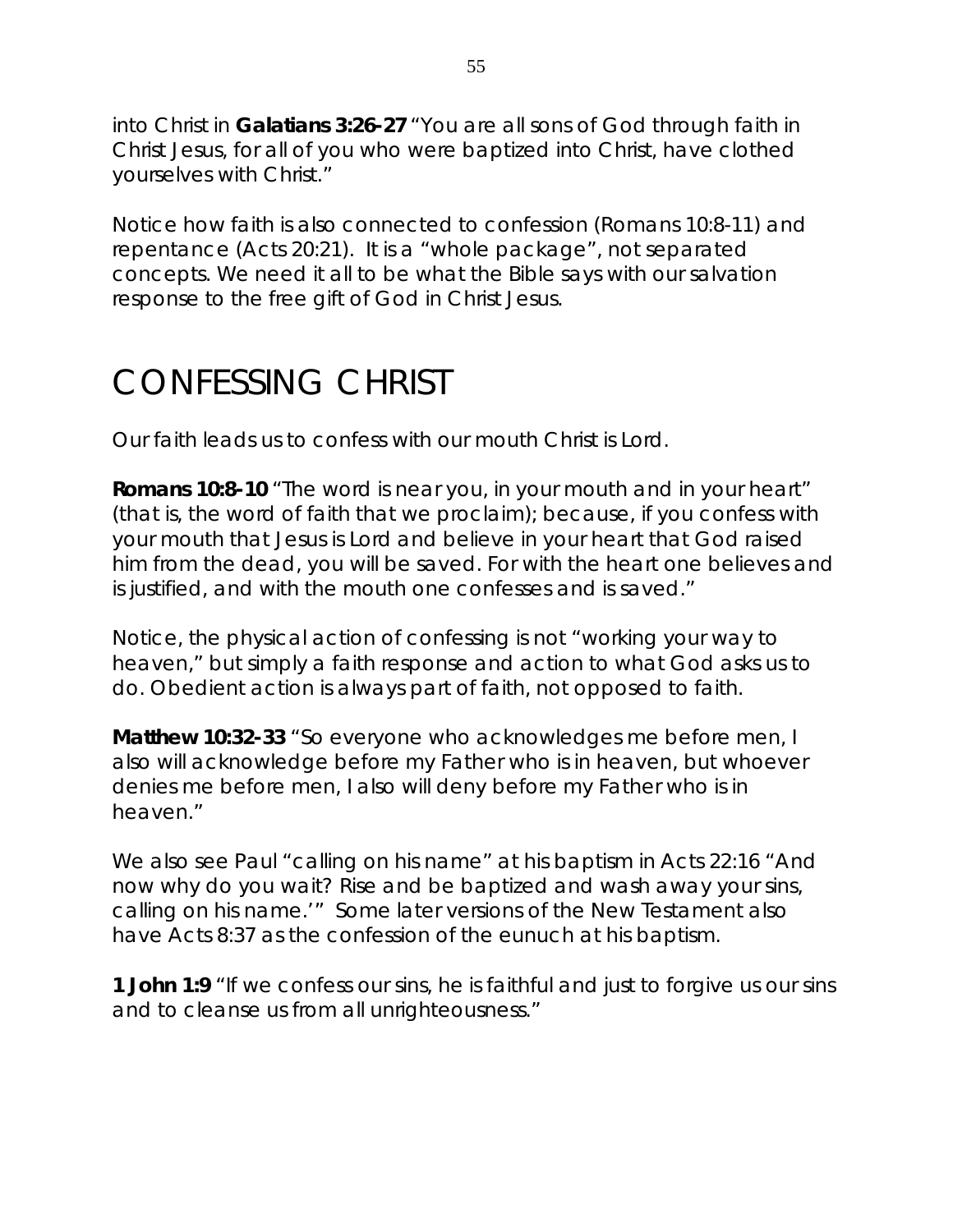## REPENTANCE

Repentance is turning towards God and away from sin. Repentance is also an essential part of our response to the Gospel.

**Acts 17:30-31** *"…In the past God overlooked such ignorance, but now he commands all people everywhere to repent. For he has set a day when he will judge the world with justice by the man he has appointed. He has given proof of this to everyone by raising him from the dead.'"*

**Romans 2:4** *"… God's kindness is meant to lead you to repentance"* Also, 2 Peter 3:9 *"He wants no one to perish, but all to come to repentance."*

**Acts 20:21** *"…I have declared to both Jews and Greeks that they must turn to God in repentance and have faith in our Lord Jesus."*

**1 Thessalonians 1:9-10** *"For they themselves report concerning us the kind of reception we had among you, and how you turned to God from idols to serve the living and true God, and to wait for his Son from heaven, whom he raised from the dead, Jesus who delivers us from the wrath to come."* Also see in Ephesians 4:17-5:21, how this turning and living for God is manifested.

**Acts 26:20** *"…declared … I preached that they should repent and turn to God and prove their repentance by their deeds."* Notice the actions here are not "working your way to heaven, but obedience.

**Acts 2:36-38** *"Let all the house of Israel therefore know for certain that God has made him both Lord and Christ, this Jesus whom you crucified.' Now when they heard this they were cut to the heart, and said to Peter and the rest of the apostles, 'Brothers, what shall we do?' And Peter said to them, 'Repent and be baptized every one of you in the name of Jesus Christ for the forgiveness of your sins, and you will receive the gift of the Holy Spirit."*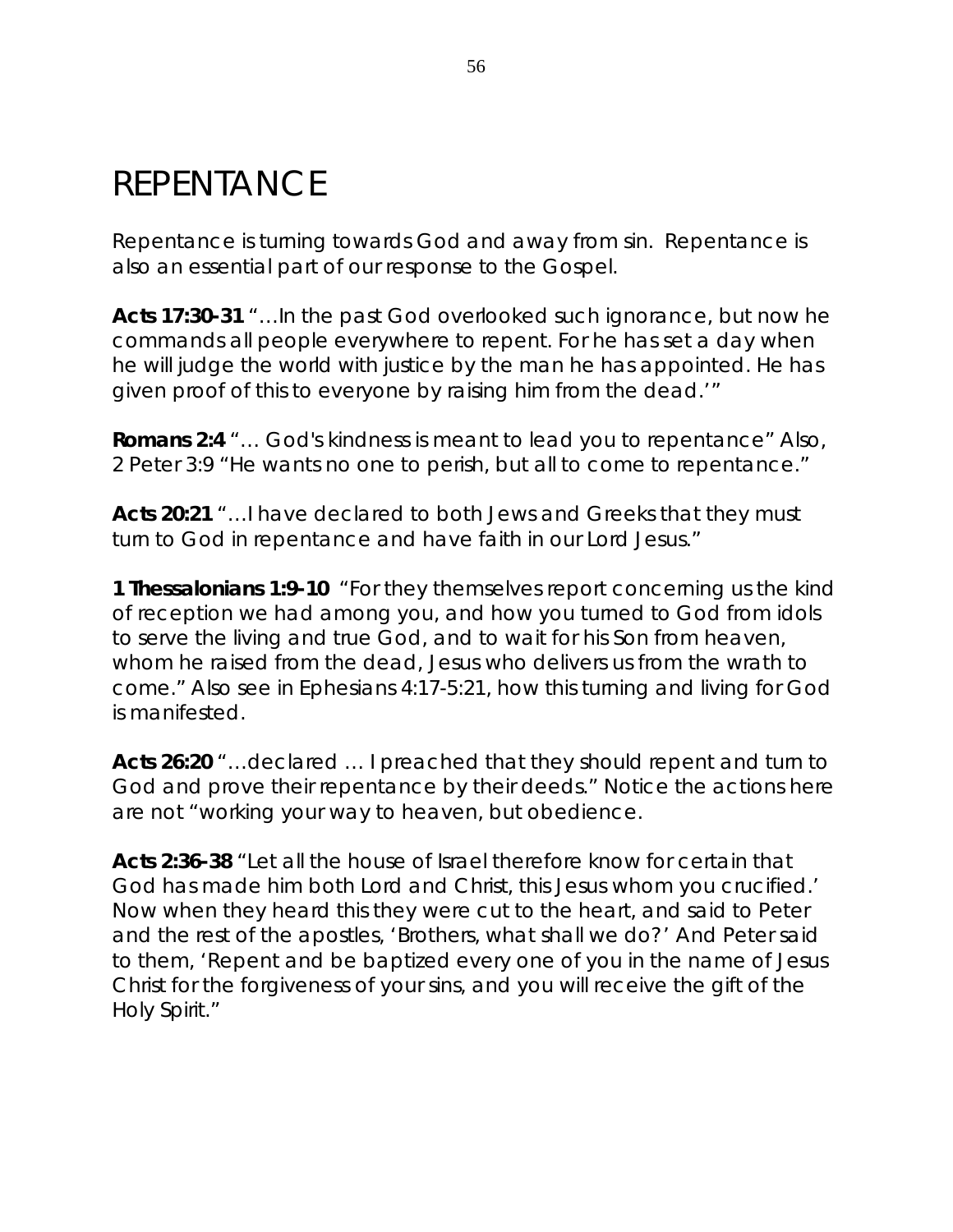Repentance is produced from faith, and turning to God, away from the ways of the world (1 Corinthians 6:9-11). Jesus says straightforwardly to repent or perish in **Luke 13:1-5**.

## BAPTISM

Baptism is the crossing-over point into Christ, with our faith, confession, and repentance all working here. Where does the Bible say we get into Christ, where do we get our sins forgiven or washed away, where are we united or clothed with Christ?

**Galatians 1:6-9** *"I am astonished that you are so quickly deserting the one who called you to live in the grace of Christ and are turning to a different gospel— which is really no gospel at all. Evidently some people are throwing you into confusion and are trying to pervert the gospel of Christ. But even if we or an angel from heaven should preach a gospel other than the one we preached to you, let them be under God's curse! As we have already said, so now I say again: If anybody is preaching to you a gospel other than what you accepted, let them be under God's curse!"* We better have the Gospel Paul speaks about since that is the only one which saves. Don't trust even the message of an "experience" or an angel if it is not what Paul preached. Look also at the principle in Deuteronomy 13:1-5.

**Romans 1:16** *"For I am not ashamed of the gospel, for it is the power of God for salvation to everyone who believes…"*

**1 Corinthians 15:1-4** *"Now, brothers and sisters, I want to remind you of the gospel I preached to you, which you received and on which you have taken your stand. By this gospel you are saved, if you hold firmly to the word I preached to you. Otherwise, you have believed in vain. For what I received I passed on to you as of first importance: that Christ died for our sins according to the Scriptures, that he was buried, that he was raised on the third day according to the Scriptures…"*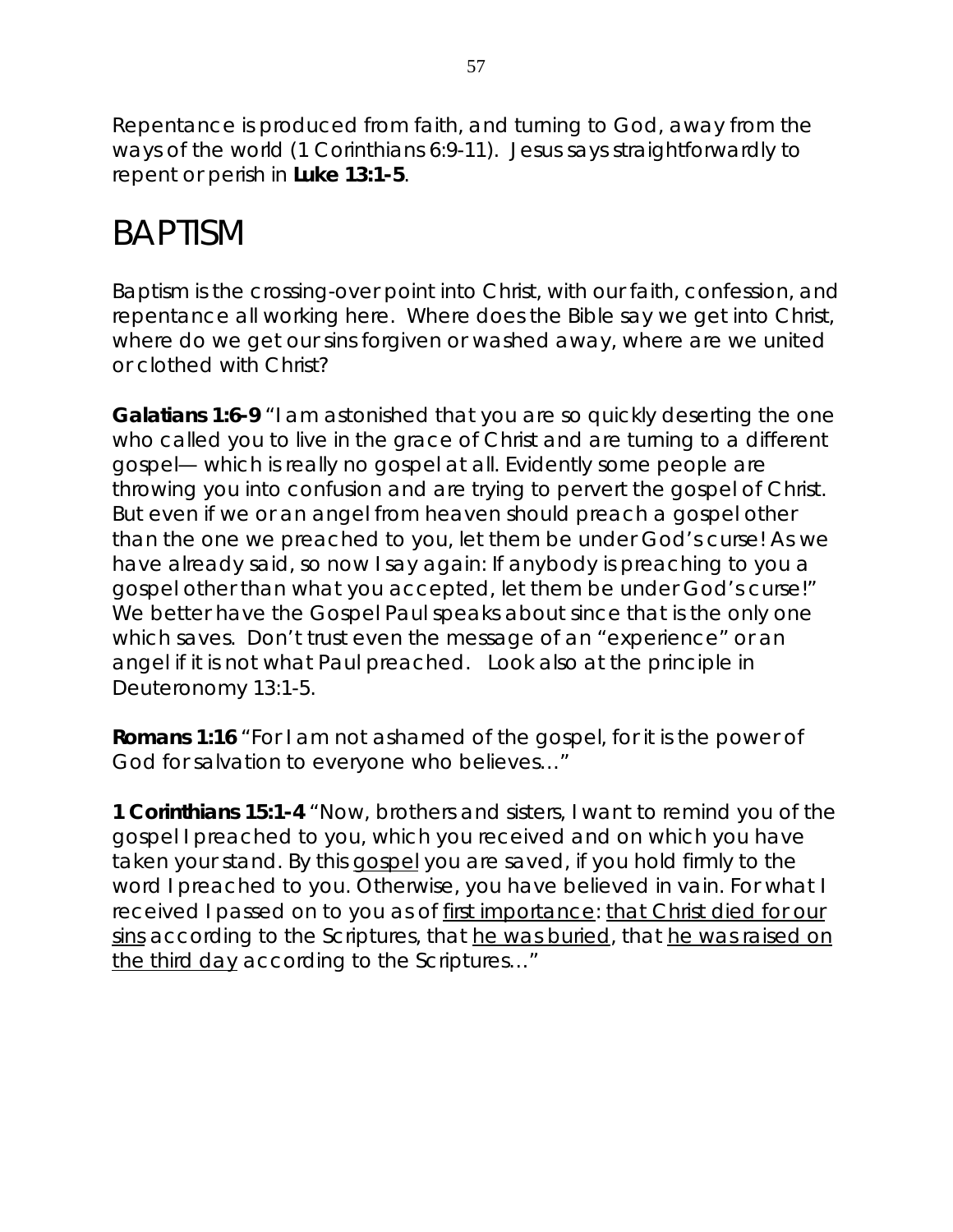

**2 Thessalonians 1:7-9** *"when the Lord Jesus is revealed from heaven with his mighty angels in flaming fire, inflicting vengeance on those who do not know God and on those who do not obey the gospel of our Lord Jesus. They will suffer the punishment of eternal destruction, away from the presence of the Lord and from the glory of his might"*

How can we "*obey"* this historical fact of the Gospel, that is, the death, burial and resurrection of Jesus?

**Romans 6:3-5** *"Do you not know that all of us who have been baptized into Christ Jesus were baptized into his death? We were buried therefore with him by baptism into death, in order that, just as Christ was raised from the dead by the glory of the Father, we too might walk in newness of life. For if we have been united with him in a death like his, we shall certainly be united with him in a resurrection like his."*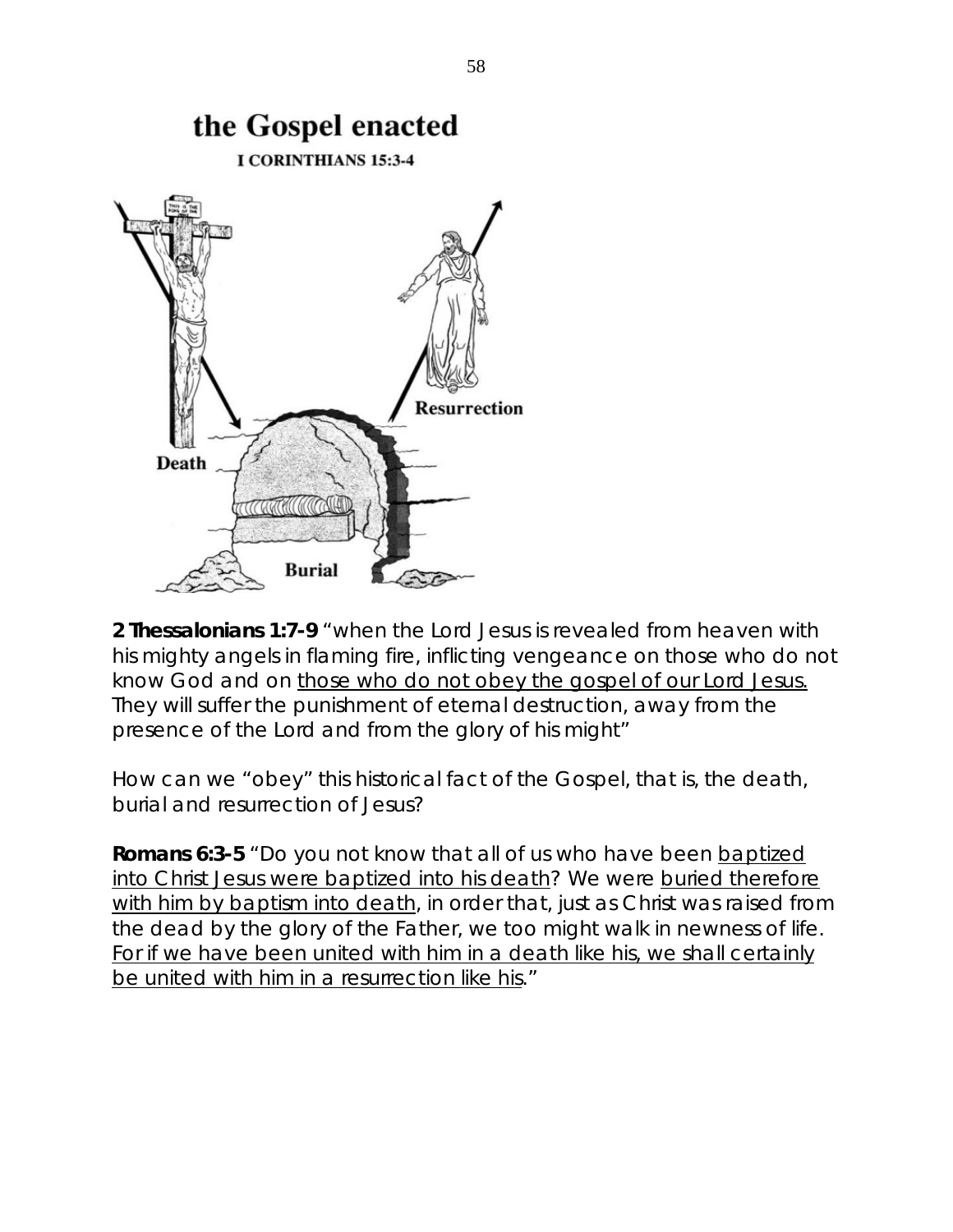

Notice, in the Gospel that Paul preaches, we get baptized into Christ (which is where salvation is) and he ties in baptism to obeying the core elements of the Gospel, the death, burial and resurrection of Christ. Paul says if we are united with Christ in his death at baptism, we certainly will be resurrected! He says we are united with Christ at our baptism, the crossing over point to Jesus. In Christ we have redemption through the forgiveness that comes through his blood (Ephesians 1:7).

**1 Peter 3:21** *"Baptism, which corresponds to this, now saves you, not as a removal of dirt from the body but as an appeal to God for a good conscience, through the resurrection of Jesus Christ"* Baptism saves you by the resurrection of Jesus Christ! Hebrews 9:14 shows us it is Christ's blood that cleanses our conscience.

Read **Acts 8:26-40**. Somewhere in the teaching about Jesus (v35) baptism is taught as the response to the Gospel since the eunuch is the one who said "See, here is water! What prevents me from being baptized?" This is a desert road- there would need to be a place with water to baptize (immerse) him. Also, notice, they didn't wait to get to a city or a place with other people. The Eunuch was baptized as the Bible teaches, not as a public proclamation, but for the forgiveness of sin as Acts 2:38 states.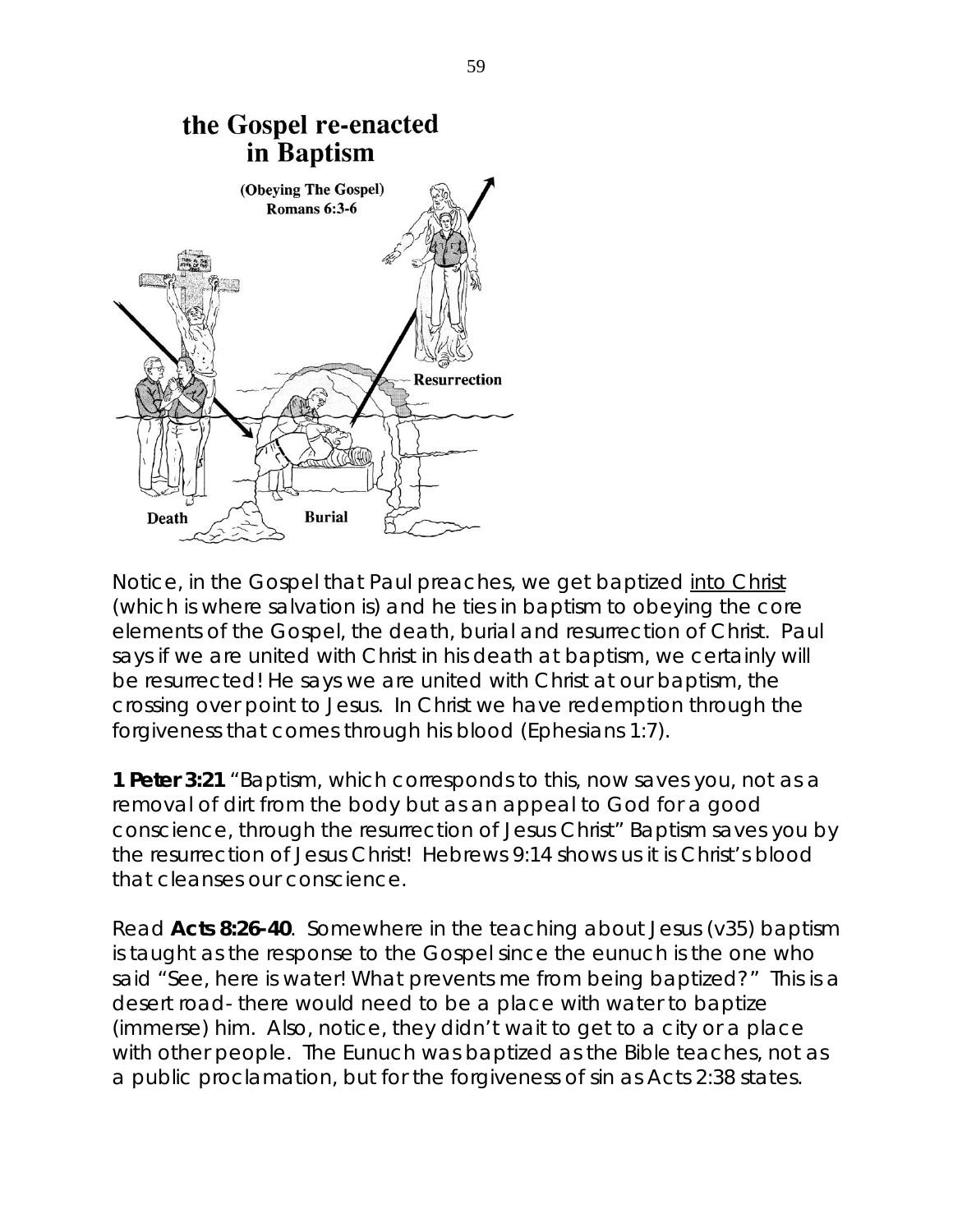Even though there are different baptisms in the New Testament (John's baptism, Jesus' baptism, Baptism of the Holy Spirit, etc.), when the book of Ephesians was written (around 60AD) there was only one baptism, just as there is one faith and one Lord (Ephesians 4:4-6).

This is the crossing-over point; the point at which we get clothed with Christ (**Galatians 3:26-27**). It is where we are buried with Christ as our faith raises us up (**Colossians 2:12**), and it is where we have our sins washed away (**Acts 22:16**). Our faith, confession and repentance lead up to this point of obeying the Gospel, and will continue to carry us forward to live our lives for Jesus.

## **CONCLUSION**

Now that I am in Christ, with his forgiveness, I have life (John 10:10), I am faultless before God (Jude 24), I will be resurrected to glory (1 Corinthians 15:20-23) and can escape the fear of death (Hebrews 2:14-15; 2 Timothy 1:10)!

**Romans 5:8-10** *"but God shows his love for us in that while we were still sinners, Christ died for us. Since, therefore, we have now been justified by his blood, much more shall we be saved by him from the wrath of God.*  For if while we were enemies we were reconciled to God by the death of *his Son, much more, now that we are reconciled, shall we be saved by his life."*

We need to "count the cost" of following Jesus, to make sure with can stay with him in this decision. Read Luke 14:26-35; Matthew 10:37; 2 Peter 2:20-22.

Obedience to him is just a show of our love. **1 John 5:3** *"For this is the love of God, that we obey his commandments. And his commandments are not burdensome." Faith is obedient, and never a "working" your way to Heaven.*

*Be the Bereans of Acts 17:11 and check out these scriptures to see if this is true and is Paul's Gospel in Galatians 1:6-10.*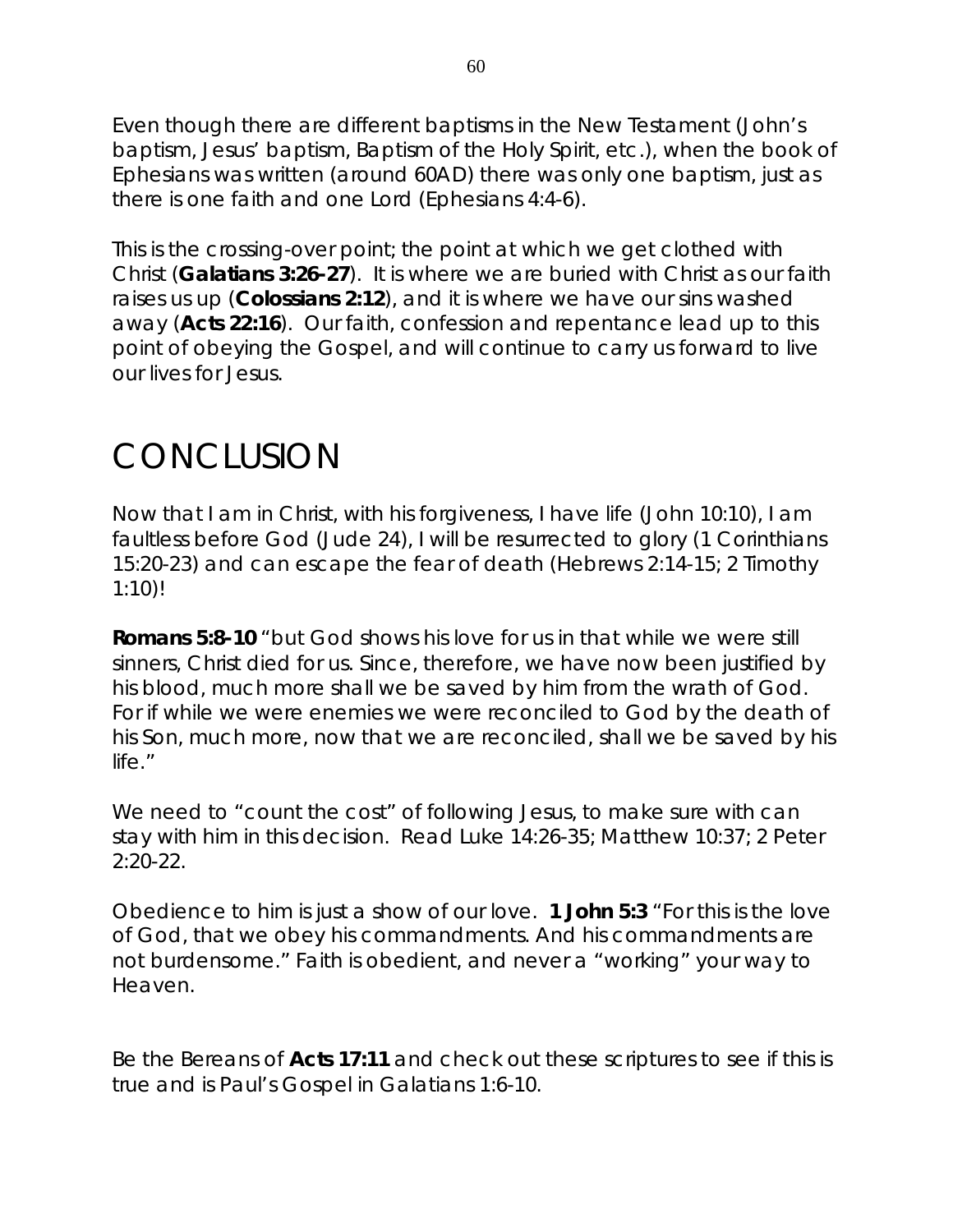## APPENDIX

### "Baptism: which mode?" By one of our elders Bible Divisions Bible Maps

### **BAPTISM: WHICH MODE?**

In our world today, there are many sincere religious groups that have very different views as to how they should do Christian baptism. Some churches baptize only infants or only adults and some do both. Certain groups do "baptism" by sprinkling or by pouring water over the head, while others do a complete immersion of the body. The Random House Dictionary defines the English word baptism as a "ceremonial immersion in water, or application of water, as an initiatory rite or sacrament of the Christian church."

Yet these differences may not be just a minor issue of preference, but a basic core belief that the Bible does address in a clear manner to follow. The purpose of this paper is to give you some thoughts that I think are reasonable and true. I hope we all can be open to God, His Word, and the Holy Spirit, as we strive to follow Jesus as best we know how. Do not automatically just dismiss the importance of this subject or be closed to a different viewpoint. Let us all be like the open-minded people found at Berea in Acts 17:10-12 where they checked out the information to see whether it was right or wrong. Remember, Isaiah 55:8-9 says, "My thoughts are not your thoughts, neither are your ways my ways, declares the Lord. For as the heavens are higher than the earth, so are my ways higher than your ways, and my thoughts higher than your thoughts."

- I. The original Greek meaning of the word, baptize.
	- a. Baptisma: immerse, submersion. A Christian baptism, according to the view of the apostles, is the rite of sacred immersion, commanded by Christ… From bapto, which means to dip or immerse. (Thayer's Greek-English Lexicon of the New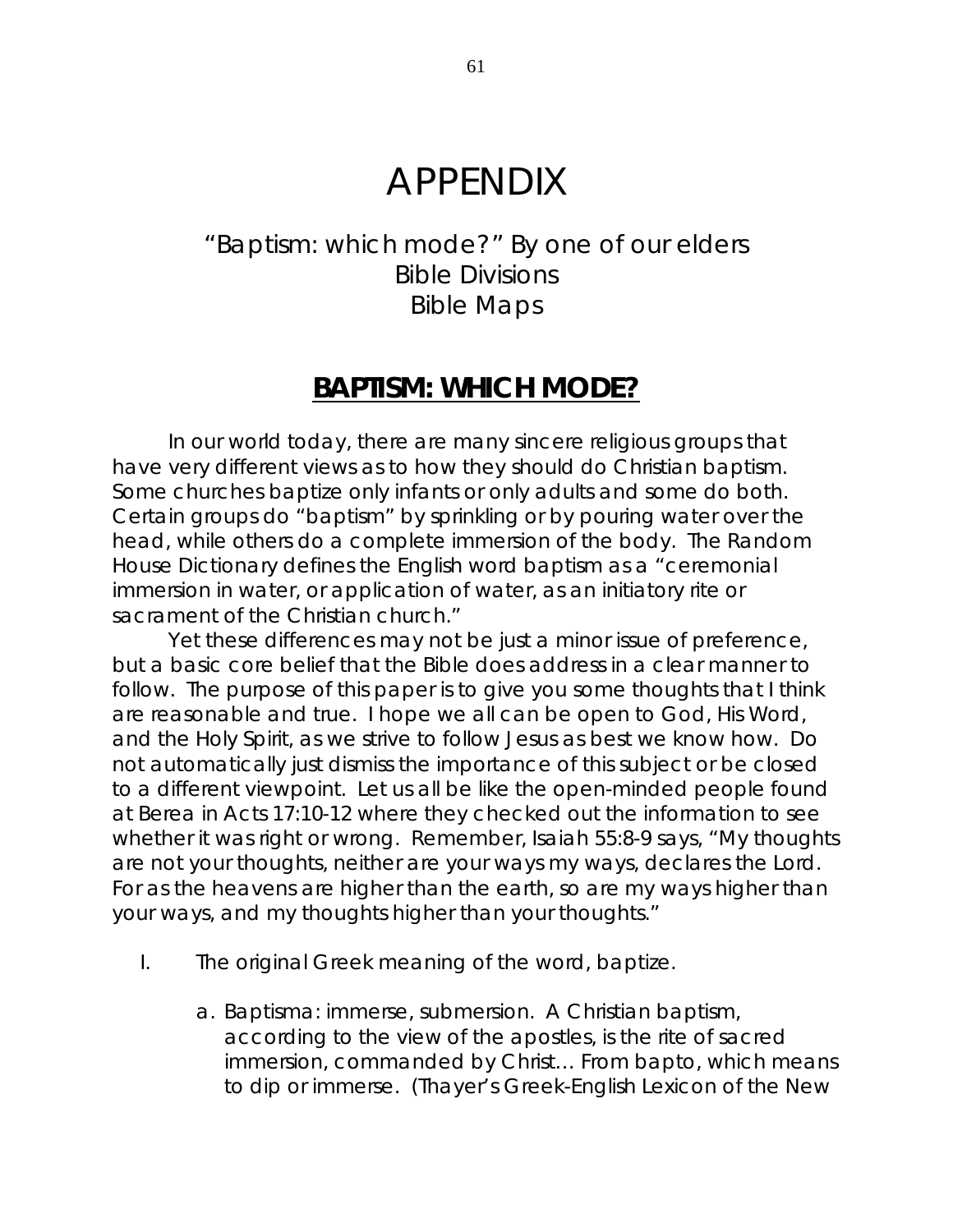Testament, J.H. Thayer, DD. Zondervan 18th Ed. 1977. Pages 94- 95.)

- b. Baptism, consisting of the process of immersion, submersion, and emergence. (baptisma, from bapto, to dip) Primarily a frequentative form of bapto, to dip, was used among the Greeks to signify when a garment was plunged under water containing dye, or when the water was drawn up by dipping a vessel into another. (Vine's Expository Dictionary of New Testament Words. WF Vine, MacDonald Co. Pages 98-99.)
- c. Bapto: to dip under water. Baptizo: to immerse or even used in the sinking of a ship, or to drown under water in some Greek literature. (Theological Dictionary of the New Testament. Gerhard Kittel, Vol. 1 Wm.B. Eerdman's 4th Printing, 1969. Pages 529-530.)
- d. Baptizo: to dip, immerse, plunge, and sink. Bapto: to dip something, like a garment dipped into blood or dyed by dipping. (A Greek-English Lexicon of the New Testament and other early Christian literature. William Arndt and F.W. Gingrich. University of Chicago Press, 4th Edition. 1952. Pages 131-132.)
- e. Bapto: to dip. Baptizo: to dip or immerse, the act of dipping or immersing. (The Analytical Greek Lexicon. Zondervan Co. 14<sup>th</sup> Edition. 1977. Page 65.)
- f. Baptizo: "The word baptized is not the translation of the Greek word here, but it's a transliteration: it is Greek spelling in English letters. The word is used in the classics of a smith who dips a piece of hot iron into water, tempering it. In the LXX (Leviticus 4:6) we have the priest dipping (bapto) his finger in blood seven times and then sprinkling it, which is rhantizo." (Word Studies in the Greek New Testament. Vol.1 Kenneth Wuest. Wm. B. Eerdmans Co. 1979. Page 96.)
- g. Baptizo and bapto: To dip, immerse, or submerge. "Despite assertions to the contrary, it seems that baptize, both in Jewish and Christian contexts, normally meant immerse and that even when it becomes a technical term for baptism, the thought of immersion remains." (The New International Dictionary of New Testament Theology. Vol.1 Colin Brown, Editor. Zondervan Co. 3rd Edition. 1979. Page 144.)
- h. Greek usage of baptism. "The Greek language has had a continuous history, and baptize is used today in Greece for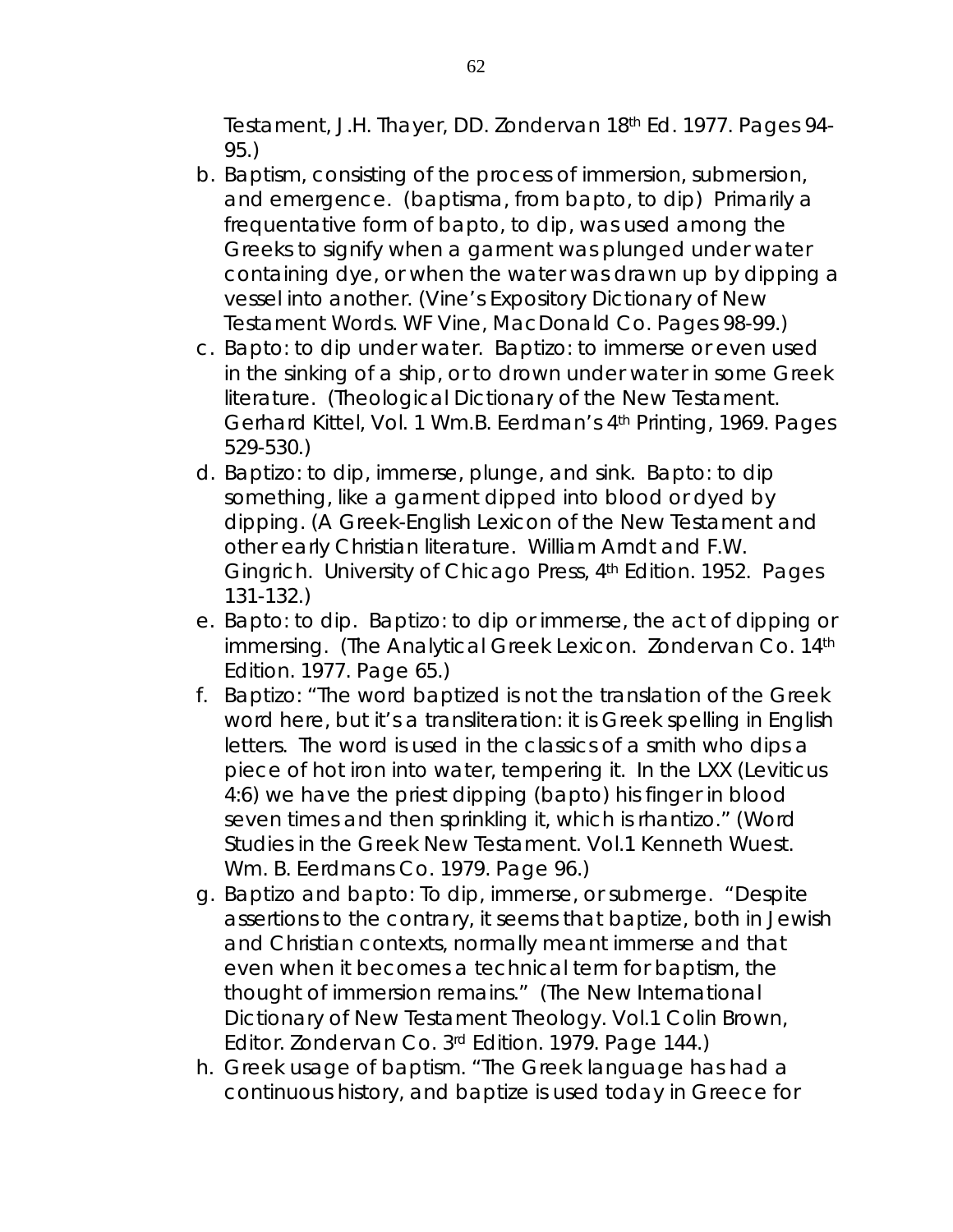baptism. As is well known, not only in Greece, but all over Russia, wherever the Greek church prevails, immersion is the unbroken and universal practice. The substitution of pouring or sprinkling for immersion, as the Christian ordinance of baptism, was late and gradual and finally triumphed in the West because of the decree of the Council of Trent." (The International Standard Bible Encyclopedia. James Orr, Editor. Vol.1. Wm.B. Eerdman Co. 1979. Page 386.)

It seems very reasonable to me that the original word only meant an immersion, and it was people, not God, that changed the usage of the word like it is used in America today. The question that all of us have to ask ourselves is why would we want to change the meaning of this word and the mode of it, when God specified a particular format? Convenience? Are you sure God is accepting the change society has placed upon the word, or are we being arrogant and ungodly in changing what God originally asked us to do?

- II. The context of usage within the actual Bible verses indicates that baptism is immersion. Consider these following New Testament verses. What do you think is reasonable for its meaning in these contexts?
	- a. Romans 6:3-4. "Or don't you know that all of us who were baptized into Christ Jesus were baptized into his death? We were therefore buried with him through baptism into death in order that, just as Christ was raised from the dead through the glory of the Father, we too may live a new life." Do you sprinkle or just pour a little dirt over a dead body to bury it, or do we immerse it under the ground and completely cover it?
	- b. Colossians 2:12. "…having been buried with him in baptism, in which you were also raised with him through your faith in the working of God, who raised him from the dead." Notice that after we are immersed under the "water for burial" in baptism, we are literally raised up as well from that watery grave. How do I get "raised up" when I just have a little bit of water sprinkled on my head? Going under but not coming up again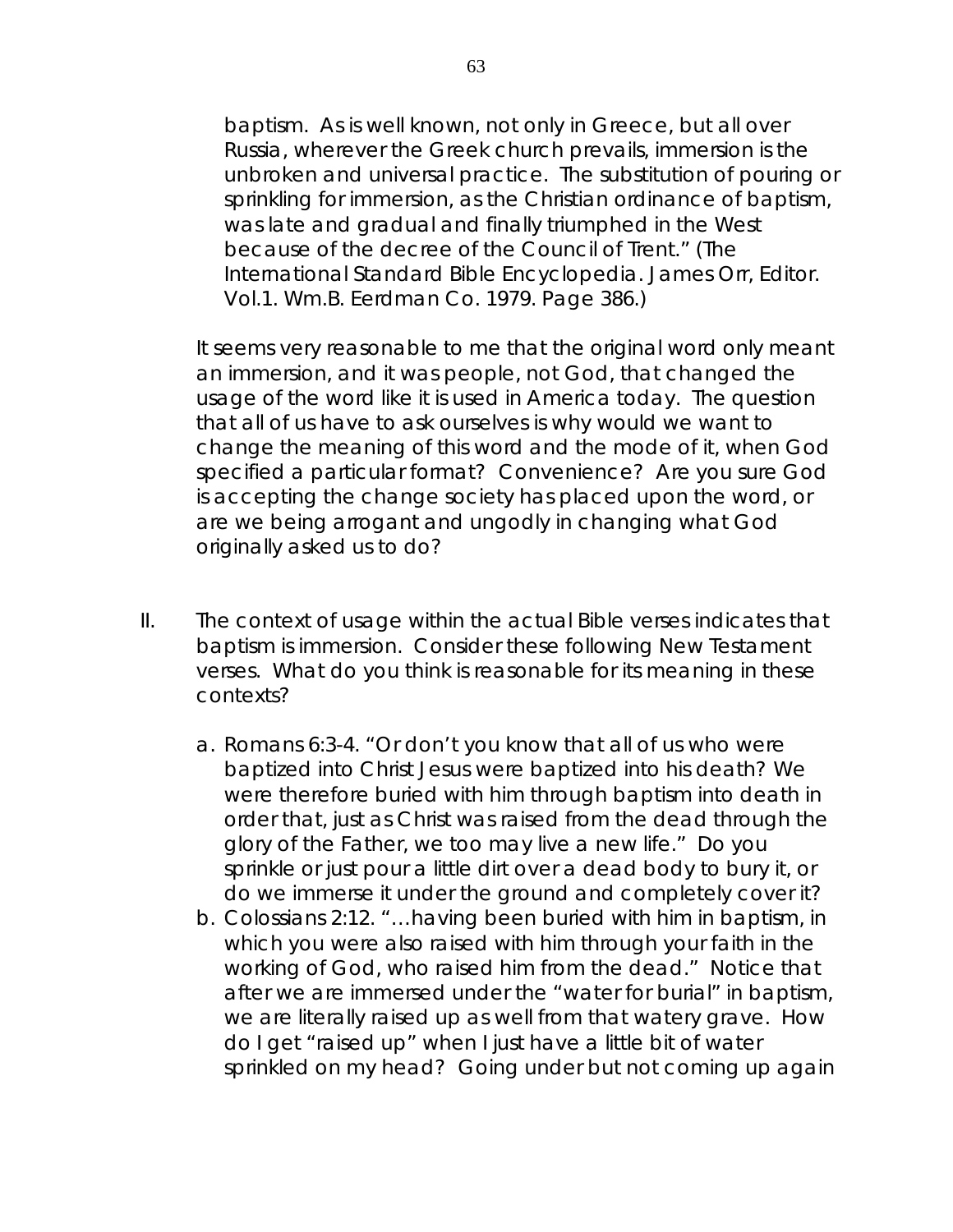(raised) fits the context of immersion, but not sprinkling or pouring.

- c. Acts 8:36 and 38. "As they traveled along the road, they came to some water and the eunuch said, "Look, here is water. What can stand in the way of my being baptized?" … And he gave orders to stop the chariot. Then both Philip and the eunuch went down into the water and Philip baptized him. When they came up out of the water…" Why couldn't they just use the water they were carrying for the desert journey to sprinkle the eunuch for his baptism, instead of having to wait and find a pool of water to be baptized in? Notice they went down into the water and they came up out of the water. It is also interesting that somewhere in the teaching about Jesus, baptism was preached because of the eunuch's response. (He was taught Jesus, then responded by being baptized.)
- d. John 3:23. "Now John also was baptizing at Aenon near Salim, because there was plenty of water, and people were coming and being baptized." If the other "modes" and approaches to baptism could be done, like sprinkling or pouring, then there would be no need to be in an area where there was "much water."
- e. Mark 1:10. "Just as Jesus was coming up out of the water, he saw heaven being torn open and the Spirit descending on him like a dove." Doesn't it make more sense that immersion happened here when Christ "came out of the water?" Again, the context supports immersion as the meaning of the word.
- f. I Peter 3:21 has baptism linked to the figure of the Flood. Lots of water in a flood, and not just a sprinkle. Again, contexts supports this understanding.
- III. The original "founders" of various religious groups here in America even agreed that the word baptism originally meant to immerse.
	- a. Martin Luther (Lutheran) said of baptism, "On this account I could wish that such are baptized should be completely immersed in water according to the meaning of the word, and the significance of the ordinance, as also, without doubt, it was instituted by Christ." (Works, Vol.XI, page 76.)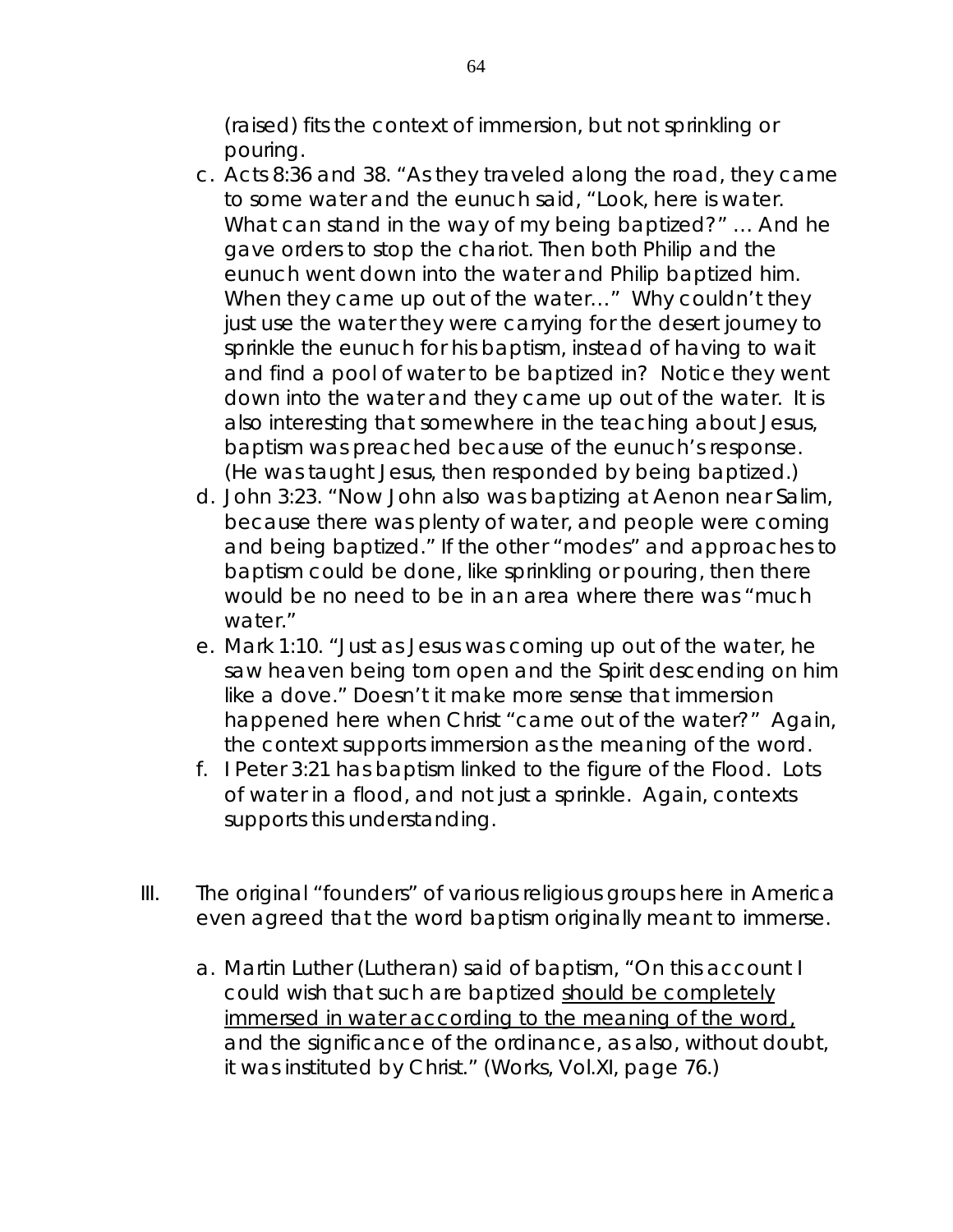- b. John Wesley (Methodist and Wesleyan) said of Romans 6:3 and John 3:5, "We are buried with him, alluding to the ancient manner of baptizing by immersion… by water then, as a means, the water of baptism, we are regenerated or born again; whence it is also called by the apostles the "washing of regeneration." (John Wesley, Notes on the New Testament. 1825.)
- c. John Calvin (Presbyterian) said of Mark 16:15-16, "He commanded all who believe to be baptized for the remission of their sins. Therefore, whose who have imagined that baptism is nothing more than a mark or a sign which we profess our religion before men as soldiers was the insignia of their sovereign as a mark of their profession have not considered what was the principle thing of baptism which is that we ought to receive it with the promise; 'He that believeth and is baptized shall be saved.' The word baptism means immerse, and it is certain…immersion was observed in the early church." (Institutes, Book IV, chapter 13)

Again, the meaning of the word does not seem to be in doubt, but just a men's theology as we try to apply our understanding of the Bible to our lives.

IV. There are three individual and distinct words for three individual and distinct concepts of sprinkle, pour, and immerse. To say we can substitute one word for another completely ignores the rules of language and meaning. The Septuagint (LXX) is a Greek translation of the Old Testament, and we see that this passage in Leviticus 14:15-16 clearly shows why we cannot switch one work for another. To say I baptize by sprinkling is really impossible if we follow the word meaning, unless you keep sprinkling until that person is completely immersed.

> "The priest shall then take some of the log of oil, pour (ekcheo) it in the palm of his own left hand, dip (bapto) his right forefinger into the oil in his palm, and with his finger sprinkle (rhantizo) some of it before the Lord seven times." Just think if baptize (bapto) could also mean sprinkle or pour, how utterly confused the priest would have been to fulfill this command.